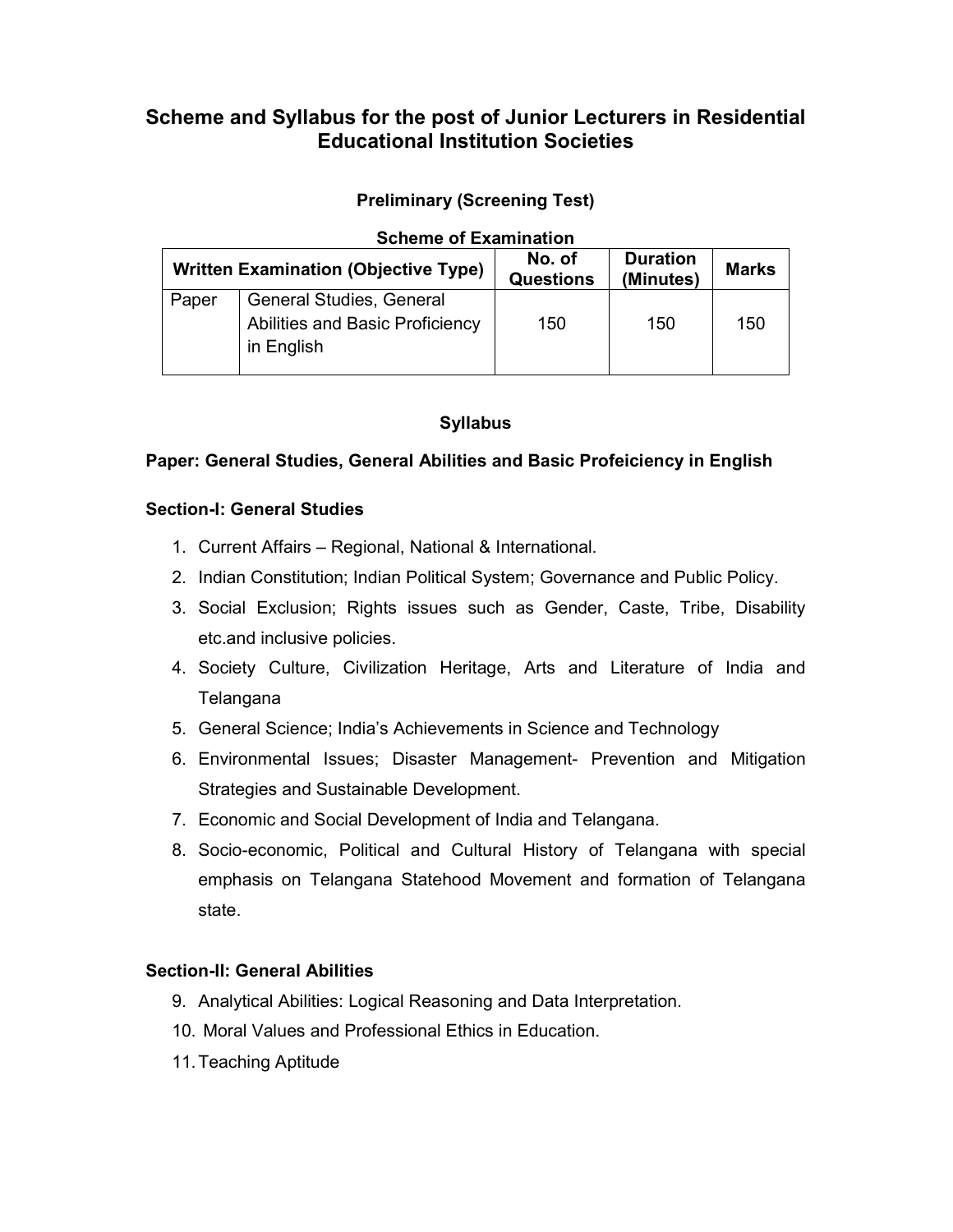## **Section – III: Basic Proficiency in English**

i) School Level English Grammar:

Articles; Tense; Noun & Pronouns; Adjectives; Adverbs; Verbs; Modals; Subject-Verb Agreement; Non-Finites; Reported Speech; Degrees of Comparison; Active and Passive Voice; Prepositions; Conjunctions; Conditionals**.** 

ii) Vocabulary:

Synonyms and Antonyms; Phrasal Verbs; Related Pair of Words; Idioms and Phrases; Proverbs.

iii) Words and Sentences :

Use of Words ; Choosing Appropriate words and Words often Confused; Sentence Arrangement, Completion, Fillers and Improvement; Transformation of Sentences ; Comprehension; Punctuation; Spelling Test; Spotting of Errors.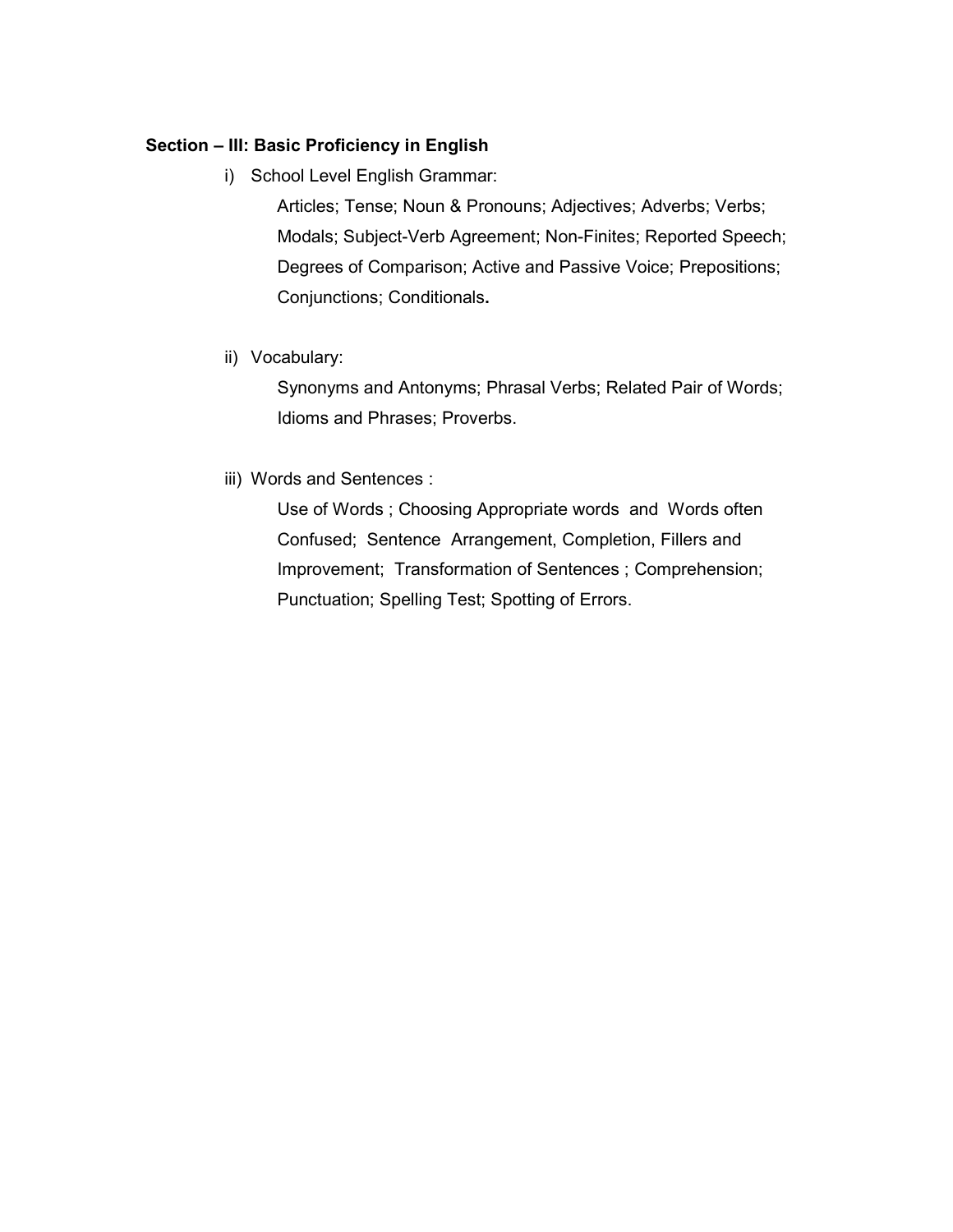| <b>Scheme of Examination</b>                |                                                          |                            |                              |              |  |  |
|---------------------------------------------|----------------------------------------------------------|----------------------------|------------------------------|--------------|--|--|
| <b>Written Examination (Objective Type)</b> |                                                          | No. of<br><b>Questions</b> | <b>Duration</b><br>(Minutes) | <b>Marks</b> |  |  |
| Paper $-1$                                  | Pedagogy Across the Curriculum<br>(Common Syllabus)      | 100                        | 90                           | 100          |  |  |
| $Paper - II$                                | <b>Subject Discipline</b><br>Knowledge/Concerned Subject | 200                        | 180                          | 200          |  |  |
| Interview/ Demonstration /viva-voce         |                                                          |                            |                              |              |  |  |
| <b>Total</b>                                |                                                          |                            |                              | 330          |  |  |

## **Syllabus**

## **Paper – I: Pedagogy Across the Curriculum (Common Syllabus)**

- **I.** The History and Nature of liberal disciplines of knowledge. Importance of Cognitive and Non-Cognitive areas in Education.
- **II.** Values, Aims and Objectives of Teaching Liberal and Creative Disciplines of Knowledge including Vocational subjects, Crafts, Performance and Fine arts etc.
- **III.**Psychology of Human Development; Psychology of Teaching and Learning.
- **IV.** Curriculum : Construction ,Organization and Development
- **V.** Approaches, Methods and Techniques of Teaching Disciplines of Knowledge
- **VI.**Planning for Effective Instruction : Different Plans and Designing Learning Experiences.
- **VII.** Learning Resources and Designing Instructional Material ; Labs; Teaching Aids ; Textbooks; ICT integration; OERs (Open Educational Resources).
- **VIII.** Measurement and Evaluation : Continuous and Comprehensive Evaluation (CCE) ; Tools and Techniques of Evaluation; Achievement and Diagnostic Tests. Critical approach to assessment and evaluation.
- **IX.** Learning Disabilities; Learning Difficulties and Education of Exceptional and Disabled Children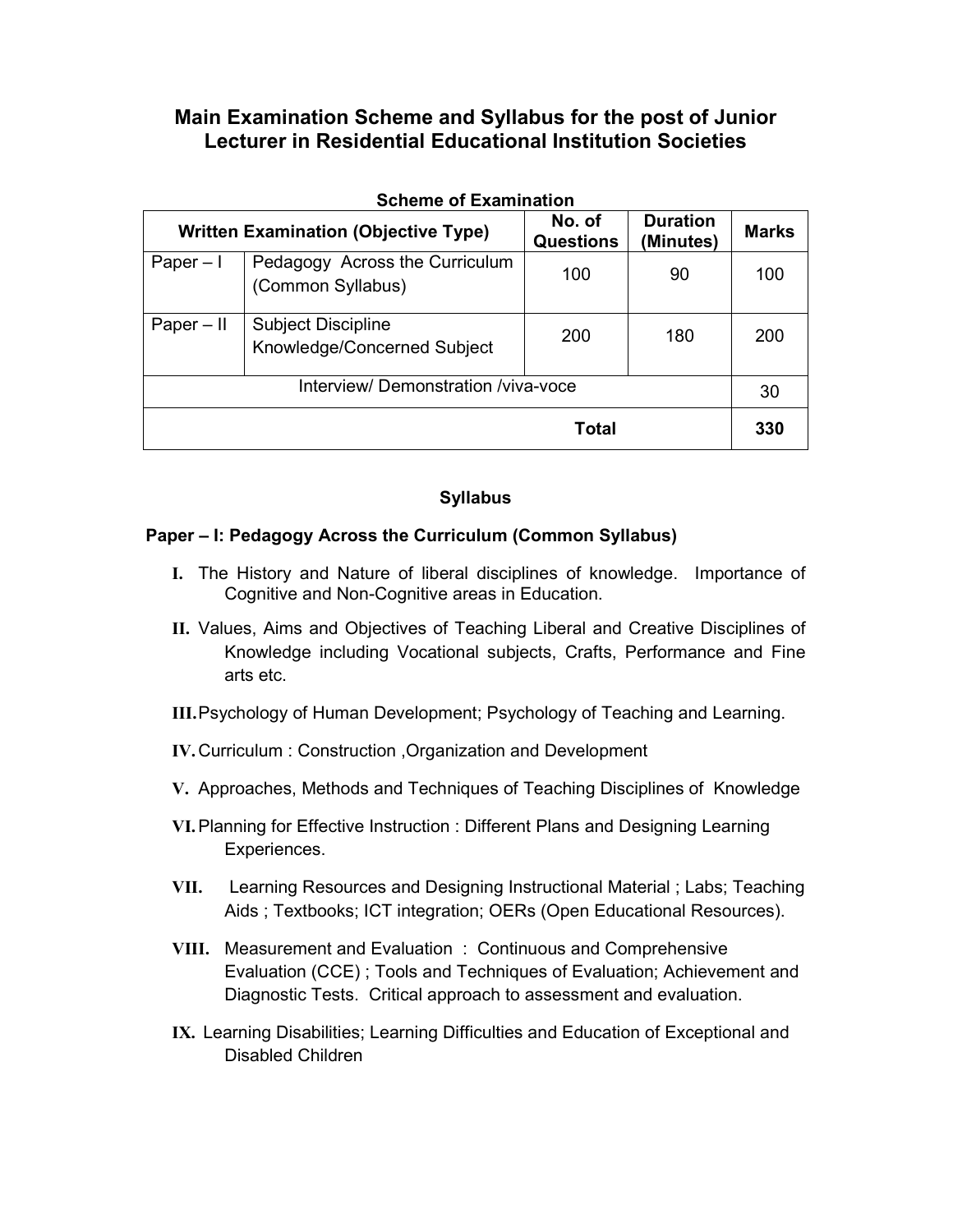- **X.** Disciplines of Knowledge and Everyday Life ; Non-formal Education in the Institutions of Learning.
- **XI.**Pedagogical Concerns: Quality and Academic Standards; Teaching and Its relationship with Learning and Learner, Learners in Contexts: Situating learner in the Socio-Political and Cultural Context ; Managing Behavior problems, Guidance & Counseling, Punishment and Its legal implications, Rights of a Child, Time Management, Distinction between Assessment for Learning and Assessment of Learning, School Based Assessment, Continuous and Comprehensive Evaluation; Understanding Teaching and Learning in the context of NCF and Right to Education Act.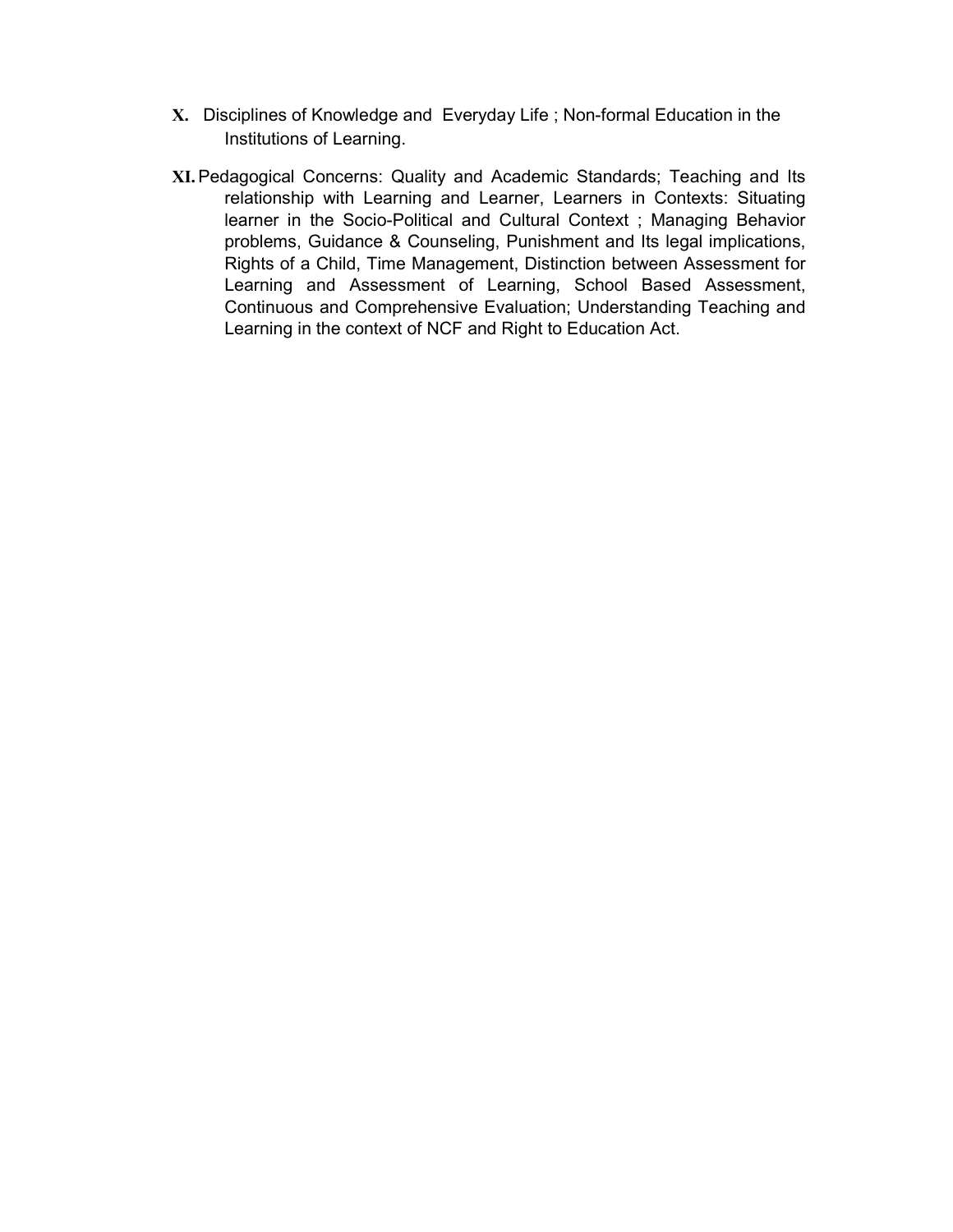#### **Paper – II**

## Paper: deuto

(ఎ) సంప్రదాయ సాహిత్యకవుల అధ్యయనం - కాలం - రచనలు

నస్నయ, తిక్మన, ఎర్రన, శివకవులు (నన్నెచోదుడు, మల్లికార్జున పండితారాధ్యుడు, పాల్కురికి సోమనాథుడు), నాచనసోమన - భాస్మర రామాయణ కావులు, రంగనాథ రామాయణ కవి - (శీనాథుడు - పోతన - పిల్లలమ(రి పినవీరభ(దుడు - గౌరన – అనంతామాత్యుడు – కొరవి గోపరాజు – నంది మల్లన, ఘంట సింగన – అష్టదిగ్గజ కవులు – తాక్సపాక కవులు – పొన్నగంటి తెలగన్న – చేమకూర వెంకటకవి – తంజావూరు రాజకవులు కవయి(తులు – కందుకూరి రు(దకవి, మడికి సింగన

(బి) మేమన తాత్వికత – సమకాలిక పరిశీలన, దృక్పథం – సమాజంపై వేమన కవిత్వ ప్రభావం.

సాహిత్య ధోరణుల అధ్యయనం – యుగ(పభావం – రూపాలు – మొదలైనవి. ఇతిహాసం – పురాణం (పబంధం – శతకం– సంకీర్తన సాహిత్యం – చారిత్రక కావ్యం – సంప్రదాయ, ఆధునిక గద్య రచనలు – నవల – కథానిక – వ్యాసం –ఏకాంకిక మొదలైనవి – వాదాలు (దళిత, హేతు, స్ర్తీ, మైనారిటి , బి.సి. (పాంతీయ)

జానపద విజ్ఞానం – గేయాలు – కతాగేయాలు – గద్యాఖ్యానాలు – (పురాణగాథలు – ఐతిహ్యాలు – కథలు), సామెతలు – పొడుపుకథలు – జానపద కళలు – (వీధి నాటకాలు, యక్షగానాలు, బొమ్మలాటలు,, పగటి వేషాలు, చిందు, ఒగు, జాతర కళారూపాలు.

ఆధునిక కవులు అధ్యయనం – ఆధునిక ధోరణులు వారి రచనలు – గురజాద – రాయబ్రోలు – వీరేశలింగం – విశ్వనాథ – దేవులపల్లి – బసవరాజు – పింగళి – కాటూరి – దువ్వూరి – పుట్టపర్తి – (శీ(శీ – కాళోజి, దాశరథి, సి. నారాయణ రెడ్డి, ఎస్. గోపి – ప్రసిద్ధ ఆధునిక కవులు – భావ, అభ్యుదయ, విష్ణవ, – దిగంబర, చేతనావర్తన కవులు.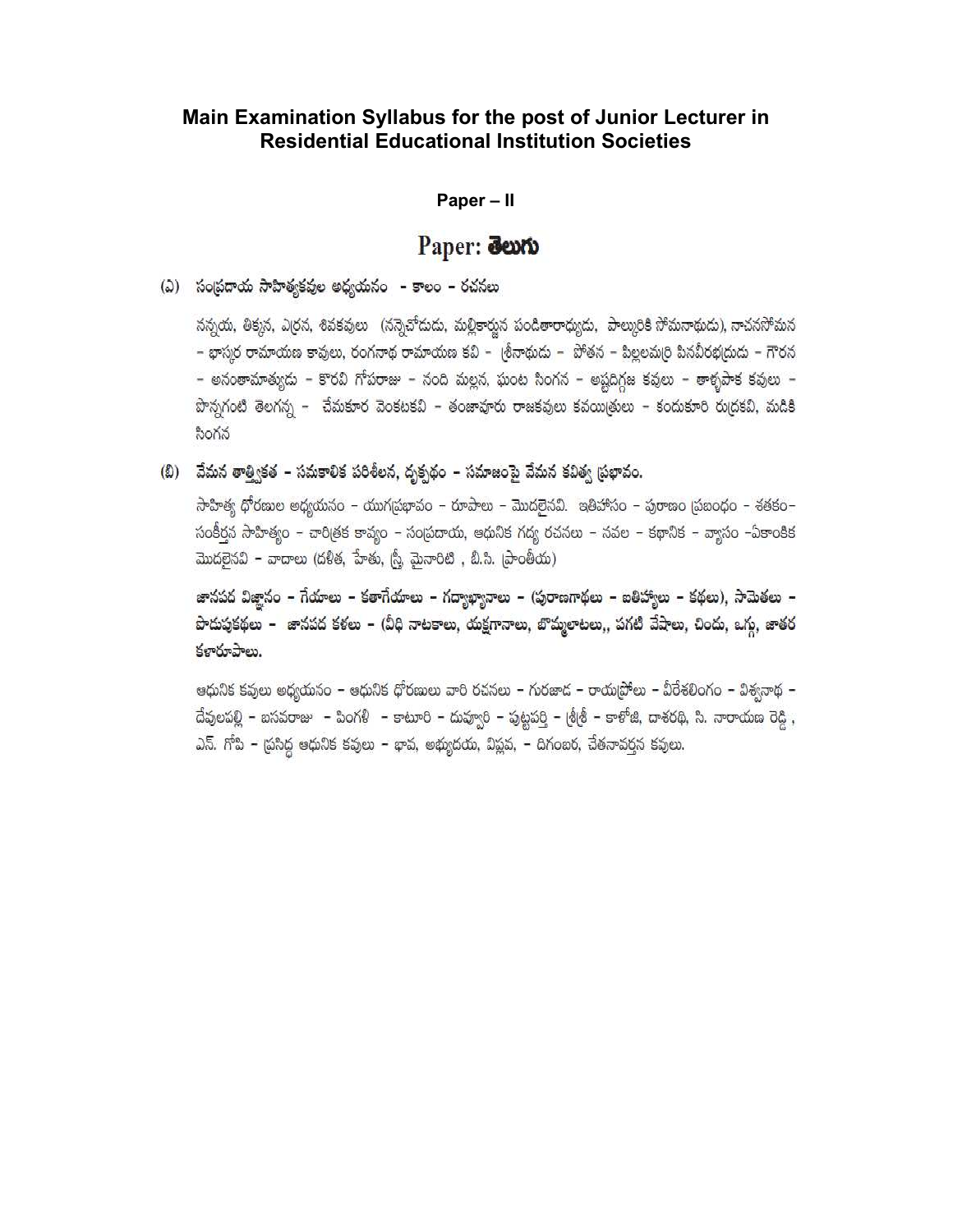## తెలుగు వ్యాకరణ, ఛందస్సు అధ్యయనం:

వ్యాకరణం – బాల వ్యాకరణం (సంజ్ఞ, సంధి, క్రియా, తత్సమ, ఆచ్ఛిక (పకరణాలు ఛందస్సు – వృత్తాలు, జాతులు, ఉపజాతులు (ఉత్పలమాల, చంపకమాల, శార్దూలం, మత్తేభం, ద్విపద, తరువోజ , సీసం, కందం, స్రగ్ధర , పంచచామరం) అలంకారాలు - అర్థాలంకారాలు, శబ్దాలంకారాలు తెలుగు భాషా చరిత్ర పరిణామం - (బ్రాజ్నన్నయ యుగం నుండి నేటి వరకు) – ద్రావిడ భాషా కుటుంబాలలో తెలుగు స్థానం – భౌగోళిక విభజన – మాండలికాలు.

# భాషా విజ్ఞాన అధ్యయనం – భాషా శాస్ర్లం, అర్థ విపరిణామం – ఆధునిక కాలం,: శాసన భాష నుండి సాహిత్య భాష వరకు (వ్యావహారిక భాష ఉద్యమం వంటివి

తెలుగు సాహిత్య పరిణామం ((పాజ్నస్నయ యుగం నుండి నేటి వరకు) సౌందర్య, సాహిత్య విమర్శ అధ్యయనం ((ఫాక్, పశ్చిమ) ఆధునిక తెలుగు సాహిత్య విమర్శ. సంస్కృత వ్యాకరణం – కావ్యాలు – సంస్కృత వ్యాకరణం (పాథమిక విజ్ఞానం, సామాన్య (పామాణిక గద్య, పద్య పాఠ్యాంశాలు – హితోపదేశం, కాళిదాసుని కృతులు, సంస్కృత పంచకావ్యాల పరిచయం.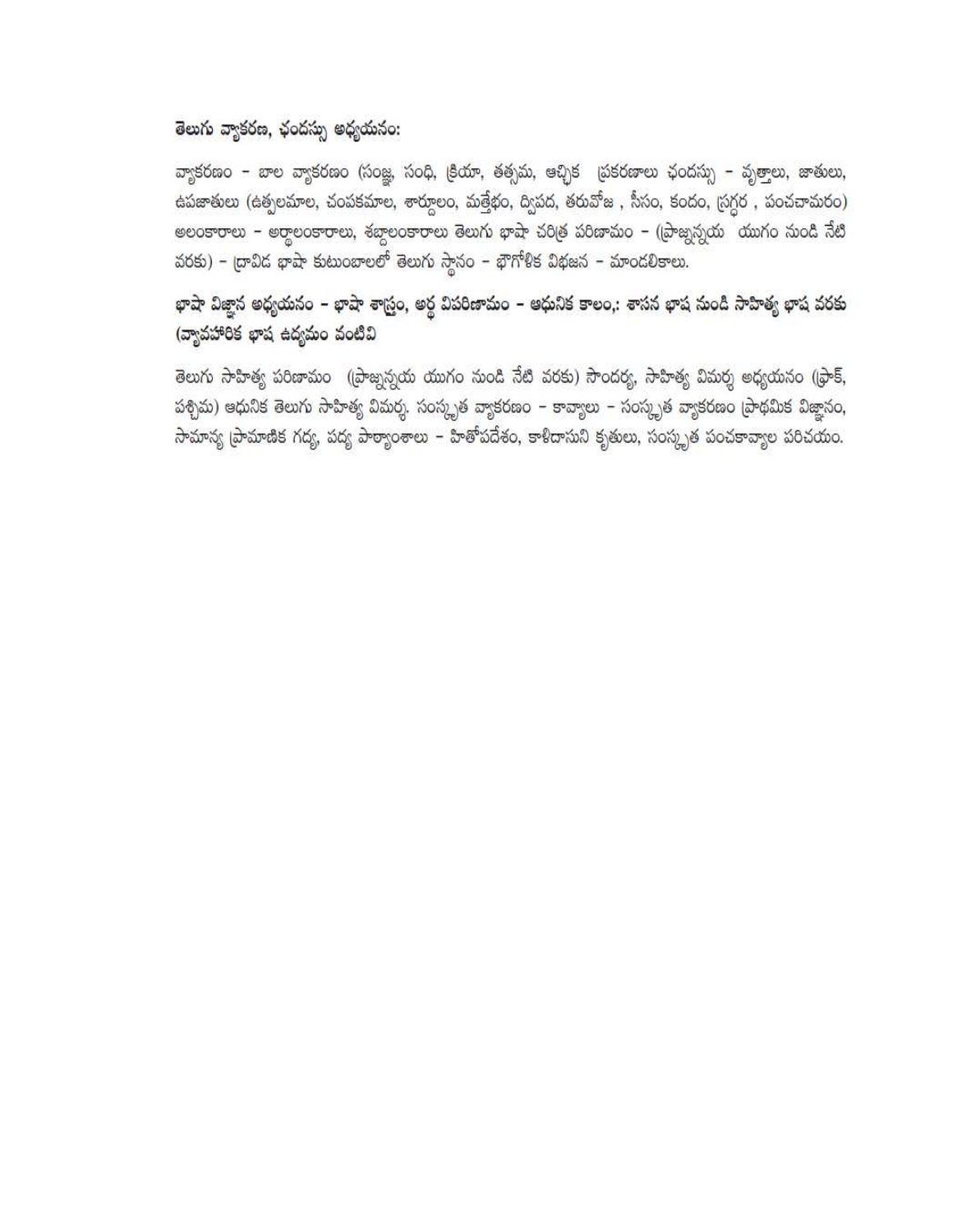## **Paper – II: English**

#### **I. Genres, Movements, Schools, Concepts.**

- Renaissance-Reformation, Metaphysical poetry, Neo-classicism, Puritanism, Restoration, Romanticism,Victorian Age, Realism-Naturalism, Expressionism, Symbolism, Modernism, Postmodernism.
- Structuralism, Poststructuralism, Feminism, Postcolonialism, Diaspora, Race Gender and Caste.
- English Literary Criticism from Philip Sydney to Matthew Arnold
- New Criticism, Formalism, Archetypal criticism, New Historicism, Psychoanalytical criticism,Reader response criticism.
- Literary Genres: Poetry, Fiction, Prose, Drama (origins and development, elements, forms, types)

#### **II. Writers and Texts**

- Christopher Marlowe Doctor Faustus
- William Shakespeare Hamlet
- 
- 
- 
- 
- 
- G.B. Shaw Saint Joan
- 
- William Golding Lord of the Flies
- 
- 
- **Toni Morrison Beloved**
- Mulk Raj Anand Untouchable
- 
- Girish Karnad **Hayavadana**
- 
- Chinua Achebe Things Fall Apart
- Margaret Atwood Edible Woman
- 

• John Milton **Paradise Lost-Book 1** • William Wordsworth "Immortality Ode", Tintern Abbey • Robert Browning "My Last Duchess", "Andrea del Sarto" • Thomas Hardy Tess of the d' Urbervilles TS Eliot **Fig. 2.1 The Waste Land** • Virginia Woolf "A Room of One's Own" • Walt Whitman "When Lilacs Last in the Dooryard Bloomd","Crossing Brooklyn Ferry" • Arthur Miller **Death of a Salesman** • Kamala Das "An Introduction", "The Old Playhouse" Salman Rushdie **Midnight's Children Derek Walcott Constructs** Dream on Monkey Mountain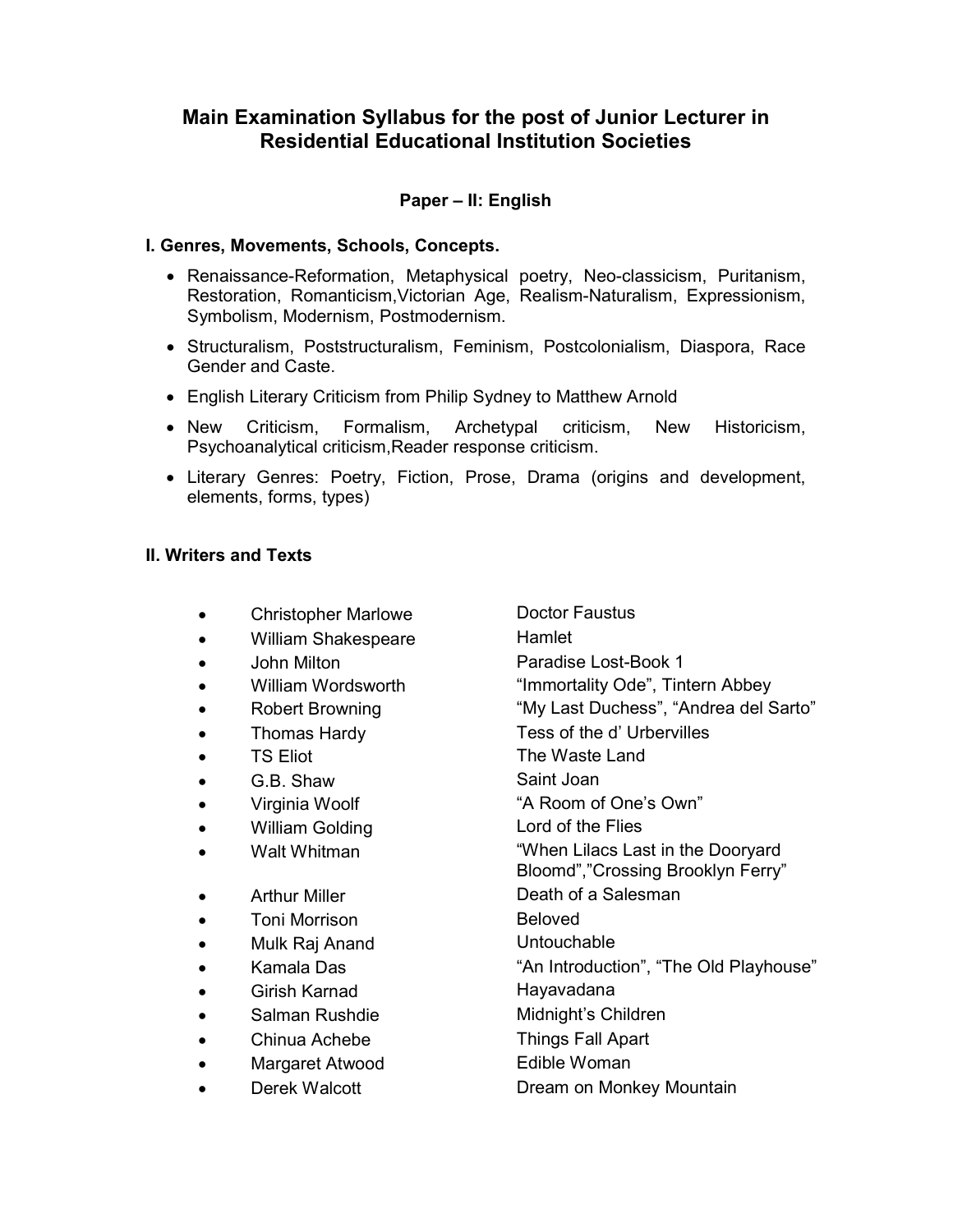## **III English Language Teaching**

- 1. ELT in India : (History and status of English in India; English as Second Language, English as Foreign Language, and English as Global Language).
- 2. Methods and Approaches: (Grammar Translation method, Direct method, Audio-Lingual method; Structural approach, Communicative language teaching)
- 3. Teaching of Language Skills : (Teaching of Listening, Speaking, Reading, and Writing Skills; Teaching of Grammar and Functional English; Teaching of Vocabulary; Classroom techniques; Use of authentic materials) Teaching literature.
- 4. Testing and Evaluation: (Principles, Types, Objectives of testing and evaluation)
- 5. Phonetics and Phonology; Syntax and Structure.
- **IV.** Literary comprehension-(Excerpts from poetry and prose for comprehension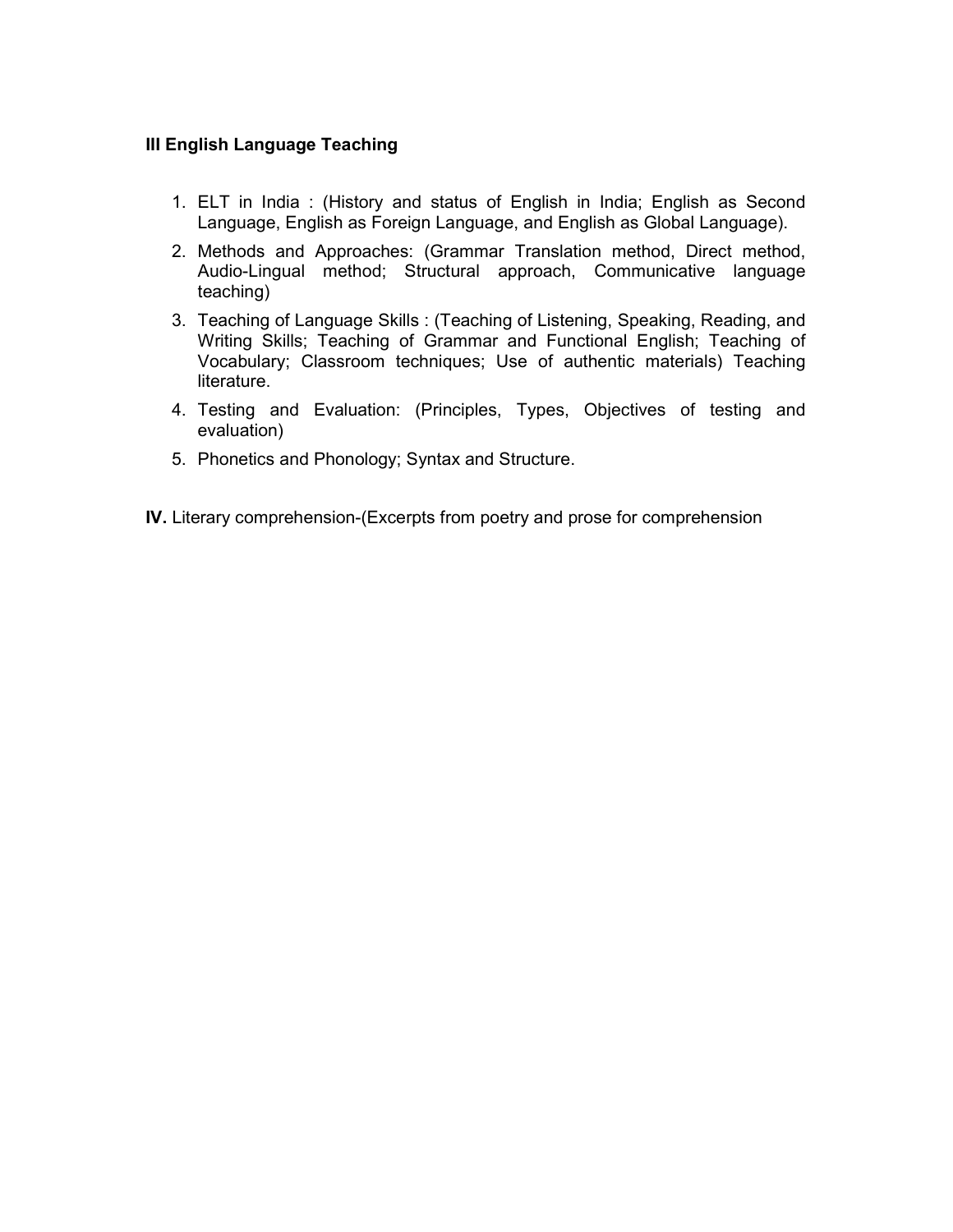### **Paper - II: Sanskrit**

#### **I. Vedic Literature**

Dieties: Agni, Indra, Varuna, Usas, Aksha, Vak, Sarama – Pani, Visvamitra – Nadi. Subject matter of Samhitas, Brachmanas, Aranyakas, Upanisads.

#### **History of Vedic Literature**

 Main theories regarding the age of Rigveda – Maxmuller, A Weber, Jacobi, Balagangadara Tilak, M. Winternitz, Indian traditional views.

#### **Vedangas**

Siksa, Kalpa, Vyakarana, Niruktam, Chandas, Jyotisa.

### **II. Darasana**

- i) Samkhyakarika of Isvarakrishna, Satkaryavada, Purusa-svarupa, Prakriti Svarupa, Sristikrama, Pratyayasarga, Kaivalya.
- ii) Vedantasara of Sadananda. Anubandha, Catustaya, Ajnana, Adhyaropa Apavada, Lingasarirotpatti, Pancikarana, Vivarata, Jivanmukti.
- iii) Tarkabhasa of Kesavamisra / Tarkasamgraha of Annambhatta: Padartha, Karana, Pramana, Pratyksa, Anumana, Upamana, Sabda.
- iv) Sarvadarsanasamgraha: Jainism, Buddhism, Charvak
- v) Yogasutra Vyasabhasya

Cittabhumi, Cittavrittis, Concept of Isvara, Yogangas, Samadhi, Kaivalya.

• Grammar, Linguistics, Prosody:

### 1) Grammar

• Siddhantakanmdi

 Definition – Samhita, Guna, Vriddhi, Pratipadika, Nadi, Ghi, Upadha, Aprikta, Gati, Pada, Vibhasa, Savarna,

 Karaka Samasa Tinamta (Bhu and Edha only) Kridanta (Krityaprakriya only) Taddhita (Matvarthiya) **Stripratyaya** 

ii) Mahabhasya (Paspasahnika) Definition of Sabda Relation between Sabda and Artha Purposes of the Study of Grammar Definition of Vyakarana. Result of the proper use of Sabda Method of Grammar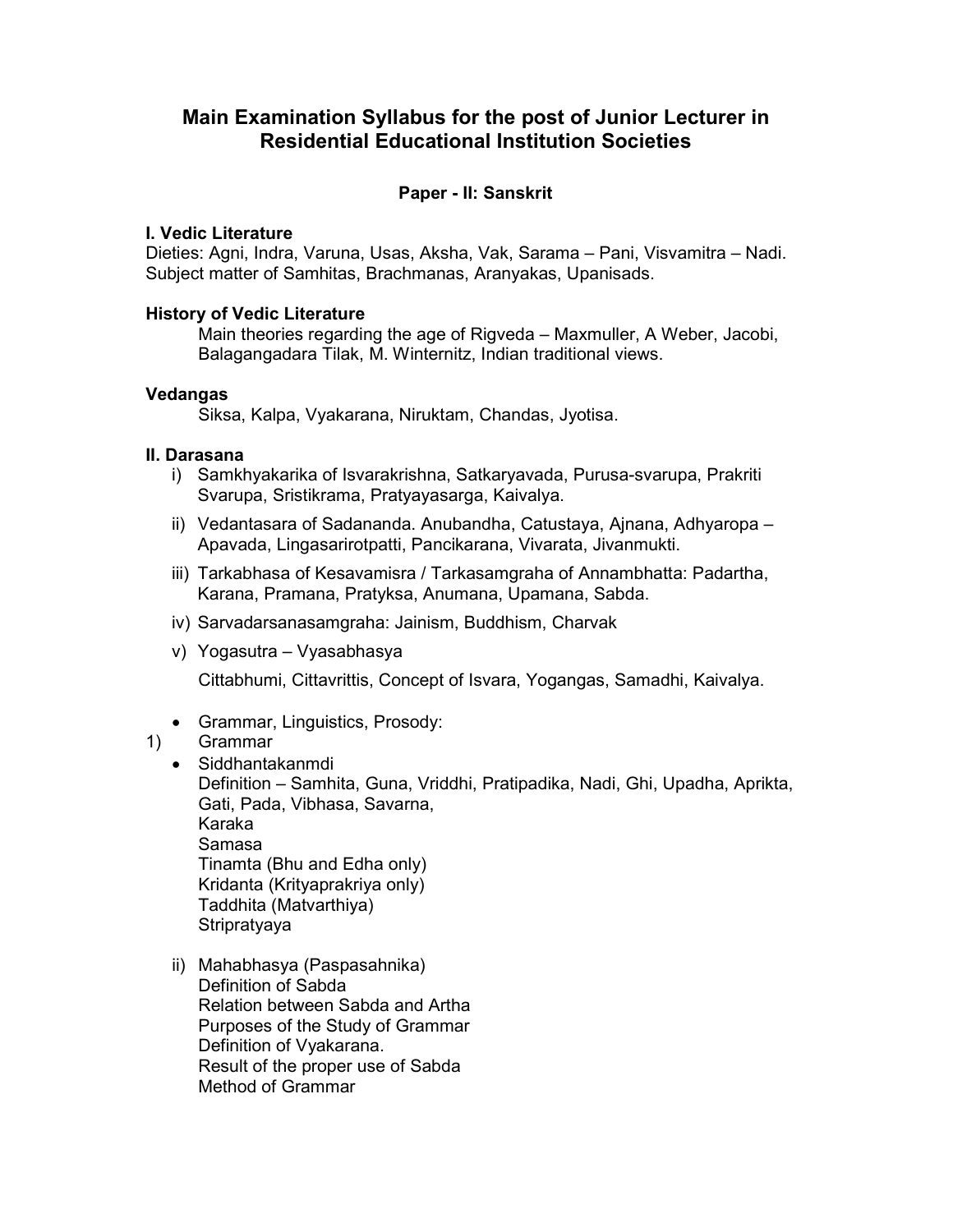- 2) Linguistics.
	- Paniniyasiksa
	- Definition and types of languages, Genealogical and Morphological classification of languages, Speech mechanism and classification of sounds: Stops, Fricatives, Semi-Vowels and Vowels, Phonetic Laws, (Grimm, Grassmann and Verner)

 Characteristics of the three types of Indo Aryan Causes of Phonetic – change. Directions of semantic change and reasons Definition of Vakya and its types. Discourse Analysis (Mahavakyavicara) Difference between Bhasa and Vak Difference between Language and Dialect.

iii) Niruktam, (Chapter 1 and 2 only)

 Four fold division of Padas, Concept of Nama, Concept of Akhyata, Meaning of upasarga, categories of Nipatas, Six states of action (Sadbhavikaras) Purposes of study of Niruktam, Principles of Etymology. Etymology of following words, Acarya, Vira, Hrada, Go, Samudra, Vritra, Aditya, Usas, Megha, Vak, Udaka, Nadi, Asva, Agni, Jatavedas, Vaisravana, Nighantu.

iv) Purana and Itihasa.

Definition of Purana, Mahapuranas and Upapuranas.

• Ramayana Arrangement of Ramayana Legends in Ramayana Society in the Ramayana Ramayana as a source of later Sanskrit works Literary value of the Ramayana

### • Mahabharata

- Arrangement of Mahabharata Legends in Mahabharata Society in the Mahabharata Mahabharata as a source of later Sanskrit works Literary value of the Mahabharata
- v) Kavyasastra
- Kavyaprakasha Kavyalakshana, kavyaprayojana, Kavyahetu, kavyabheda, Sabdasakti, Abhihitanvayavada, Anvitabhidanavada, Concept of Rasa and discussion of Rasasutra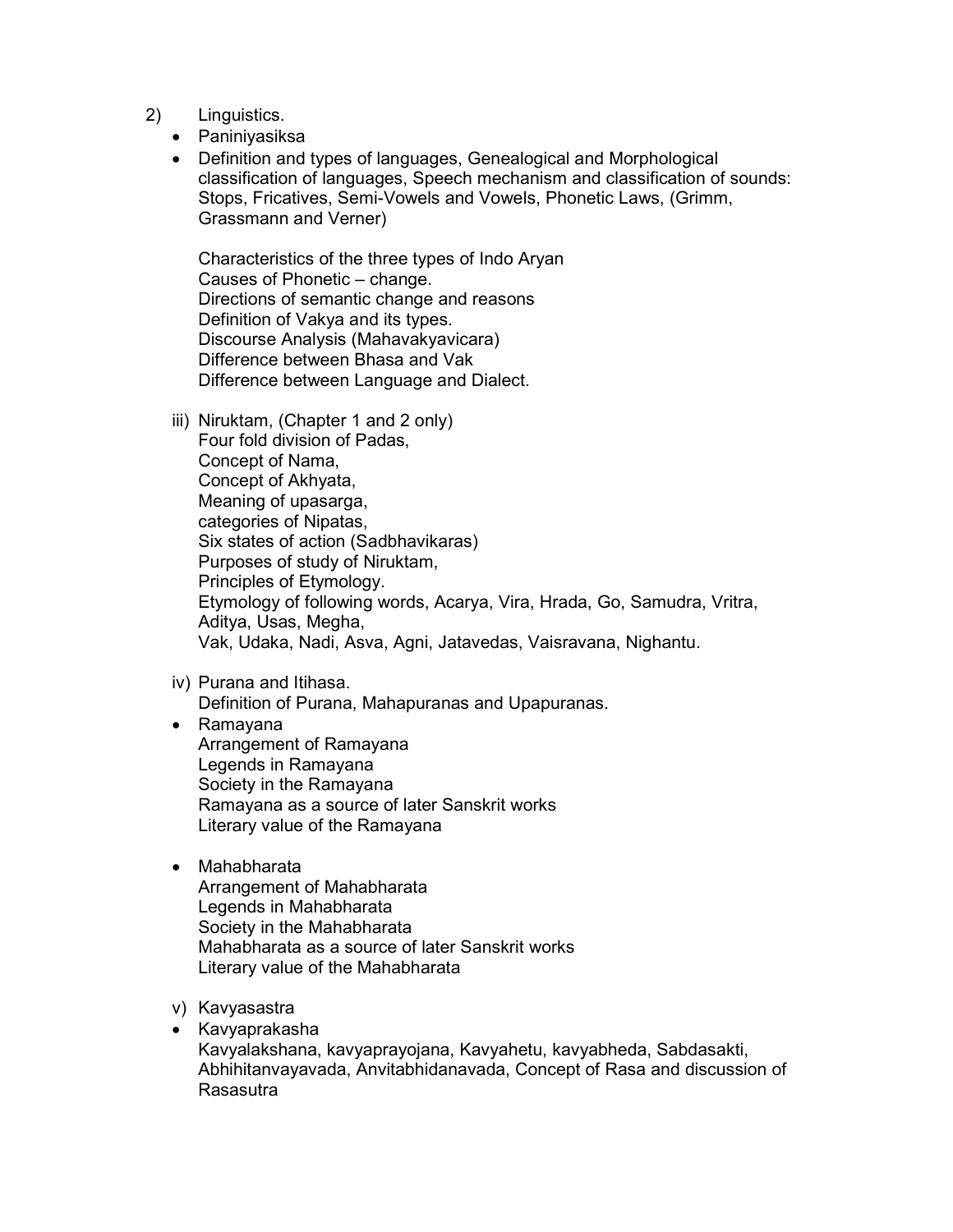Alankaras, Anuprasa, Slesa, Vakrokti, Upama, Rupaka, Utpreksha, Samasokty, Apahnuti, Nidarshana, Arthantaranyasa, Dristanta, Vibhavana, Visesokti, Kavyalinga.

- Dhwanyaloka (I Udyota)
- Dasarupaka (3rd Chapter only)
- vi) Poetry, Prose, Dramas and History of Sanskrit Literature
- i) Poetry Raghuvamsa (I and XIV cantos)

 Kumarasambhava (V canto) Kiratarjuniya (I canto) Sisupalavadha (II canto) Naisadhiyacarita (I canto)

ii) Prose

Dasakumaracaritam (VIII chapter) Harshacharitam (V Chapter) Kadambari (Shudrakavarnanam & Shukanasopadesha)

#### iii) Dramas

 Svapnavasavadatta. Abhijnanasakuntalam Mrichakatikam Uttrararamacharitam Mudrarakshasam Ratnavali Pratimanatakam

- i) History of Sanskrit Literature Mahakavyas Lagukavyas Historicalkavyas Lyric Poetry **Campukavyas**  Gadyakavyas Didactic Poetry
- (VII) (i) Kautilya's Arthasastra (First ten Adikaras)
	- (ii) Manusmriti (I, II, and VII Adhyayas)
	- (iii) Yajnavalkyasmriti (Vyavaharakanda only)
	- (iv) Susritasamhita (Sutrasthana and Ojah Kshayah)

(VIII) General Translation

(Sanskrit to English and English to Sanskrit )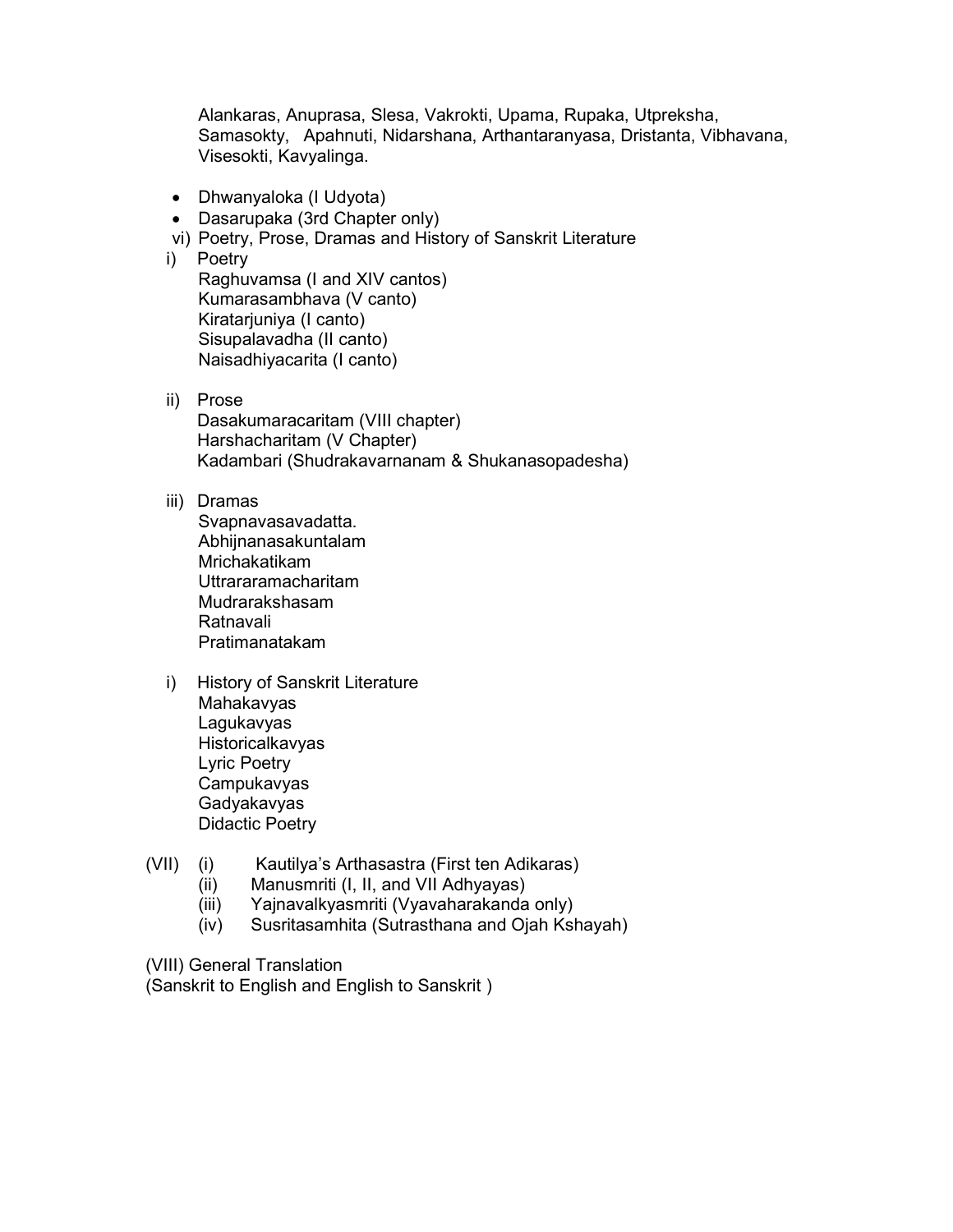## **Paper – II: Mathematics**

### **I. Real Analysis**

Finite, Countable and Uncountable sets – Real Number system R – Infimum and Supremum of a subset of R – Bolzano- Weierstrass Theorem- Sequences-Convergence- Limit Superior and Limit Inferior of a Sequence- Sub sequences-Heine- Borel Theorem- Infinite Series – Tests of Convergence- Continuity and Uniform continuity of a real valued function of a real variable- Monotonic Functions - Functions of Bounded Variation- Differentiability and Mean Value Theorems-Riemann Integrability- Sequences and Series of Functions

### **II. Metric Spaces**

Metric spaces – Completeness- Compactness- Connectedness – Continuity and Uniform continuity of a function from one metric space into another-Topological Spaces – Bases and Subbases – Continuous functions

#### **III. Elementary Number Theory**

Primes and Composite numbers – Fundamental Theorem of Arithmetic – Divisibility – Congruences – Fermat's theorem – Wilson's Theorem – Euler's Phi - Function

#### **IV. Group Theory**

Groups- Subgroups- Normal Subgroups- Quotient groups- Homomorphisms-IsomorphismTheorems- Permutation groups- Cyclic groups- Cayley's theorem.Sylow's theorems -Their applications

### **V. Ring Theory**

Rings- Integral domain- Fields- Subrings - Ideals – Quotient rings – Homomorphisms – Prime ideals- Maximal ideals – Polynomial rings – Irreducibility of polynomials – Euclidean domains- Principal ideal domains

#### **VI. Vector Spaces**

Vector Spaces, Subspaces – Linear dependence and independence of vectors – basis and dimension – Quotient spaces – Inner product spaces – Orthonormal basis – Gram- Schmidt process

#### **VII. Theory of Matrices**

Linear Transformations – Rank and nullity – Change of bases- Matrix of a Linear Transformation –Singular and Non-singular matrices – Inverse of a matrix – Eigenvalues and Eigenvectors of a matrix and of a Linear Transformation – Cayley-Hamilton's theorem- Quadratic forms- Signature

and Index

#### **VIII. Complex Analysis**

Algebra of Complex Numbers – The Complex Plane – Complex Functions and Their Analyticity – Cauchy-Riemann equations – Mobius transformations- Power Series-Complex Integration – Cauchy's Theorem – Morera's Theorem – Cauchy's Integral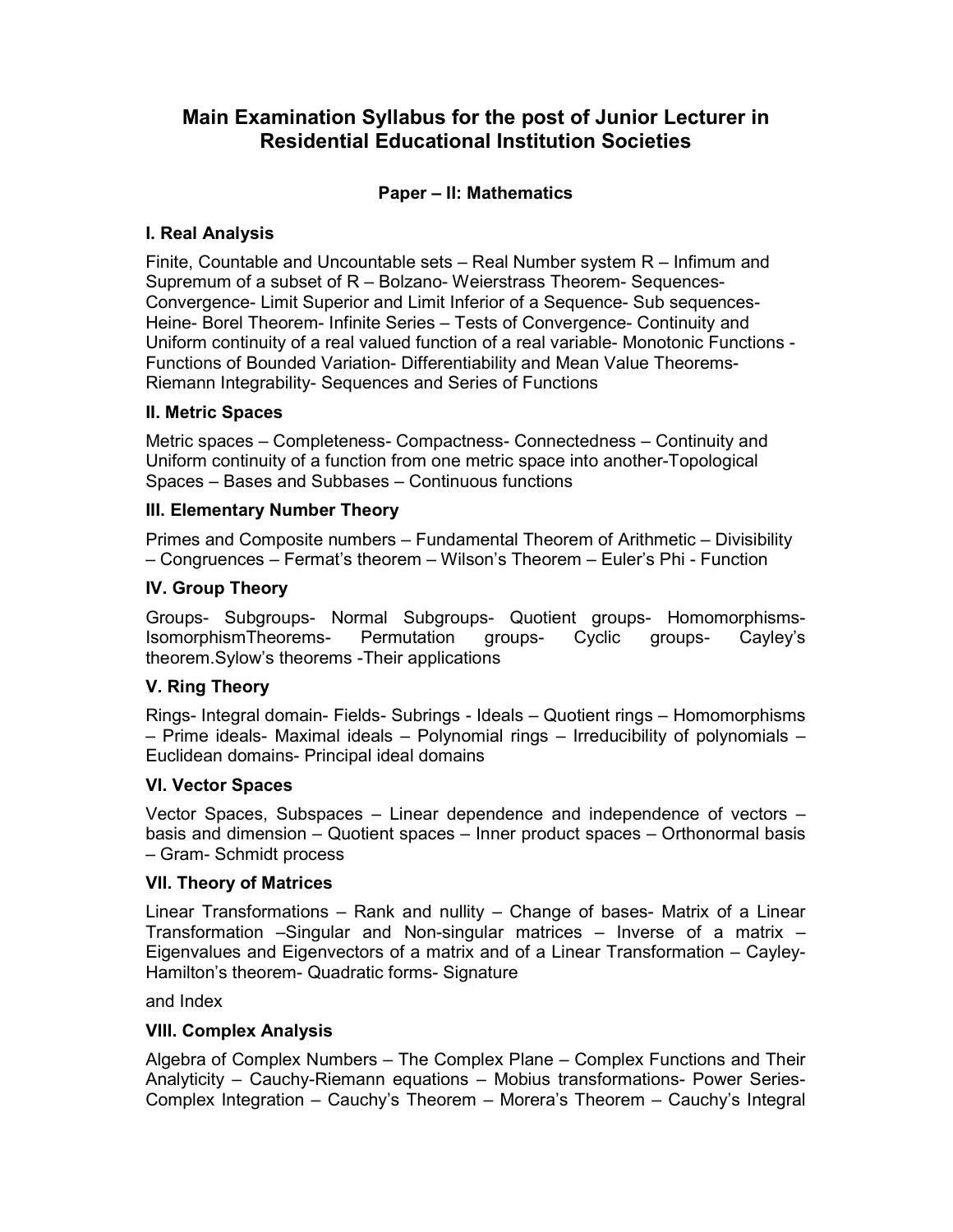Formula – Liouville's Theorem – Maximum Modules Principle – Schwarz's Lemma – Taylor's Series – Laurent's Series-Calculus of Residues – Evaluation of Integrals

## **IX. Ordinary Differential Equations**

Ordinary Differential Equations (ODE) of First order and First degree – Different methods of solving them – Exact Differential equations and Integrating factors- ODE of First order and Higher degree  $-$  Equations solvable for p, x and  $y -$  Clairaut's equations – Singular Solutions- Linear Differential Equations with Constant Coefficients and Variable Coefficients – Variation of Parameters

## **X. Partial Differential Equations**

Formation of Partial Differential Equations (PDE) – Lagrange and Charpit's methods for Solving first order PDEs – Cauchy problem for first order PDEs- Classification of Second Order PDE's – General Solution of Higher Order PDEs with Constant **Coefficients** 

## **XI. Solid Geometry**

The Plane- Right line- Sphere- Cones and Cylinders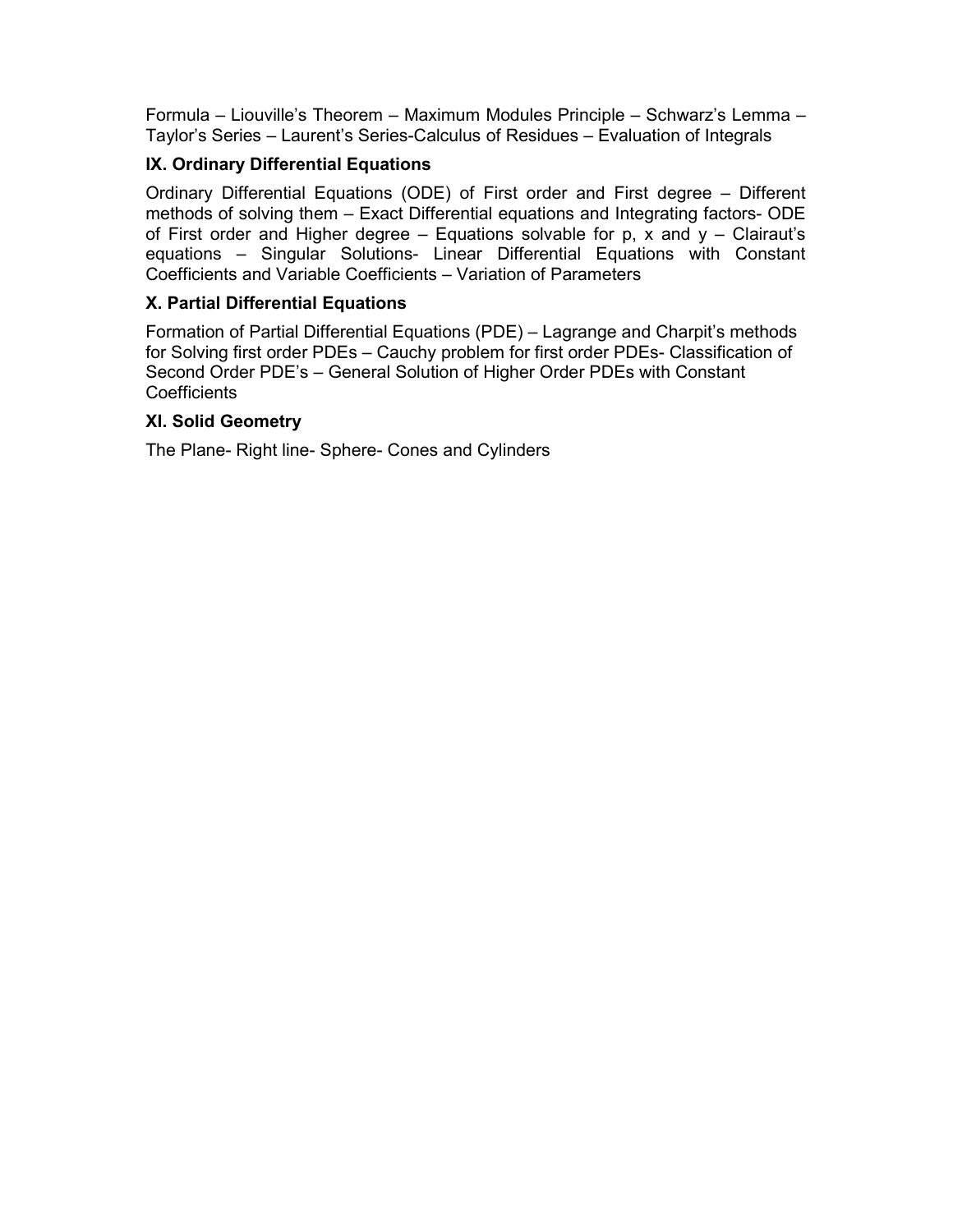### **Paper - II: Physics**

### **I. Mathematical Methods of Physics**

 Dimensional analysis, vector algebra and vector calculus. Linear algebra, matrices, cayley- Hamilton Theorem. Eigen values and eigenvectors. Linear ordinary differential equations of first & second order, special functions ( Hermite, Bessel, Laguerre and Legendre functions). Fourier series, Fourier and Laplace transforms. Elements of complex analysis, analytic functions; Taylor & Laurent series: poles, residues and evaluation of integrals. Elementary probability theory, random variables, binomial, Poisson and normal distributions. Central limit theorem.

### **II. Classical Mechanics**

 Newton's laws. Dynamical systems, Phase space dynamics, stability analysis. Central force motions. Two body collisions-scattering in laboratory and centre of mass frames. Rigid body dynamics-moment of inertia tensor. Non-inertial frames and pseudo forces. Variational principle. Generalized coordinates.Lagrangian and Hamiltonian formalisms and equations of motion. Conservation laws and cyclic coordinates. Periodic motion: small oscillations, normal modes. Special theory of relativity-Lorentz transformations, relativistic kinematics and mass-energy equivalence.

### **III. Electromagnetic Theory**

 Electrostatics: Gauss s law and its applications, Laplace and Poisson equations, boundary value problems. Magneto statics: Biot-savart law, Ampere's theorem. Electromagnetic induction. Maxwell's equations in free space and linear isotropic media; boundary conditions on the fields at interfaces. Scalar and vector potentials, gauge invariance. Electromagnetic waves in free space. Dielectrics and conductors. Reflection and refraction, polarization, Fresnel's law, interference, coherence and diffraction. Dynamics of charged particles in static and uniform electromagnetic fields. Charges particles in inhomogeneous fields.

#### **IV. Quantum mechanics**

 Wave-particle duality. Schrodinger equation (time-dependent and timeindependent). Eigen value problems (particle in a box, harmonic oscillator, etc..).Tunnelling through a barrier. Wave function in coordinate and momentum representations. Commutators and Heisenberg uncertainty principle. Dirac notation for state vectors. Motion in a central potential: Orbital angular momentum, angular momentum algebra, spin, addition of angular momenta; Hydrogen atom. Stem-Gerlach experiment. Time independent perturbation theory and applications. Variational method. Time dependent perturbation theory and Fermi's golden rule.Selactin rules. Identical practices. Pauli exclusion principle.spin-statistics connection.

### **V. Thermodynamics and statistical Physics**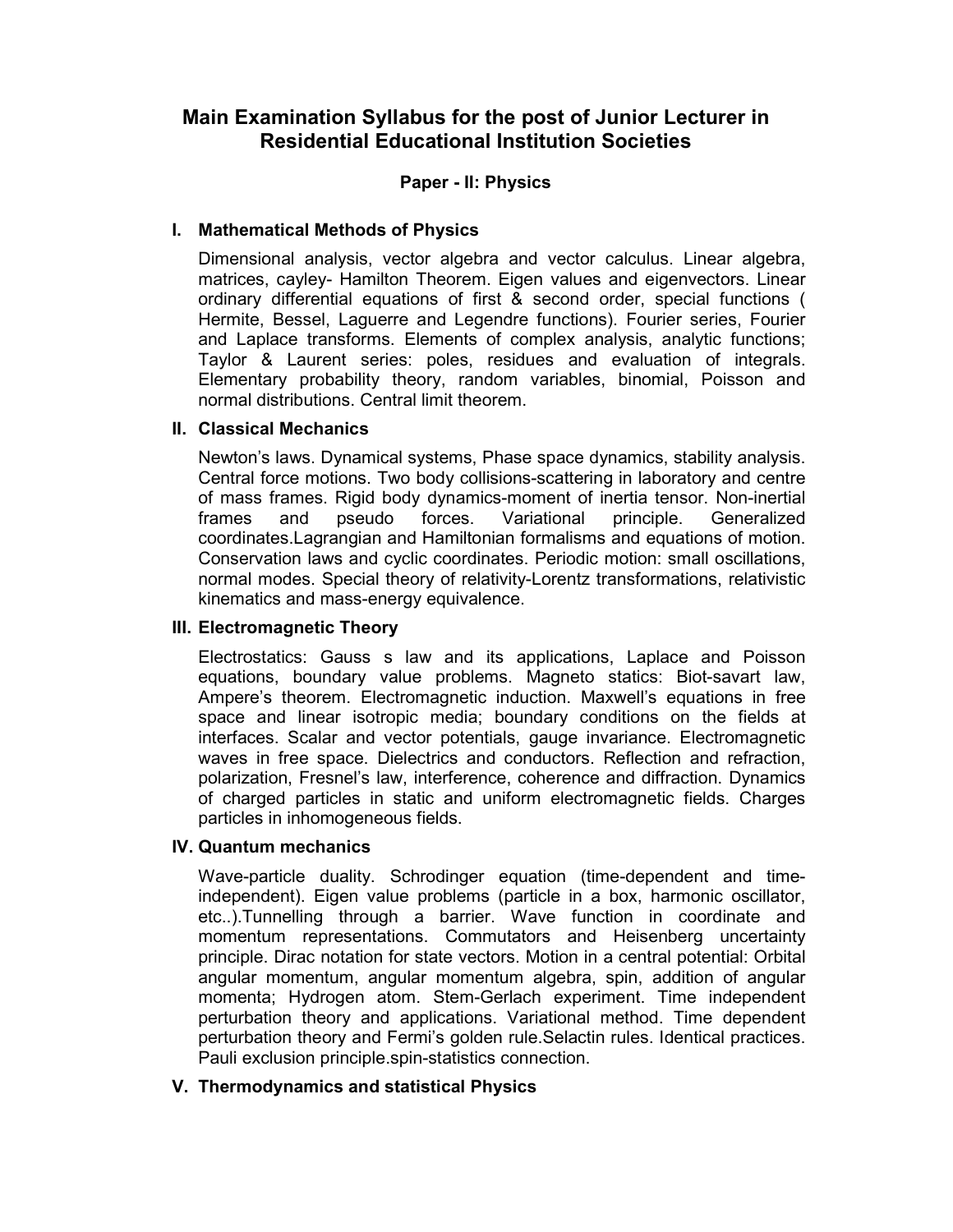Laws of thermodynamics and their significance. Thermodynamic potentials, Maxwell relations, chemical potential, Phase equilibrium. Phase space. Micro and macro- states. Micro-canonical, canonical and grand-canonical ensembles and partition functions. Free energy and its connection with thermodynamic quantities. Classical and quantum statistics. Bose and Fermi gases. Principle of detailed balance. Black body radiation and Planck's distribution law

### **VI. Electronics**

 Semiconductor devices (diodes, junctions, transistors, field effect devices, homoand hetero junction devices), device structure, device characteristics, frequency dependence and applications. Opto-electronic devices (solar cells, photo detectors, LEDs). Rectifiers and power supplies. Feedback amplifiers and their frequency response. Oscillators, Multivibrators. Operational amplifiers and their applications, Digital techniques and applications (Logic circuits, registers, counters and Comparators). A/D and D/A converters. Microprocessors, micro controller basics. Fundamentals of AM communication, FM communication and Fibre optic communication and their techniques.

#### **VII. Atomic & Molecular Physics**

 Quantum States of an electron in an atom. Electron spin. Spectrum of Helium and alkali atom. Relativistic corrections for energy levels of hydrogen atom, hyper fine structure and isotopic shift, width of spectrum lines, LS &JJ couplings. Zeeman, Paschen-Bach & Stark effects. Frank-condon principle. Electronic rotational, vibrational and Raman spectra of diatomic molecules. Selection rules. Lasers: spontaneous and stimulated emission, Einstein A & B coefficients. Optical pumping, Population inversion, rate equation. Modes of resonators and coherence length.

#### **VIII. Condensed Matter Physics**

 Bravais lattice. Reciprocal lattice. Diffraction and the structure factor. Bonding of solids. Elastic properties, Phonons, lattice specific heat. Free electron theory and electronic specific heat. Response and Relaxation phenomena. Drude model of electrical and thermal conductivity. Hall Effect and thermoelectric power. Electron motion in a periodic potential, band theory of solids; metals, insulators and semiconductors. Super conductivity: Type-I and type-II super conductors. Josephson junctions. Superfluidity. Defects and dislocations. Ordered phases of matter: translational and orientation order, kinds of liquid crystalline order. Quasi crystals.

### **IX. Nuclear and Particle Physics**

 Basics of radio activity. Basic nuclear properties; size, shape and charge distribution, spin and parity. Binding energy, Semi-empirical mass formula, liquid drop model. Nature of the nuclear force, form of nucleon-nucleon potential, charge –independence and charge symmetry of nuclear forces. Deuteron problem. Evidence of shell structure, single-particle shell model, its validity and limitations. Elementary ideas of alpha, beta and gamma decays and their selection rules. Fission and fusion. Nuclear reactions. Reaction mechanism, compound nuclei and direct reactions.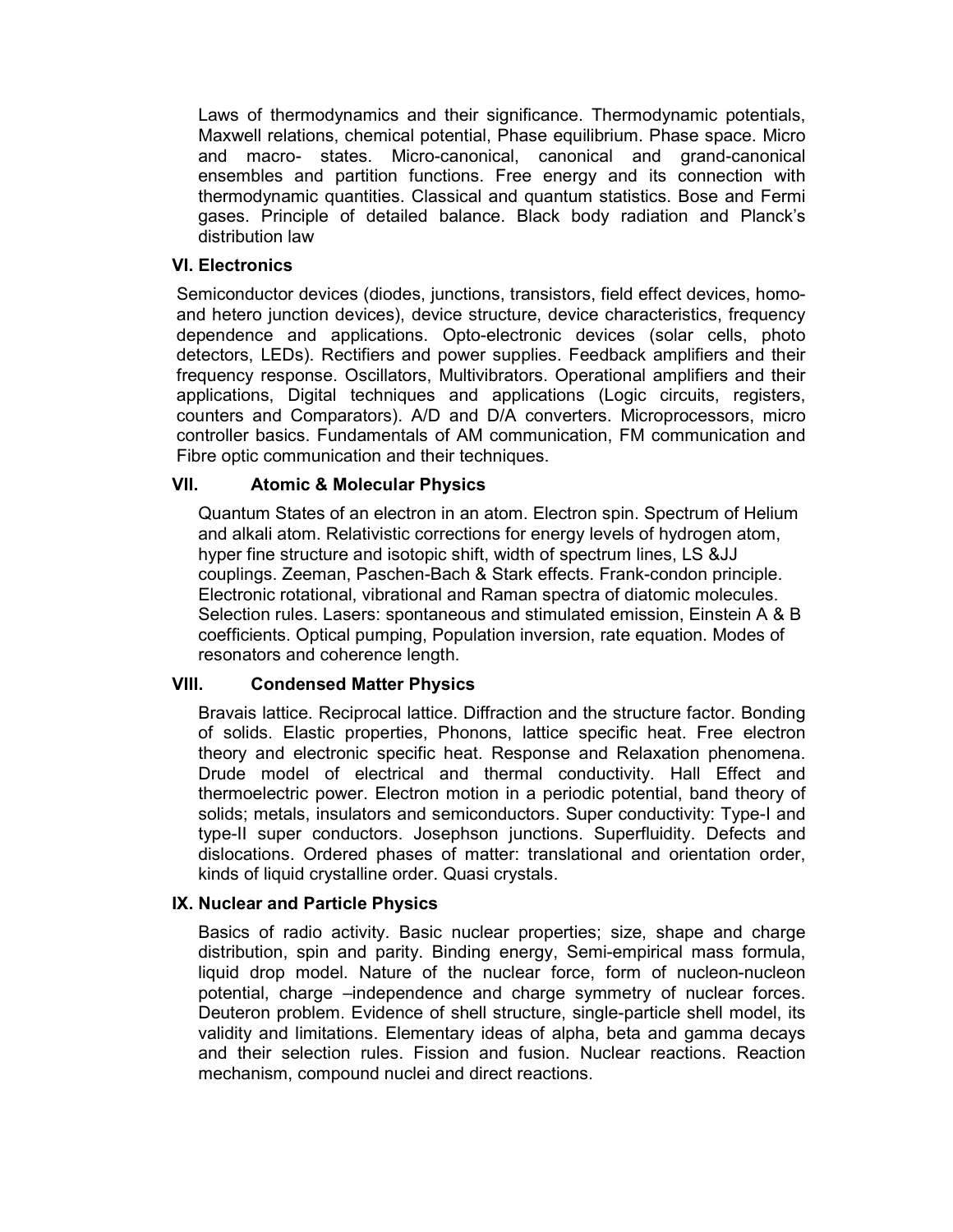#### **Paper – II: Chemistry**

#### **Inorganic Chemistry:**

- 1. Atomic structure and chemical bonding structure and bonding in homo and hetero nuclear molecules. Application of VSEPR, Valence Bond and Molecular orbital theories in explaining the structures of simple molecules.
- 2. Chemistry of main group (I to VII & Nobel gases) elements.
- 3. Chemistry of transition elements and inner transition elements.
- 4. General principles of metallurgy: Occurrence of metals , Concentration of ores - levigation, magnetic separation, froth floatation, leaching , Extraction of crude metal from concentrated ore-conversion to oxide, reduction of oxide to the metal , Thermodynamic principles of metallurgy-Ellingham diagramlimitations, applications. Extraction of iron, copper and zinc from their oxides, Electrochemical principles of metallurgy, Oxidation and reduction, Refining of crude metal-distillation, liquation poling, electrolysis, zone refining and vapour phase refining, Uses of aluminium, copper, zinc and iron. Alloys: Inter-metallic compounds
- 5. Coordination Chemistry –IUPAC nomenclature, bonding theories Werner's theory, EAN rule, VBT, Crystal Field Theory – Crystal Field splitting patterns in various geometries, Factors affecting on geometries, Factors affecting on CFT. Calculation of CFSE – John Teller effect – Isomerism in complexes. Spectral and magnetic properties of Coordination complexes – Russell Sanders coupling – term symbols - charge transfer spectra of complexes.
- 6. Stability of metal complexes Stepwise and overall stability constants Factors affecting the stability of metal complexes - Chelate effect. Pearson's theory of hard and soft acids and bases (HSAB).
- 7. Reaction mechanism of metal complexes–Inert and labile complexes Ligand substitution reaction of octahedral complexes – Acid hydrolysis, Base hydrolysis – Conjugate base mechanism – Anation reactions –<br>Substitution reactions of square planar complexes – Trans Substitution reactions of square planar complexes – Trans effect – Electron transfer reactions – Inner and outer sphere mechanisms.
- 8. Metal carbonyls, Nitrosyls and Metallocenes Structure and bonding.
- 9. Bio-inorganic chemistry- Metal complexes as oxygen carriers-Hemoglobin and myoglobin-Oxygen transport – Non heme proteins – Hemerythrin and hemocyanin.
- 10. Analytical chemistry- Chromatography General principles involved in separations by Paper, Thin layer, Column Chromatography, GC and HPLC.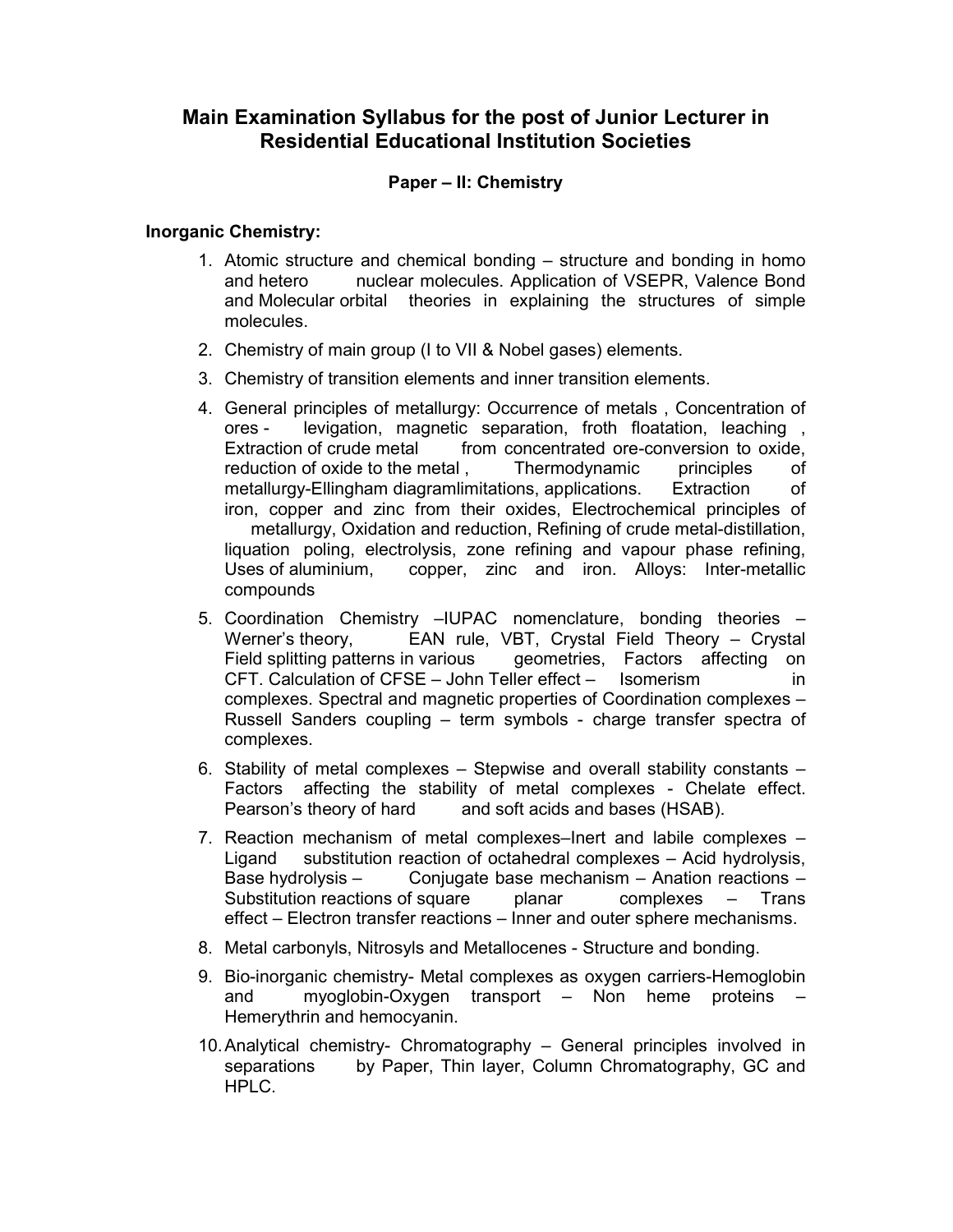### **Physical Chemistry:**

- 11. Solutions and colligative properties: Types of solutions, Expressing concentration of solutions mass percentage, volume percentage, mass by volume percentage, parts per million, mole fraction, molarity and molality, Solubility: Solubility of a solid in a liquid, solubility of a gas in a liquid, Henry's law, Vapour pressure of liquid solutions: vapour pressure of liquid- liquid solutions. Raoult's law as a special case of Henry's law vapour pressure of solutions of solids in liquids, Ideal and non-ideal solutions, Colligative properties and determination of molar mass - Relative lowering of vapour pressure, elevation of boiling point, Depression of freezing point, Osmosis and osmotic pressure-reverse osmosis and water purification. Abnormal molar masses - van't Hoff factor. Phase equilibria– Phase rule and its application to one component and two component systems
- 12. Acids and bases: Acids, bases and salts- Arrhenius, Bronsted-Lowry and Lewis concepts of acids and bases. Ionisation of Acids and Bases – Ionisation constant of water and it's ionic product- pH scaleionisation constant of weak acids and weak bases-relation between Ka and Kb. Di and poly basic acids and di and poly acidic Bases-Factors affecting acid strength-Common ion effect in the ionization of acids and bases-Hydrolysis of salts and pH of their solutions. Buffer solutions.
- 13. Thermodynamics: Brief review of concepts of I and II laws of thermodynamics. Concept of entropy. Entropy as a state function. Calculation of entropy changes in various processes. Entropy changes in an ideal gas. Entropy changes on mixing of ideal gases. Entropy as a function of V and T. Entropy as a function of P and T. Entropy change in isolated systems- Clausius inequality. Entropy change as criterion for spontaneity and equilibrium. Third law of thermodynamics. Evaluation of absolute entropies from heat capacity data for solids, liquids and gases. Standard entropies and entropy changes of chemical reactions. Helmholtz and Gibbs free energies (A and G). A and G as criteria for equilibrium and spontaneity. Physical significance of A and G. Driving force for chemical reactions- relative signs of ?H and ?S. Thermodynamic relations. Gibbs equations. Maxwell relations. Temperature dependence of G. Gibbs-Helmholtz equation. Pressure dependence of G. Chemical potential: Gibbs equations for non-equilibrium systems. Material equilibrium. Phase equilibrium. Clapeyron equation and Clausius-Clapeyron equation. Conditions for equilibrium in a closed system. Chemical potential of ideal gases. Ideal-gas reaction equlibrium-derivation of equilibrium constant. Temperature dependence of equilibrium constant - The Van't hoff equation.
- 14. Electrochemistry: Conductance and its applications, Derivation of Nernst equation. Chemical and concentration cells (with and without transference). Liquid junction potential – derivation of the expression for L J P – its determination and elimination. Applications of EMF measurements: Solubility product, potentiometric titrations, determination of transport numbers, equilibrium constant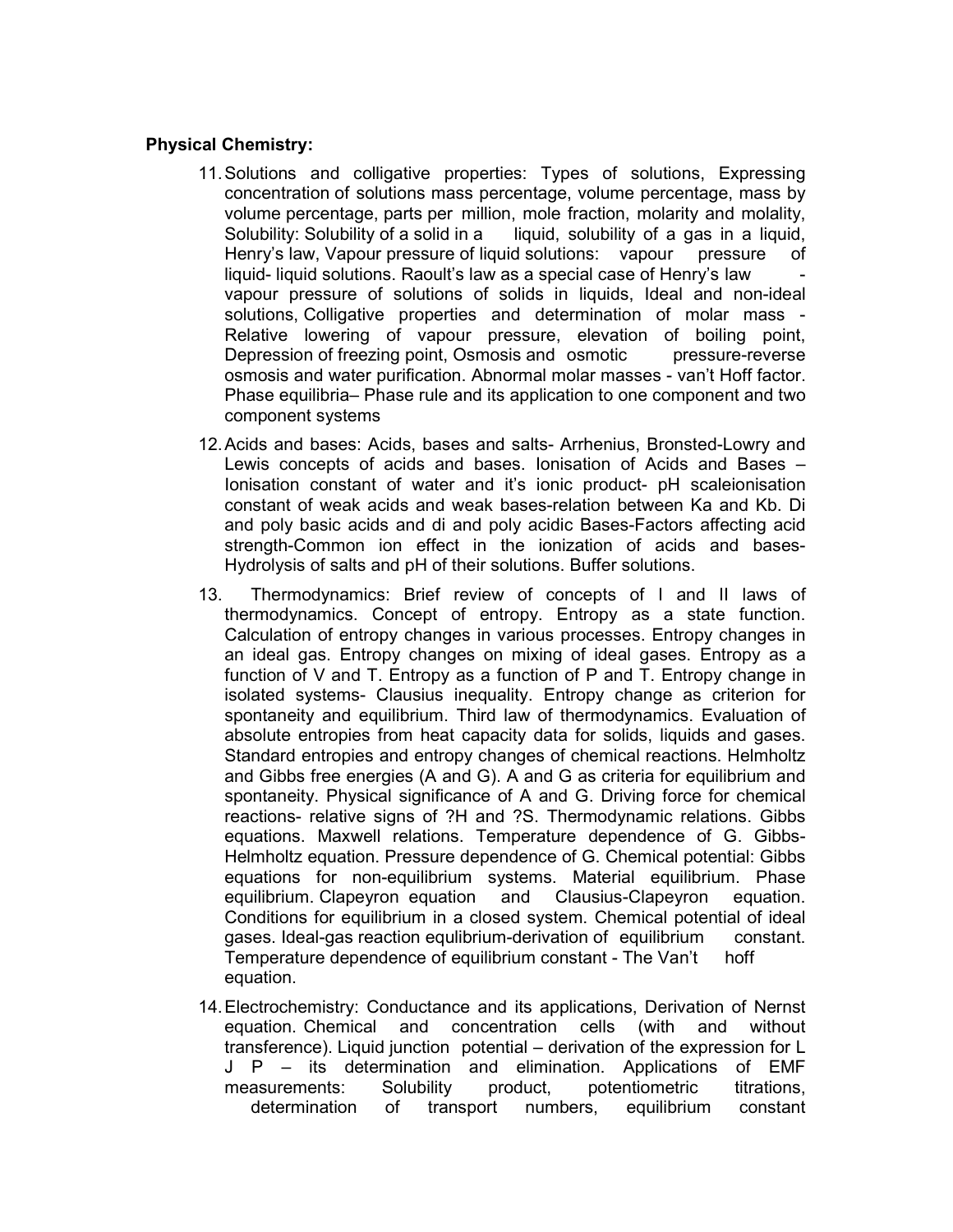measurements. Decomposition potential and its significance. Electrode polarization – its causes and elimination. Concentration over potential. Concept of activity and activity coefficients in electrolytic solutions. The mean ionic activity coefficient. Debye-Huckel theory of electrolytic solutions. Debye-Huckel limiting law. Calculation of mean ionic activity coefficient. Limitations of Debye-Huckel theory. Extended Debye-Huckel law. Theory of electrolytic conductance. Derivation of Debye-Huckel-Onsager equation – its validity and limitations. Concept of ion association – Bjerrum theory of ion association (elementary treatment) - ion association constant – Debye-Huckel-Bjerrum equation.

- 15. Quantum chemistry: Black body radiation-Planck's concept of quantization-Planck's equation, average energy of an oscillator. Wave particle duality and uncertainty principle - significance for microscopic entities. Emergence of quantum mechanics. Wave mechanics and Schrödinger wave equation. Operators - operator algebra: Commutation of operators, linear operators, Complex functions, Hermitian operators. Operators and. Eigen functions and Eigen values. Degeneracy. Linear combination of Eigen functions of an operator. Well behaved functions. Normalized and orthogonal functions. Postulates of quantum mechanics. Physical interpretation of wave function. Observables and operators. Measurability of operators. Average values of observables. The time dependent Schrodinger equation. Separation of variables and the timeindependent Schrodinger equation.
- 16. Chemical kinetics: Theories of reaction rates Collision theory, Transition state theory, Reaction coordinate, activated complex and the transition state. Thermodynamic formulation of transition state theory. Unimolecular reactions and Lindeman's theory.
- 17. Photochemistry: Electronic transitions in molecules The Franck Condon principle. Electronically excited molecules- singlet and triplet states. Radiative life times of excited states-theoretical treatment. Measured lifetimes. Quantum yield and its determination. Actinometry - ferrioxalate and uranyl oxalate actinometers. Derivation of fluorescence and phosphorescence quantum yields. E-type delayed fluorescenceevaluation of triplet energy splitting (?EST). Laws of photo chemistry, Photo physical processes, photo physical kinetics of unimolecular reactions. Calculation of rate constants of various photo physical processes, State diagrams, photochemical primary processes. Types of photochemical reactions- electron transfer, photo dissociation, addition, abstraction, oxidation and isomerisation reactions with examples. Effect of light intensity on the rates of photochemical reactions. Photosensitization. Quenching-Stern Volmer equation. Experimental set up of a photochemical reaction. Introduction to fast reactions- Principles of flash photolysis.
- 18. Solid state chemistry: General characteristics of solid state. Classification of crystalline solids based on different binding forces, probing the structure of solids: X-ray crystallography, Crystal lattices and unit cells. Bravais lattices- primitive and centred unit cells, Number of atoms in a unit cell (primitive, body centred and face centred cubic unit cell), Close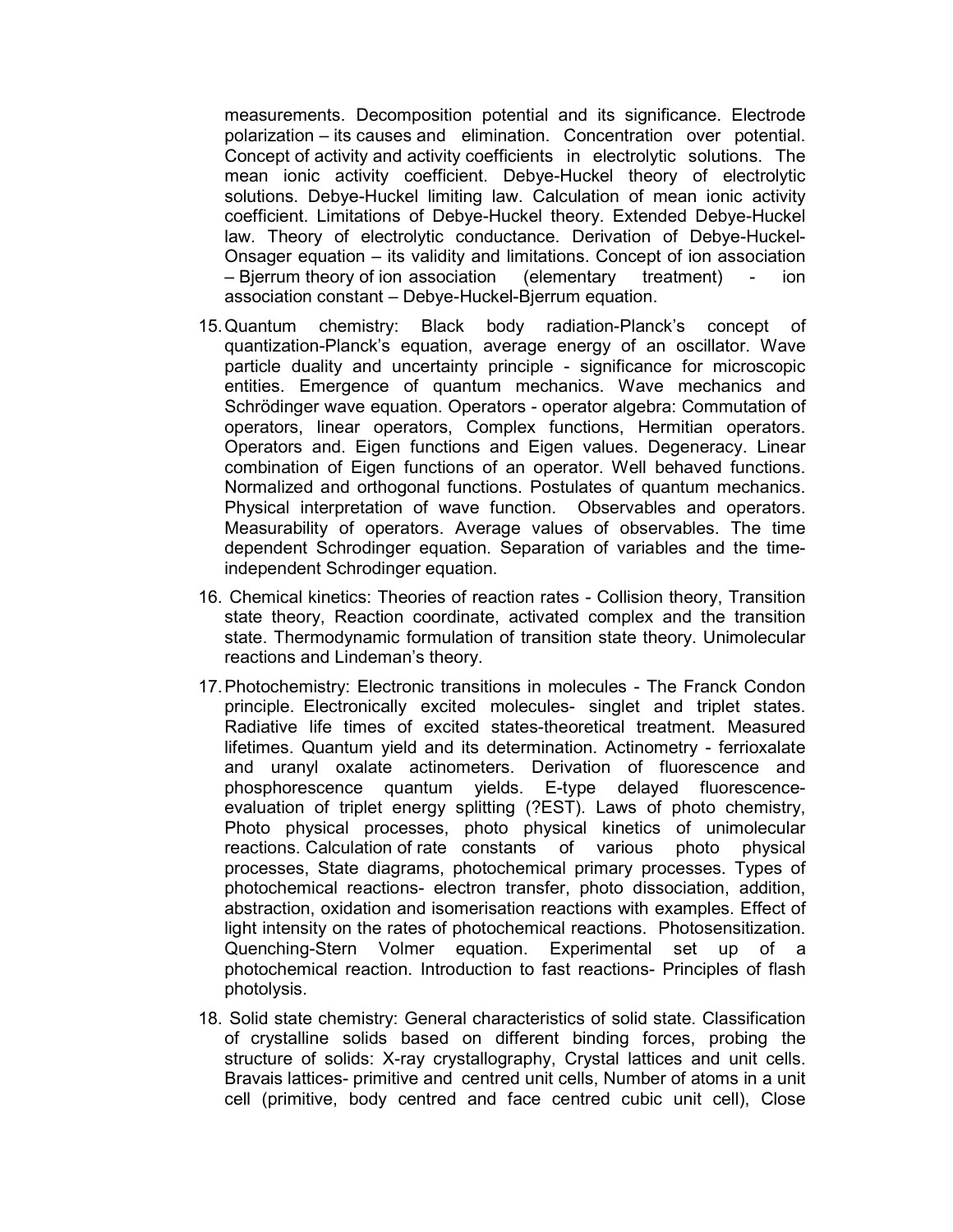packed structures: Close packing in one dimension, in two dimensions and in three dimensions- tetrahedral and octahedral voids- formula of a compound and number of voids filled- locating tetrahedral and octahedral voids, Packing efficiency in simple cubic, bcc and in hcp, ccp lattice. Calculations involving unit cell dimensions density of the unit cell. Imperfections in solids-types of point defects-stoichiometric and nonstoichiometric defects. Magnetic properties of solids- classification of magnetic materials, Magnetic susceptibility, Langevin diamagnetism, Weiss theory of para magnetism. Magnetic properties of solids classification of magnetic materials, Magnetic susceptibility, Langevin diamagnetism, Weiss theory of para magnetism Electronic properties of metals, insulators and semi conductors: Electronic structure of solids, Band theory, band structure of metals, insulators and semiconductors. Electrons holes and excitons. The temperature dependence of conductivity of extrinsic semi conductors. Photo conductivity and photovoltaic effect.

### **Organic Chemistry:**

- 19. IUPAC nomenclature of organic molecules. Isomerism classification of isomers.
- 20. Classification, preparations and properties of alkane, alkenes, alkynes, cyclo alkanes, aromatic hydrocarbons, halogen compounds, hydroxy compounds, carbonyl compounds, carboxylic acids and its derivatives.
- 21. Stereo chemistry: Molecular representations (Wedge, Fisher, Newman and Saw-horse projection formula) their description and interconversions. Stereoisomers – lassification- configuration- R,S- Nomenclature, criteria for chirality, Axial chirality of allenes, spiranes, alkylidenes, Cycloalkanes, chiral biaryls - Atropisomerism. Planar chirality of ansa compounds and transcyclooctene. Helical chiral compounds. Determination of absolute configuration by chemical correlation methods. Determination of configuration in E,Z- nomenclature. Spectral and chemical methods for determination of E, Zconfiguration, including aldoxime and ketoximes.
- 22. Introduction to conformational isomerism, Klyne Prelog terminology for conformers and torsion angles, dihedral angle, Steric strain and the concept of dynamic stereoisomerism. Study of conformations of acyclic compounds like ethane, butane, dihalobutanes, halohydrin, ethylene glycol, butane-2, 3 diol, amino alcohols and 1,1,2,2-tetrahalobutanes.
- 23. Nature of bonding in organic molecules and aromaticity, delocalized chemical bonding, conjugation, cross conjugation, resonance, hyperconjugation, tautomerism, Huckel's Rule and the concept of aromaticity-Aromaticity, nonaromaticity and anti aromaticity.
- 24. Reactive intermediate: Generation, detection, structure, stability and reactivity of carbocation, carbanion, free radical, carbene and nitrene. Molecular rearrangements: definition and classification, molecular rearrangements involving 1). Electron deficient carbon: Wagner - Meerwein, Pinacol-Pinacolone, allylic and Wolf rearrangement. 2). Electron deficient Nitrogen: Hofmann, Lossen, Curtius, Schmidt and Beckmann rearrangements. 3) Electron deficient Oxygen: Baeyer-Villiger oxidation. 4). Base catalysed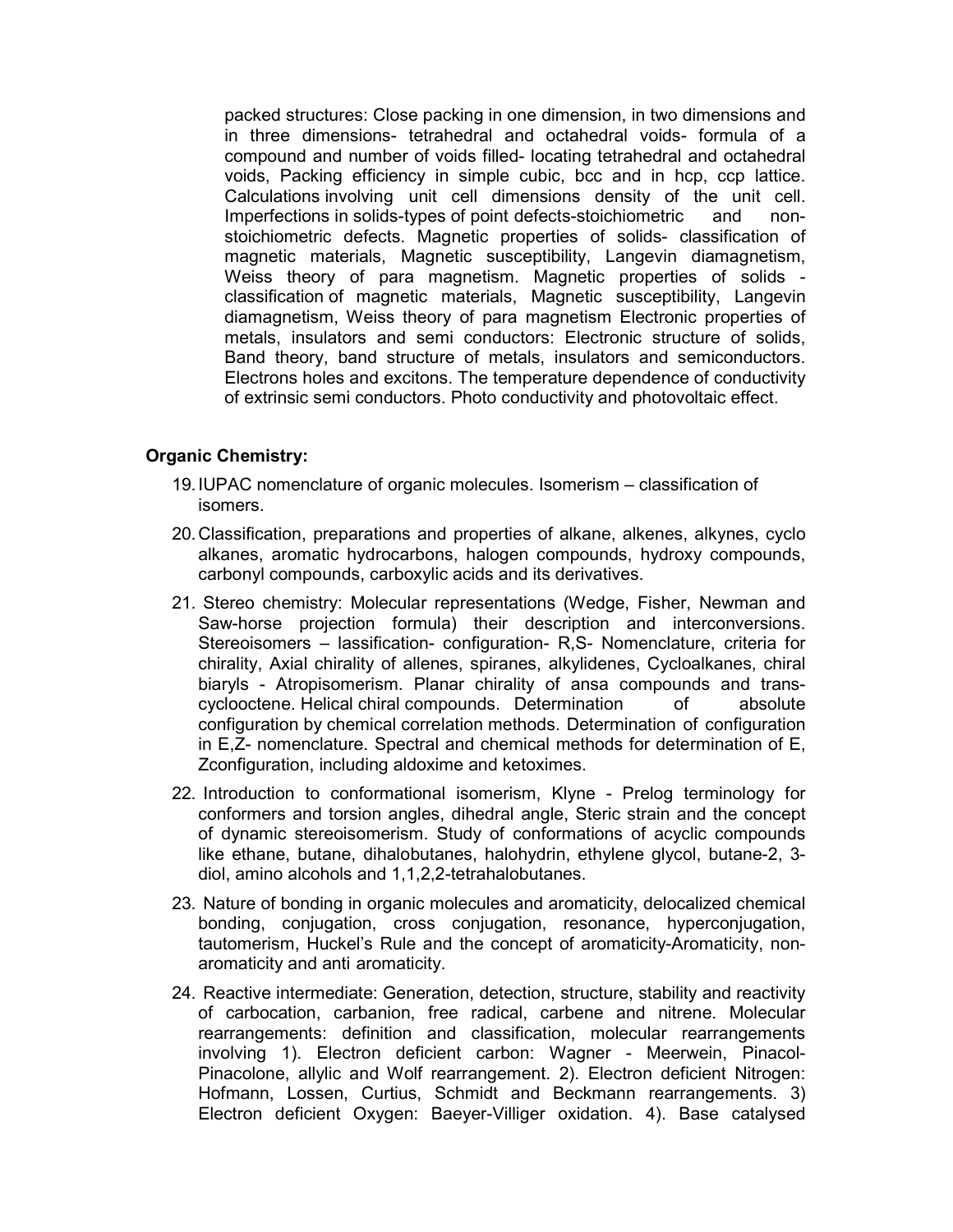rearrangements: Benzylic acid, Favourski, Tran annular, Sommlett-Hauser and Smile rearrangement.

- 25. Organic reaction mechanism: Mechanism, stereochemistry and energy profile diagram of Addition reactions to polar and non polar double bonds. Substitution reactions: Mechanism, rate law, stereochemistry and factors affecting on aliphatic and aromatic reactions. Elimination reactionsmechanism, rate law, stereochemistry, orientation and factors affecting on E1, E2, E1CB, pyrolytic syn elimination and a-elimination, elimination vs substitution. Detection of reaction mechanism by product isolation, isotopic labelling, chemical trapping and crossover experiments.
- 26. Oxidation- Swern, Cr (VI) oxidants, Oxidative cleavage of 1,2-diols Periodic acid and Lead tetra acetate.

 Reductions - Wilkinsons's catalytic hydrogenation, LiAlH4, NaBH4, BH3, AlH3 and DIBAL.

- 27. Heterocyclic chemistry: importance as drugs, nomenclature, classification based on size of the ring, number and nature of hetero atoms. Synthesis and reactivity of Pyrrole, furan, Thiophene, pyridine, Indole, Benzothiophene, Quinoline, Isoqunolines.
- 28. Alkaloids and Terpenoids- importance as drugs, isolation of natural products by steam distillation, solvent extraction and chemical methods. Structure determination and synthesis of papverine, nicotine and quinine. General methods in the structure determination of Terpenes, isoprene rule, special isoprene rule, structure determination of a-Terpeniol and camphor.
- 29. Organic photochemistry: photochemical energy, Frank-Condon principle, Jablonski diagram, Electronic transitions, photosensitization, quenching, quantum efficiency, quantum yield, photochemistry of carbonyl compounds n?p\* and p?p\* transitions. Norrish type-I and Norrish type-II cleavages. Paterno-Buchi reactions, Photoreduction, photochemistry of enoneshydrogen abstraction, rearrangements of a,ß-unsaturated ketones and cyclohexadienones, photochemistry of pbenzoquinones, Dienes photochemistry of 1,3- butadiene, (2+2) additions, Di-p-methane rearrangement, photochemistry of aromatic compounds, excited states of benzene and its 1,2-, 1,4- additions.
- 30. Pericyclic reactions: Classification, Stereochemistry of pericyclic reactions, Molecular Orbitals and Symmetry of ethelene, 1,3-butadiene, 1,3,5 hexatriene, allylic, 1,3-pentadienyl and 1,3,5-heptatrienyl p- systems. Analysis of pericyclic reactions by PMO, FMO and orbital correlation methods.
- 31. Basic principles, concepts of UV, IR, H1NMR, C13NMR and Mass spectroscopic methods – structure determination of organic compounds by UV, IR, H1NMR, C13NMR and Mass spectroscopic methods.
- 32. Green chemistry: Principles of Green chemistry, and its approaches.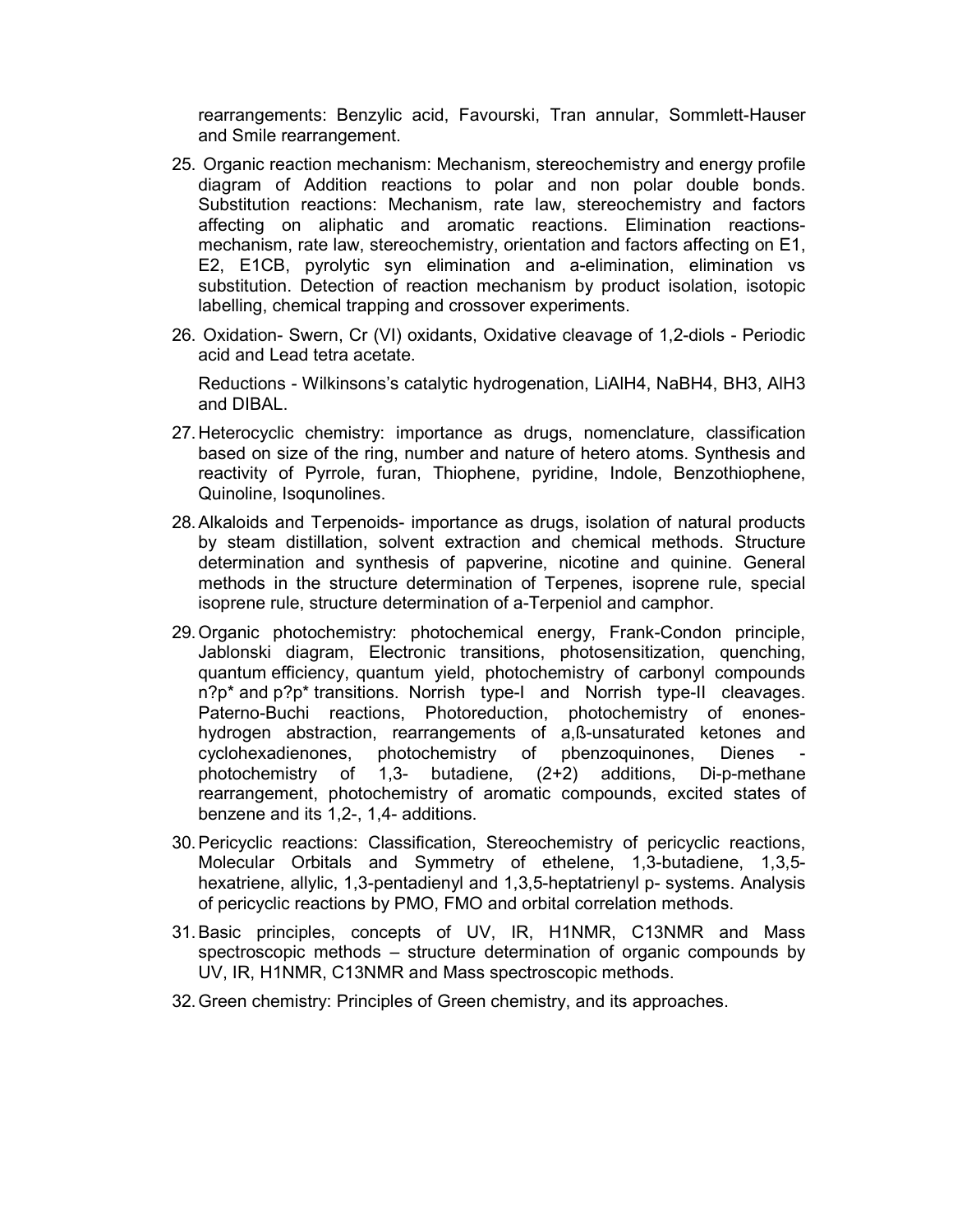### **Paper – II: Botany**

### **I Phycology, Mycology, Bacteria and Viruses**

 Phycology : Thallus organization ; cell ultra structure ; reproduction (vegetative, sexual, asexual) ; criteria for classification of algae : pigments, reserve food, flagella ; classification, salient features of Chlorophyta, Charophyta, Xanthophyta, Bacillariophyta, Phaeophyta and Rhodophyta ; algal blooms and toxic algae, algal biofertilizers ; algae as food and feed and role of algae in industry.

 Mycology : General characters of fungi ; substrate relationship in fungi ; cell ultrastructure ; unicellular and multicellular organization ; cell wall composition ; nutrition (saprobic, biotropic, symbiotic) ; reproduction (vegetative, asexual, sexual) ; heterothallism ; heterokaryosis parasexuality ; Molecular aspects in classification.

 General account of Mastigomycotina, Zygomycotina, Ascomycotina, Basidiomycotina, Deuteromycotina ; fungi in industry, medicine and as food ; fungal diseases in plants and humans ; Mycorrhizae ; fungi as biocontrol agents.

 Bacteria- ultrastructure and biochemistry of cell wall, nutritional types, reproduction, Plasmids.

 Viruses- Characters and ultrastructure of virions and symptomatology and transmission of plant viruses. Mollicuties general characters of spiroplasmas and phytoplasmas Importance of micro organisms: Microbes in medicine, agriculture and environment.

### **II Bryophyta, Pteridophyta and Gymnosperms**

 Bryophyta : Morphology, structure, reproduction and life history ; distribution ; classification., of Marchantiales, Junger maniales, Anthoceratales, Sphagnales, Funariales and Polytrcales ; economic and ecological importance.

 Pteridophyta : Morphology, anatomy and reproduction ; classification of Psilo psida, Lycopsida, Sphenopsida and Pteropsida; evolution of stele ; heterospory and origin of seed habit; general account of fossil pteriodophyts.

 Gymnosperms- Introduction and classification, Structure and reproduction of Cycadales, Ginkgoales, Coniferales, Ephedrales, Welwitschiales and Gnetales.

### **III Taxonomy of Angiosperms**

 The species concept: Taxonomic hierarchy, species, genus, family and other categories; principles used in assessing relationship, delimitation of taxa and attribution of rank.

Salient features of the International Code of Botanical nomenclature.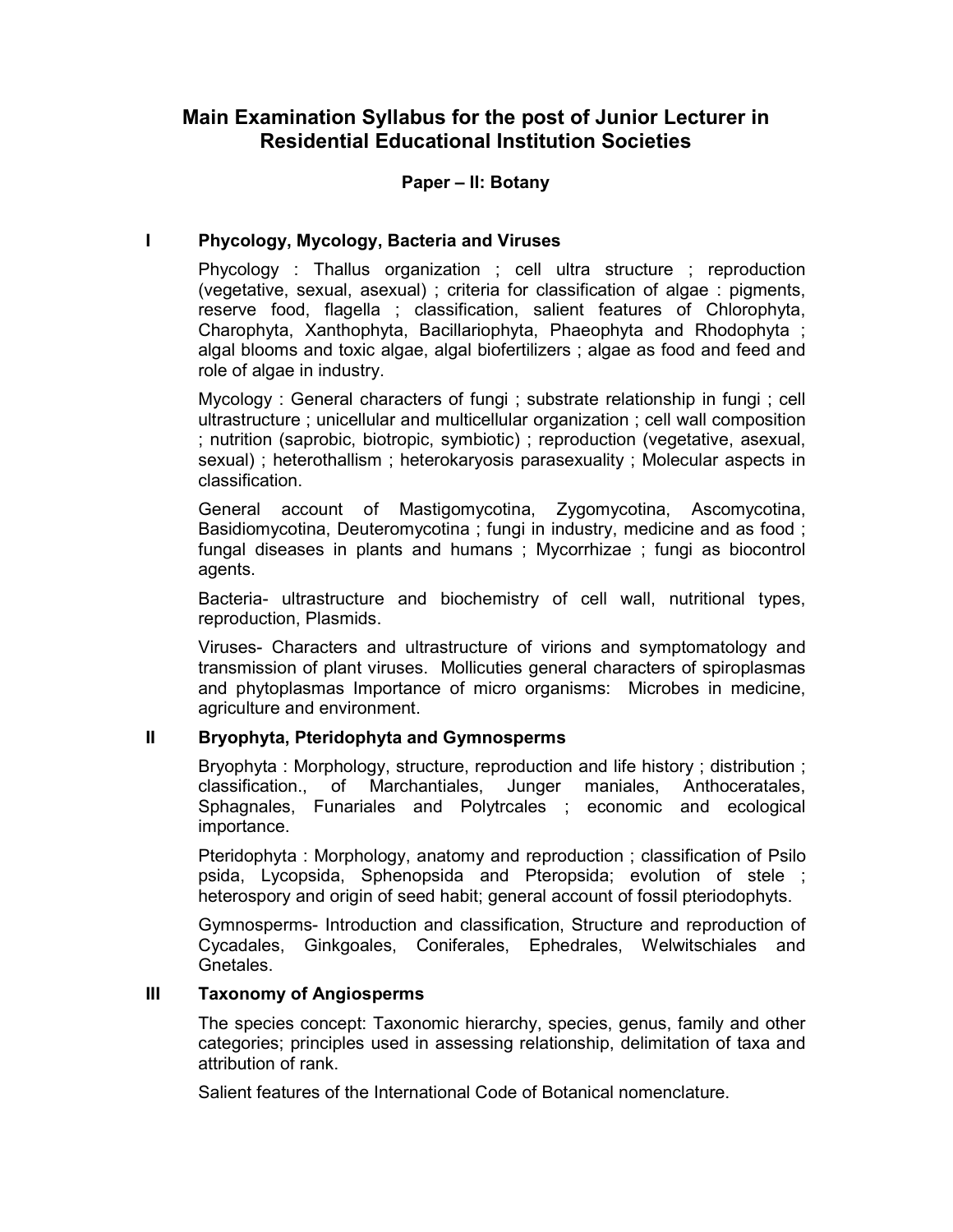Taxonomic tools: Herbarium; floras; histological, cytological, phytochemical, serological, biochemicaland molecular techniques ; computers and GIS.

 Systems of angiosperm classification : Phenetic versus phylogenetic systems ; cladistics in taxonomy ; relative merits and demerits of major systems of classification.

 Study of the following families- Magnoliaceae, Malvaceae, Rutaceae, Apocynaceae, Asclepiadaceae, Lamiaceae, Amaranthaceae and Poaceae.

#### **IV Plant Anatomy and Embryology**

 Shoot development: Organization of the shoot apical meristem (SAM); control of cell division and cell to cell communication; control of tissue differentiation especially xylem and phloem ; secretory ducts and laticifers.

Phyllotaxy and leaf differentiation

 Root development : Organization of root apical meristem (RAM); vascular tissue differentiation; homeotic mutants in Arabidopsis and Antirrhinum,

 Male gametophyte: Structure of anthers; microsporogenesis, role of tapetum; pollen development and gene expression; male sterility; sperm dimorphism and hybrid seed production; pollen germination, pollen tube growth and guidance ; pollen storage ; pollen allergy, pollen embryos.

 Female gametophyte: Ovule development; megasporogenesis; organization of the embryo sac, structure of the embryo sac cells.

 Pollination, pollen – pistil interaction and fertilization : Floral characteristics, pollination mechanisms and vectors; self-incompatibility; double fertilization.

 Seed development and fruit growth: Endosperm development during early, maturation and desiccation stages; embryogenesis, cell lineages during late embryo development; storage proteins of endosperm and embryo; polyembryony; apomixes; embryo culture; fruit maturation.

Dormancy: Seed dormancy; overcoming seed dormancy; bud dormancy.

#### **V Plant Resource Utilisation and Conservation**

 Origin, evolution, botany, cultivation and uses of (i) Food forage and fodder crops (ii) fibre crops (iii) medicinal and aromatic plants and (iv) vegetable oilyielding crops. Ethnobotany – Scope and objectives of ethnobotany.

 Important fire-wood and timber – yielding plants and non-wood forest products (NWFPs) such as bamboos, rattans, raw materials for paper-making, gums, tannins, dyes, resins and fruits.

 Role of plants in Medicine- morphology, active principles and medicinal value of the following plants-Andrographis, Asparagus, Phyllanthus, Gymnema..

 Strategies for conservation – in situ conservation : International efforts and Indian initiatives ; protected areas in India – sanctuaries, national parks, biosphere reserves, wetlands, mangroves and coral reefs for conservation of wild biodiversity.

 Strategies for conservation – ex situ conservation : Principles and practices; botanical gardens, field gene banks, seed banks, in vitro repositories, cryobanks; general account of the activities of Botanical Survey of India (BSI),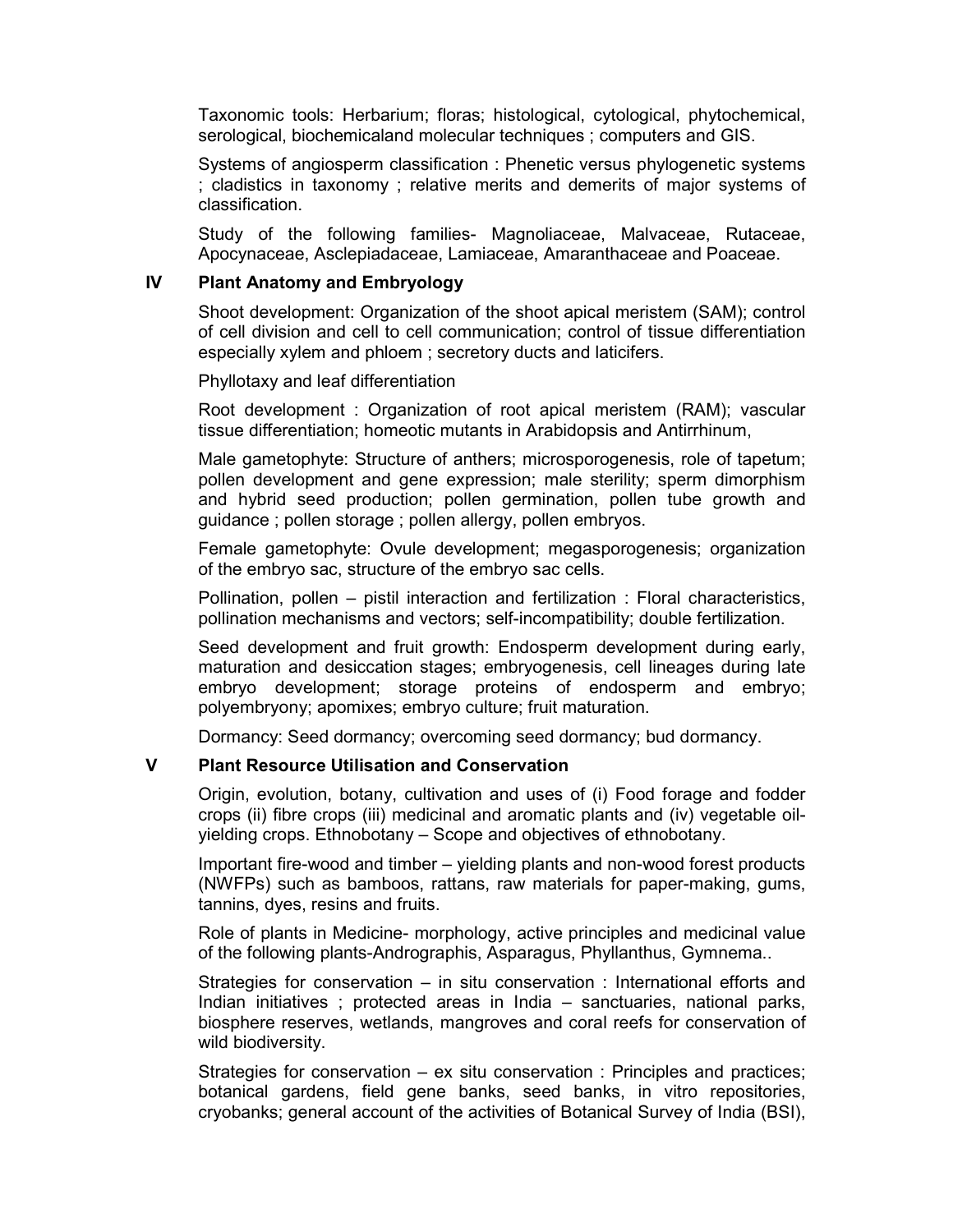National Bureau of Plant Genetic Resources (NBPGR), Indian Council of Agricultural Research (ICAR), Council of Scientific and Industrial Research (CSIR) and the Department of Biotechnology (DBT) for conservation, nonformal conservation efforts.

### **VI Plant Ecology**

 Climate, soil and vegetation patterns of the world: Life zones; major biomes and major vegetation and sol types of the world.

 Vegetation organization: Concepts of community; analytical and synthetic characters of community.

 Population characters, interactions of species- positive and negative interactions of species.

 Ecological succession: types, changes involved in succession, concept of climax

 Biotic and abiotic interactions, habitat and niche, allopatric and sympatric spaciation.

 Ecosystem organization: Structure and functions; primary production methods of measurement of primary production, ; energy dynamics (trophic organization, energy flow Pathways, ecological efficiencies); food chains, wood web and ecological pyramids, global biogeochemical cycles of C,N, in terrestrial and aquatic ecosystems.

 Biological diversity: Concept and levels; speciation and extinction; IUCN categories of threat; distribution and global patterns, hot spots; endemism, inventory.

 Air, water and soil pollution: Kinds, sources, effects on plants and ecosystems.

 Climate change: Green house gases (CO2, CH4, N2O, CFCs: sources, trends and role); ozone layer and ozone depletion ; consequences of climate change (CO2 fertilization, global warming, sea level rise, UV radiation).

Biogeographical zones of India, Flora of Telangana – vegetational types.

#### **VII Cell Biology**

 Ultrastructure and functions of cell organelles. Cell wall, Plasma membrane Plasmodesmata, Chloroplast, Mitochondria, Plant Vacuoles, Nucleus, Ribosomes,

 Cell cycle and apoptosis : Control mechanisms; role of cyclins and cyclin dependent kinases; retinoblastoma and E2F proteins; cytokinesis and cell plate formation; mechanisms of programmed cell death. Mitosis and meiosis its significance

 Other cellular organelles: Structure and functions of microbodies, Golgi apparatus, lysosomes, endo plasmic reticulum.

#### **VIII Cytogenetics**

 Chromatin organization : Chromosome structure and Packaging of DNA, molecular organization of centromere and telomere; nucleolus and ribosomal RNA genes ; euchromatin and heterochromatin ; karyotype analysis ; banding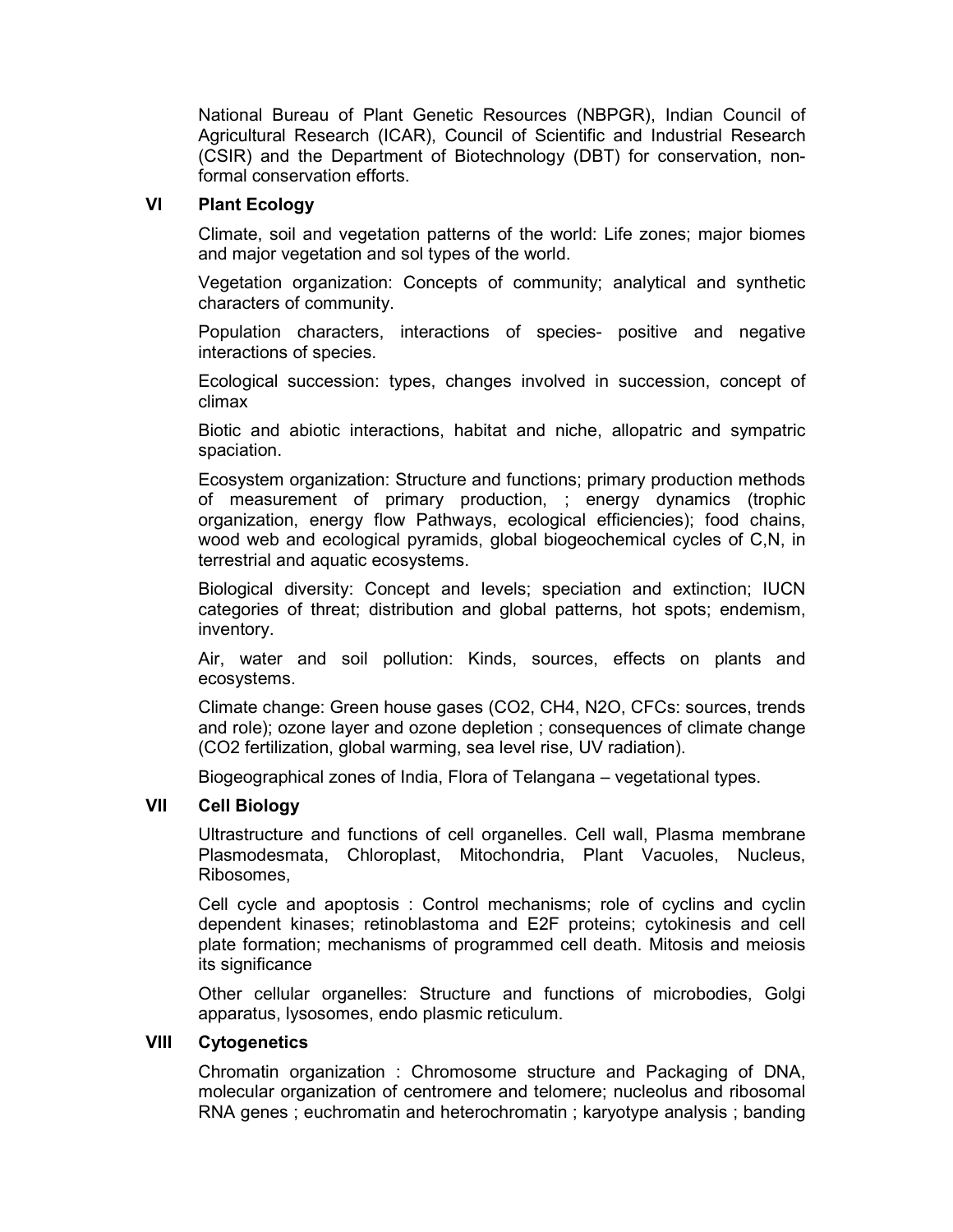patterns ; specialized types of chromosomes ; polytene, lampbrush, Bchromosomes and sex chromosomes ; molecular basis of chromosome pairing.

 Structural and numerical alterations in chromosomes : Duplication, deficiency, inversion and translocation ; autopolyploids ; allopolyploids ; evolution of major crop plants.

 Genetics of prokaryotes and eukaryotic organelles : genetic recombination in phage ; genetic transformation, conjugation and transduction in bacteria ; genetics of mitochondria and chloroplasts cytoplasmic male sterility.

 Gene structure and expression : Genetic fine structure ; cis – trans test ; Benzer's experiment; introns and their significance ; RNA splicing ; regulation of gene expression in prokaryotes and eukaryotes.

 Mutations : Spontaneous and induced mutations ; physical and chemical mutagens ; molecular basis of gene mutations ; transposable elements in prokaryotes and eukaryotes ; mutations induced transposons; site-directed mutagenesis ; DNA damage and repair mechanisms.

 Plant Breeding : Principles and methods of plant breeding ; Marker assisted breeding.

#### **IX Plant Physiology**

 Fundamentals of enzymology : General aspects, allosteric mechanism, regulatory and active sites, isoenzymes, kinetics of enzymatic catalysis, Michaelis – Menton equation and its significance.

 Membrane transport and translocation of water and solutes : Plant water relations, mechanism of water transport through xylem, passive and active solute transport, membrane transport proteins.

 Photochemistry and photosynthesis : Photosynthetic pigments and light harvesting complexes, photo oxidation of water, mechanisms of electron and proton transport, carbon assimilation – the Calvin cycle, photorespiration and its significance, the C4 cycle, the CAM pathway, biosynthesis of starch and sucrose.

 Respiration and lipid metabolism : Glycolysis, the TCA cycle, electron transport and ATP synthesis, pentose phosphate pathway, glyoxylate cycle, alternative oxidase system, structure and function of lipids, fatty acid biosynthesis, synthesis of membrane lipids, structural lipids and storage lipids and their catabolism.

 Nitrogen fixation and metabolism : Biological nitrogen fixation, nodule formation and nod factors, mechanism of nitrate uptake and reduction, ammonium assimilation.

 Photobiology : Photochromes and cryptochromes, photophysiology of light – induce responses, cellular localization.

 Plant growth regulators and elicitors : Physiological effects and mechanism of action of auxins, gibberellins, cytokinins, ethylene, abscisic acid, brassinosteroids, polymines, jasmonic acid and salicyclic acid.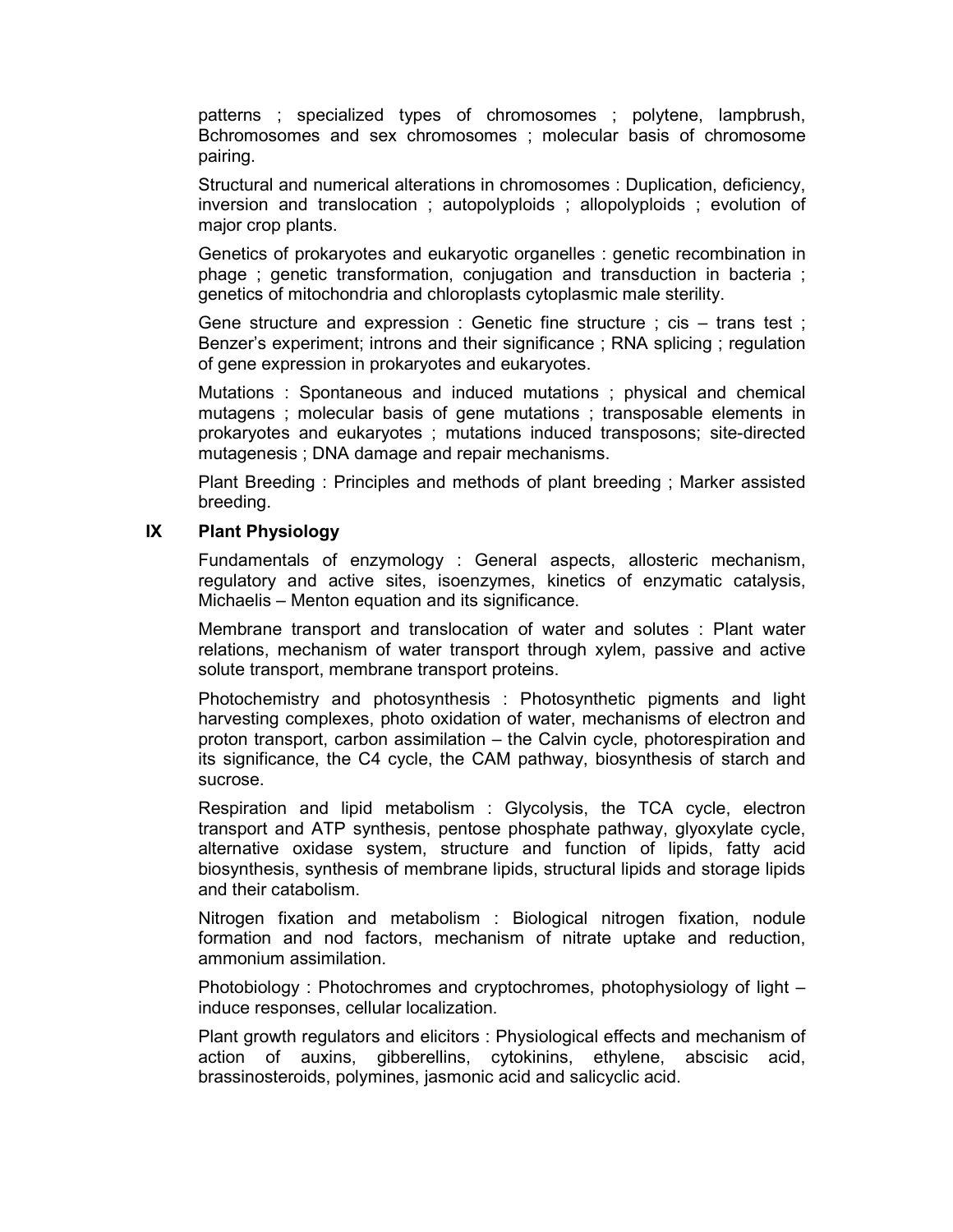The flowering process : Photoperiodism, endogenous clock and its regulation, floral induction and development – genetic and molecular analysis, role of vernalization.

### **X Biotechnology and Genetic Engineering**

Plant Biotechnology – Principles, scope and applications.

 Plant cell and tissue culture : General introduction, scope, cellular differentiation, and totipotency.

 Organogenesis and adventives embryogenesis : Morphogenesis; somatic embryogenesis. Somatic hybridization : Protoplast isolation, fusion and culture.

 Applications of plant tissue culture : Clonal propagation, artificial seed, production of hybrids and soma clones, production of secondary metabolites / natural products, cryopreservation and germplasm storage.

 Recombinant DNA technology : Gene cloning principles and techniques, genomic / c DNA libraries, vectors, DNA synthesis and sequencing, polymerase chain reaction, DNA fingerprinting and DNA markers.

 Genetic engineering of plants : Transgenic plants, Methods of gene transfer – Agrobacterium – medicated and microprojectile, chloroplast transformation, intellectual property rights, ecological risks and ethical concerns.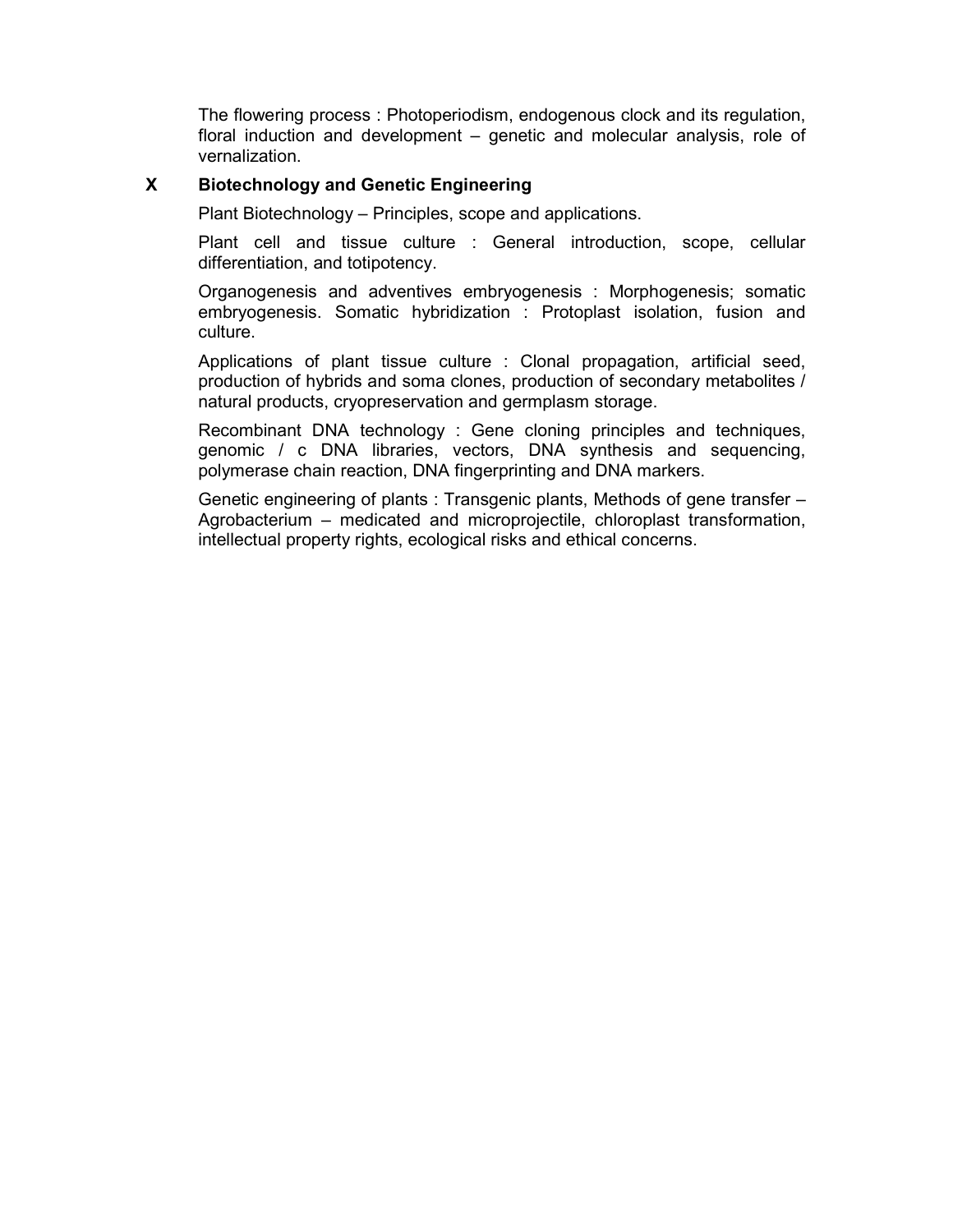## **Paper - II: Zoology**

## **I General Concepts:**

- 1. Levels of structural organization: Unicellular, Multi cellular and Colonial forms, Prokaryotic and Eukaryotic cells, Levels of organization of Tissues, Organs & Systems.
- 2. Acoelomata, Pseudocoelomata, Coelomata, Proterostomia and Deuterostomia.
- 3. Concepts of species and Hierarchial taxa, Biological nomenclature, Classical methods of taxonomy of animals.

#### **II Non-Chordata:**

- 1. General characters and classification of invertebrates up to class level.
- 2. Protozoa Locomotion, Nutrition and Reproduction in Protozoa, Protozoan diseases of man – Amoebiasis, Malaria, Trypanosomiasis.
- 3. Porifera Canal system in Porifera, Skeleton in Porifera, Reproduction in sponges.
- 4. Coelenterata Polymorphism, Metagenesis, Coral formation, Obelia.
- 5. Helminthes Common Helminthic parasites of Man –Fasciola hepatica, Schistosoma, Taenia solium, Echinococus granulosus, Ascaris, Ancylostoma, Trichinella – their life cycles, Pathogenescity and clinical significance. Parasitic adaptations in Helminths.
- 6. Annelida Excretory system in Annelida, Coelom formation. Coelom and coelomoducts, Metamerism.
- 7. Arthropoda Mouthparts of insects, Ommatidium, Useful and harmful insects, Metamorphosis in insects, Apicultur and Sericulture in India, Crustacean larvae, Peripatus.
- 8. Mollusca Torsion and Detorsion, Pearl formation.
- 9. Echinodermata Echinoderm larvae, Water vascular system.

#### **III Chordata:**

- 1. General characters and classification of chordates up to class level, Origin of chordates, Phylogeny and Affinities of Hemichordata, Retrogressive metamorphosis.
- 2. Vertebrate integument and its derivatives, Comparative account of Digestive, Respiratory, Circulatory, Excretory and Reproductive systems of vertebrates.
- 3. Pisciculture in India, Common edible fishes.
- 4. Origin and evolution of Amphibia, Neoteny or Paedogenesis.
- 5. Important snakes of India, Identification of Poisonous and non- Poisonous Snakes, Poisonous Apparatus, Dinosaurs.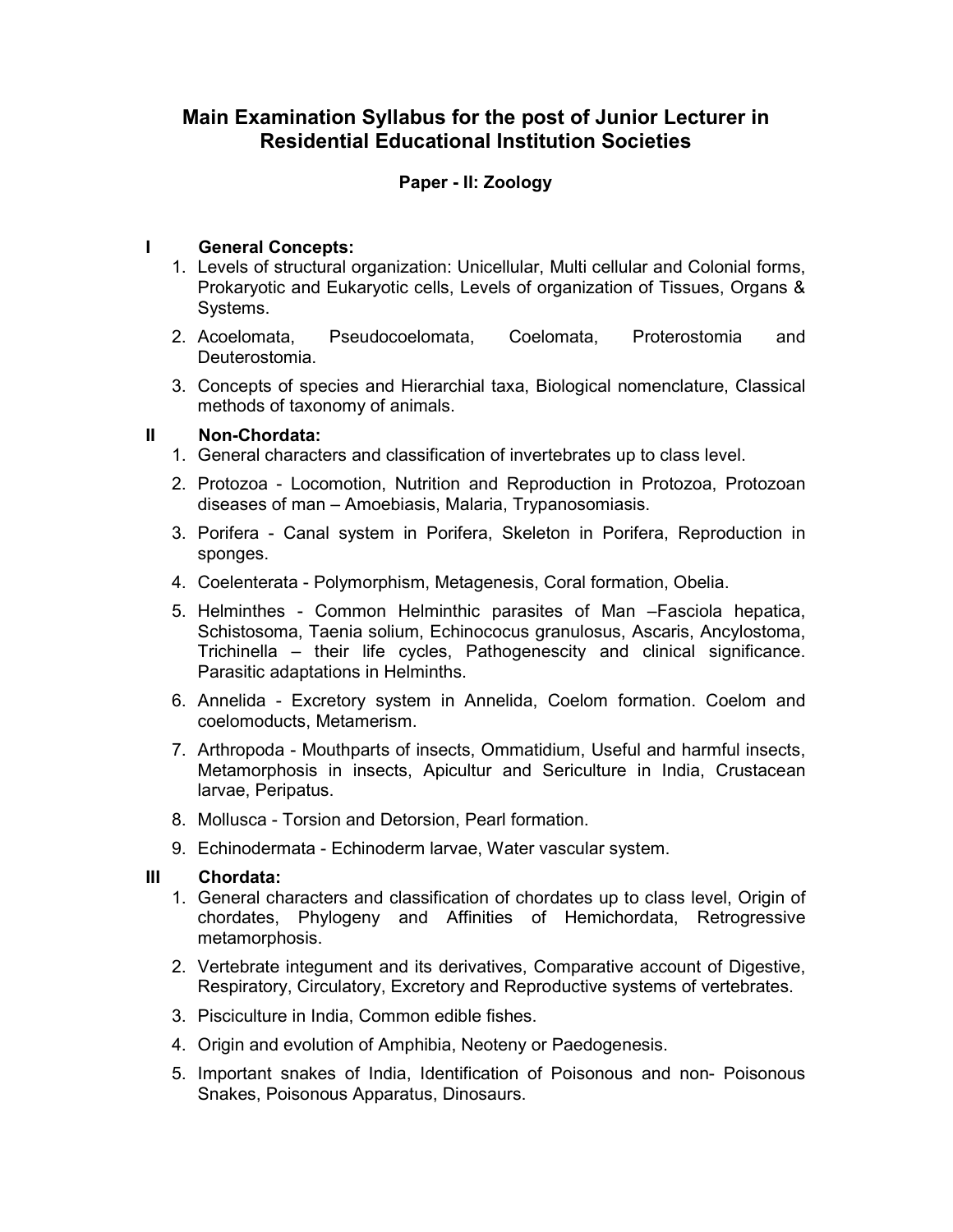- 6. Flight adaptations and Migration in birds. Archeopteryx, Poultry.
- 7. Adaptive radiation in Mammals, Dentition in Mammals.

### **IV Cell Biology:**

- 1. Prokaryotic and Eukaryotic cell, Plasma membrane-Ultra structure & function.
- 2. Structure and function of intracellular organelles- Mitochondria, Golgi bodies, Lysosomes, Endoplasmic reticulum, Peroxisomes, Vacuoles, Nucleus.
- 3. Chromosomes structure & function; Heterochromatin, Euchromatin.
- 4. Cell division Mitosis and meiosis, Cell cycle & its regulation.
- 5. Recombinant DNA technology, Transgenesis & Cloning.
- 6. Protein synthesis Genetic code, Initiation, Elongation and Termination.
- 7. Regulation of gene expression Lac operon.

### **V Genetics:**

- 1. Mendel's law of inheritance.
- 2. Gene mapping methods Linkage-complete and Incomplete linkage, Linkage maps, Recombination, Mapping with molecular markers, somatic cell hybrids.
- 3. Crossing over Types (Somatic or Mitotic crossing over and Germinal or Meiotic crossing over).
- 4. Mutations Types (Spontaneous and Induced), Causes and detection.
- 5. Chromosomal aberrations (Deletion, Duplication, Inversion and Translocation, Ploidy and their genetic implications); Autosomal abnormalities (Down's syndrome, Trisomy-13, 18); Sex anamolies (Turner's syndrome, Klinfelter's syndrome, Hermaphroditism).
- 6. Human genetics Human karyotyping, Genetic disorders due to mutant genes (Huntington's chorea), Sickle-cell anaemia (SCA), Inborn errors of metabolism-Pheynylketonuria, Alkaptonuria .

### **VI System and Cell physiology:**

- 1. Blood and circulation Blood corpuscles, Haemopoiesis, Plasma function, Blood groups, Haemoglobin, Haemostasis.
- 2. Cardiovascular system Neurogenic, Myogenic heart, Cardiac cycle.
- 3. Respiratory system Transport of gases, Exchange of gases.
- 4. Nervous system Neuron, Conduction of nerve impulse, Synaptic transmission, Neurotransmitters.
- 5. Muscle Ultra structure of skeletal muscle, Mechanism of muscle contraction.
- 6. Sense organs Eye and Ear.
- 7. Excretory system Structure & function of mammalian Kidney and Nephron, Micturition.
- 8. Osmoregulation Osmoregulation in Aquatic & Terrestial animals.
- 9. Digestive system Digestion, absorption, assimilation and egestion.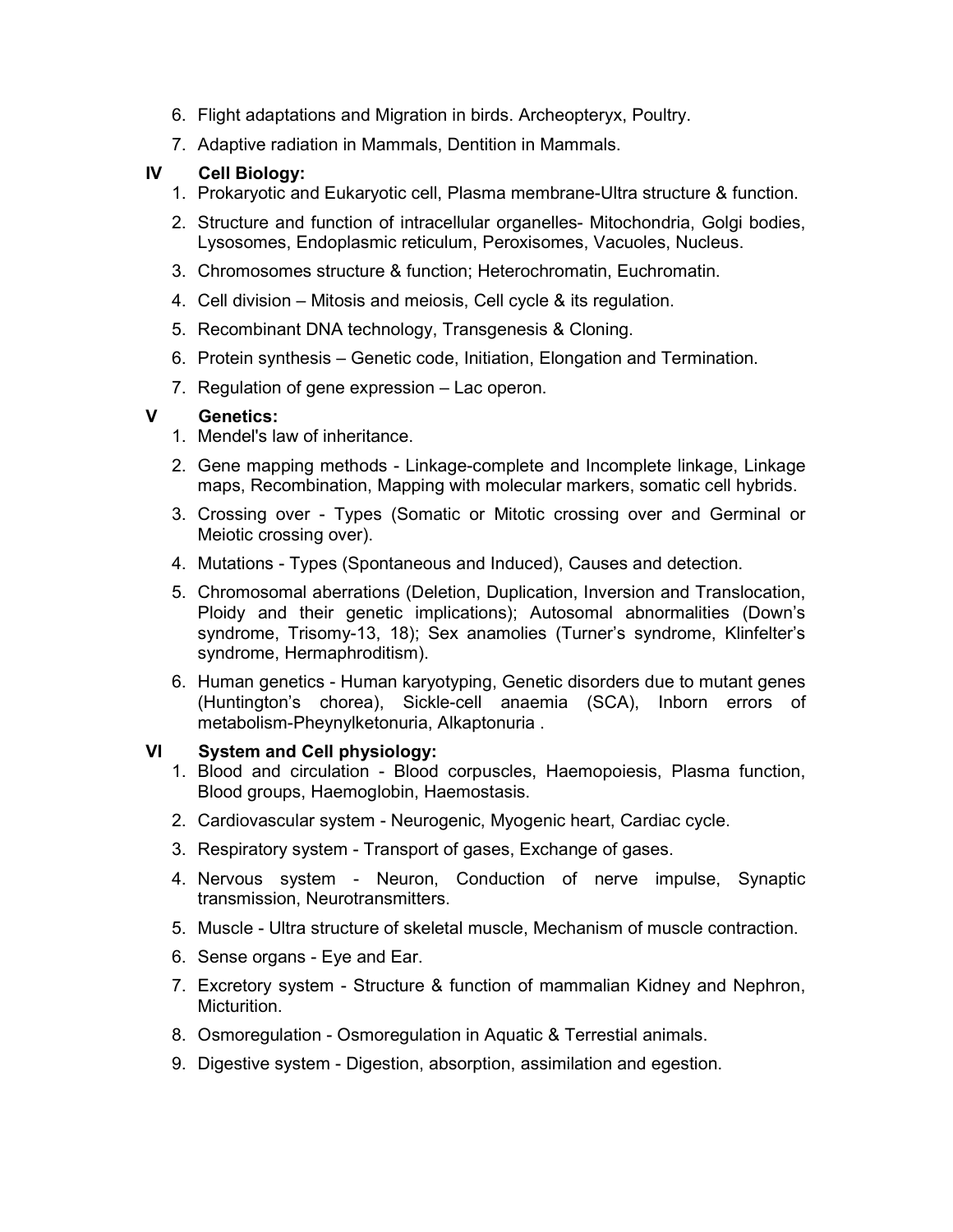- 10. Endocrinology and Reproduction Endocrine glands, Types of hormones & Mechanism of hormonal action, Hormonal regulation of reproduction in mammals.
- 11. Outline classification of organic compounds (Carbohydrates, Proteins and Lipids).
- 12. Glycolysis (EMP), Kreb's cycle (TCA CYCLE), Electron transport system (Oxidative phosphorylation), Pentose phosphate pathway, Gluconeogenesis.

## **VII Evolution:**

- 1. Origin of life Theories and Evidences of organic evolution, The modern synthetic theory.
- 2. Population genetics (Gene pool, Gene frequency), Herdy weinberg's law.
- 3. Isolation and speciation.
- 4. Evolution of Man.
- 5. Zoogeographical realms of the world.

## **VIII Developmental Biology:**

- 1. Spermatogenesis and Oogenesis.
- 2. Fertilization, Cleavage, Gastrulation, Formation of germ layers, Parthenogenesis.
- 3. Formation and Function of Foetal membranes.
- 4. Types of placenta.
- 5. Development of Frog and Chick.

## **IX Histology:**

1. Histology of mammalian tissues and organs - Epithelial, connective, blood, bone, cartilage, skin, stomach, intestine, liver, pancreas, kidney, testis and ovary.

## **X Ecology:**

- 1. Concepts of Ecosystem.
- 2. Biogeochemical cycles (Carbon, Nitrogen and Phosphorous).
- 3. Influence of environmental factors on animals, Energy flow in Ecosystem, Food chains, Food web and Tropic levels.
- 4. Animal Associations (Neutralism, Mutualism, Symbiosis, Commensalism, Parasitism, Predation and Competition).
- 5. Ecological succession.
- 6. Environmental pollution- Air, water, land, noise, radioactive, thermal, Effects of pollution on ecosystem, Prevention of pollution.
- 7. Wildlife in India- Conservation, Chipco movement.
- 8. Biodiversity- Economic significance, Conservation, Hot spots of India.

## **XI Immunology:**

1. Cells of the immune system- Lymphoid cells, Mono nuclear cells, Granulocytic cells, Mast cells.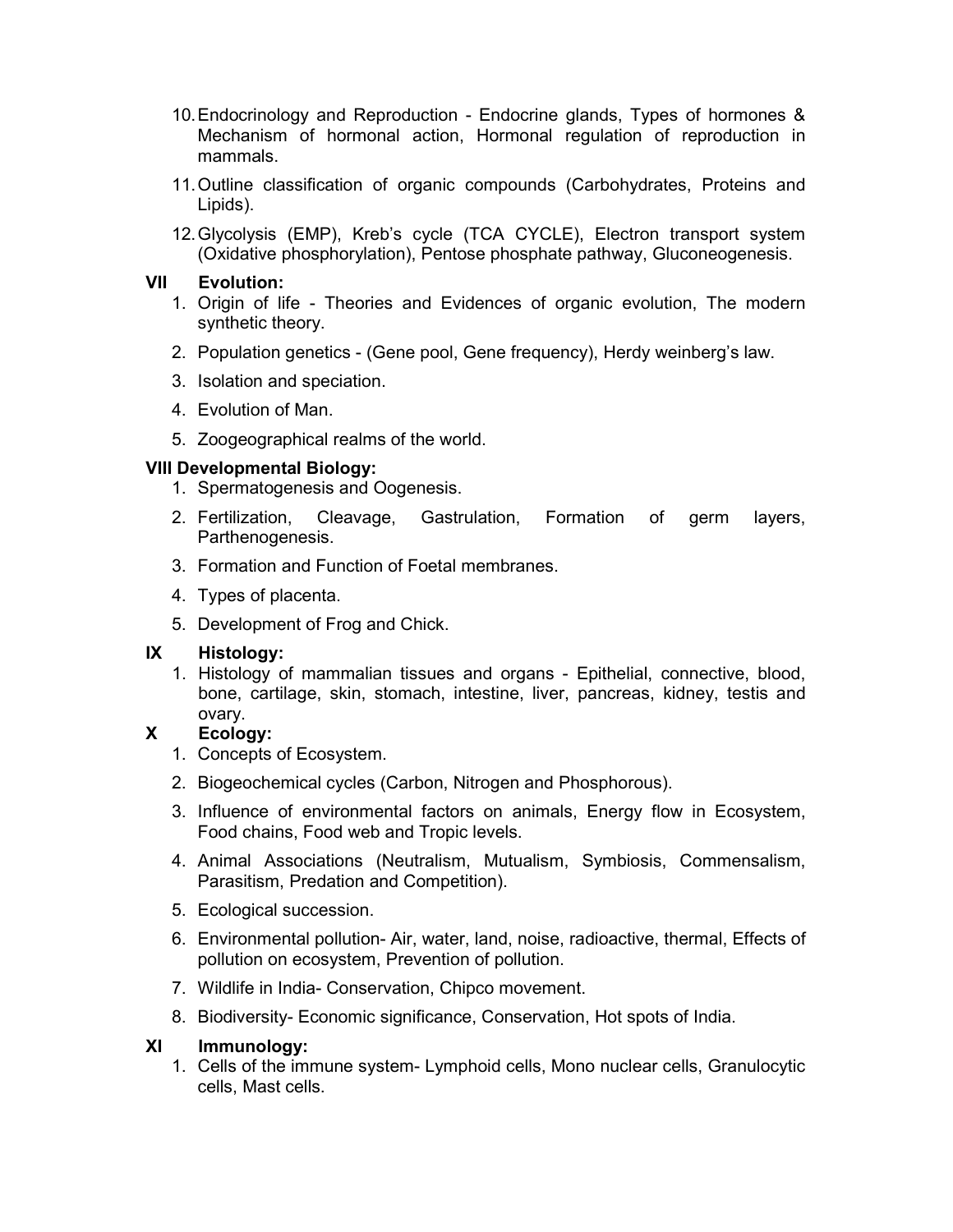- 2. Organs of the immune system- Primary and Secondary lymphoid organs, Lymphatic system.
- 3. Antigens- Antigenic determinants or Epitopes, Immunogenicity, Haptens.
- 4. Humoral immunity Immunoglobulin (Fine structure of immunoglobulin and Immunoglobulin classes).
- 5. Innate (Non-specific immunity) Anatomical barriers, Phagocytosis, Natural killer cells (NK cells), Interferons.
- 6. Cell mediated immunity Mechanism of cell mediated immunity.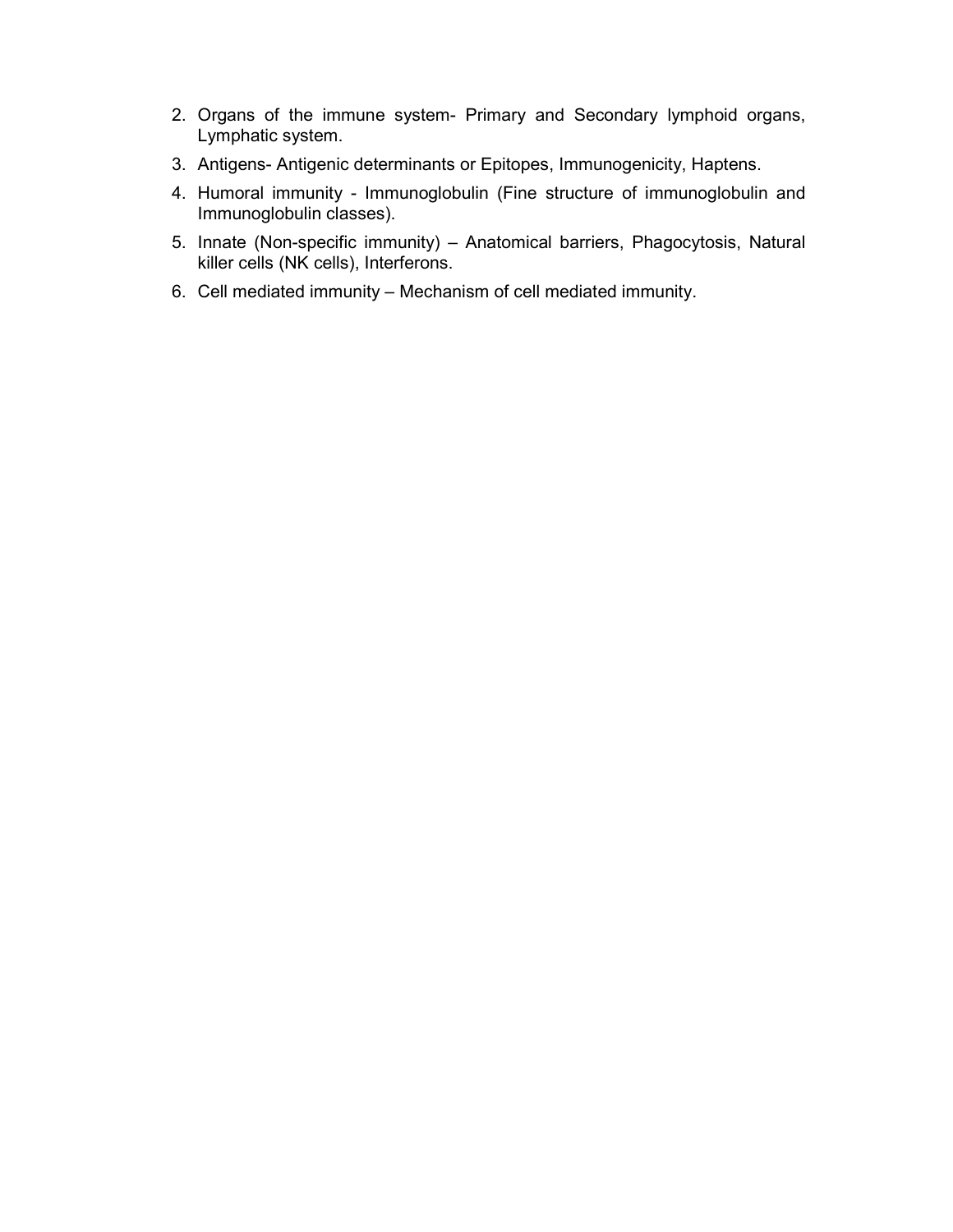### **Paper – II: History**

### **I Ancient India:**

- 1. Definition of History, Scope, Nature, Sources.
- 2. Pre and Proto History Stone ages and Chalcolithic Cultures.
- 3. Harappan Civilization Characteristic features, Major cities Socio-Economic conditions, Harappan Script, Religious practices –Decline.
- 4. Iron Age –Aryan Migrations Second Urbanization.
- 5. India in 6th Century BC; Early States, Sixteen Mahajanapadas, Rise and Growth of Magadha – Society, Economy – Jainism, Buddhism, Ajivikas and Lokayatas.
- 6. Mouryan Age: Chandragupta Mourya and Ashoka, Mouryan Polity, Administration, Dhamma, Socio-Economic conditions – Decline.
- 7. Satavahana Age; Political History, Administration, Society, Economy and Culture.
- 8. Gupta Age: Political History, Administration, Socio-Economic conditions, Growth of Culture, Arts and Architecture, Literature – Decline.
- 9. India in the Seventh Century A.D.; Pushyabhutis (Harsha), Pallavas, Chalukyas and Rashtrakutas – Political History, Society, Economy and Culture.

#### **II Medieval India:**

- 10. India between 650 A.D. to 1200 A.D.- Rajputs, Arab and Turkish Invasions Later Pallavas, Chalukya, Chola Art, Architecture and Chola Administration – Society, Economy and Culture.
- 11. Age of Delhi Sultanate 1206 A.D. -1526 A.D. Political History, Administration, Changes in Society and Economy- Bhakti and Sufi Movements.
- 12. Age of Vijayanagara Origin, Political History, Krishnadevaraya, Socio- Economic Conditions, Culture, Art, Architecture, Decline – Bahamanis.
- 13. Moghul Age (1526-1707) Political History, Shershah, Akbar, Administration, Society, Economy, Culture- Decline – Marathas, Shivaji.

#### **III. Modern India**

- 14. Establishment of British Power in India –Early Resistance Hyder Ali, Tippu Sultan.
- 15. British paramountcy in India-Policies of Governor Generals, Impact of British Policy on Indian Agriculture and Economy.
- 16. Socio Religious Reforms Movements –Brahmo Samaj –Arya Samaj, Satyashodhak Samaj and others.
- 17. 1857 Revolt; causes, results and significance.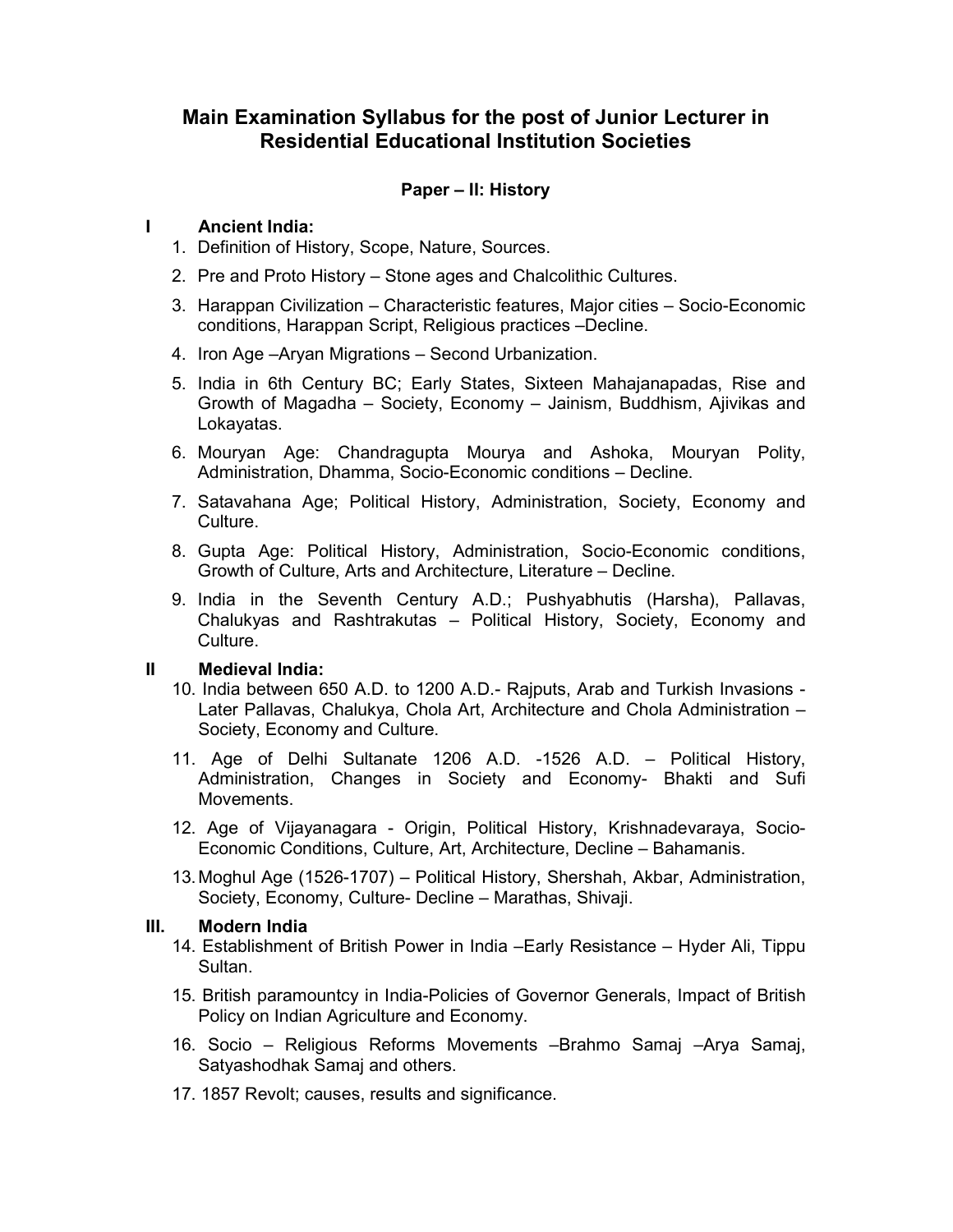18. Rise and Growth of Indian National Movement –Nationalist Movement I Phase from 1885 A.D. -1905 A.D. – Indian National Congress; Moderates, Extremists and Early Revolutionaries II phase at 1905-1920 – Vande Mataram Movement Home Rule - Role of Tilak and Anie Beasant- Later phase of Revolutionary Movement. III Phase 1920-1947 -Non Co-operation Movement, Emergence of Gandhi, Civil Disobedience, Salt Satyagraha, Quit India Movement- Subhash Chandra Bose – Constitutional Reforms- Dr.B.R.Ambedkar - Declaration of Independence – Role of Women in Indian National Movement.

#### **IV Modern World:**

- 19. Industrial Revolution- Significance and Results.
- 20. American War of Independence Causes, Results, Significance.
- 21. French Revolution Causes, Effects, Significance
- 22. National Liberation Movements in Italy and Germany in the 19th Century Mazzini, Cavour, Garibaldi, Bismarck.
- 23. World War-I Causes and Effects League of Nations.
- 24. The Russian Revolution of 1917 Causes, Results and Significance.
- 25. The world between the Two World Wars Nazism in Germany, Fascism in Italy, Turkey under Mustafa Kamal Pasha.
- 26. Developments in China 1911-1949 Nationalist Revolution of 1911 Communist Revolution of 1948.
- 27. World War-II Causes and Effects United Nations Organisation.

### **V History of Telangana**

- 28. Pre History
- 29. Pre-Satavahana, Satavahana, Post-Satavahana Ikshvakus, Vakatakas, Abiras and Vishnukundis.
- 30. Telangana from 7th Century to 11th Century- Chalukyas of Badami, Vemulavada, Mudigonda and Kalyana.
- 31. Age of Kakatiya's; Origin, Political History, Administration, Socio Economic, Religious conditions, Art and Architecture and Literature and their **Subordinates**
- 32. Padma Nayaka's and Musunoori.
- 33. Qutubshahis Administration, Religion, Art, Architecture and Literature.
- 34. Asafjahis Administration, Economy, Culture and Society, British Paramountcy on Hyderabad State. Freedom Movement in Telangana, Telangana Armed Struggle.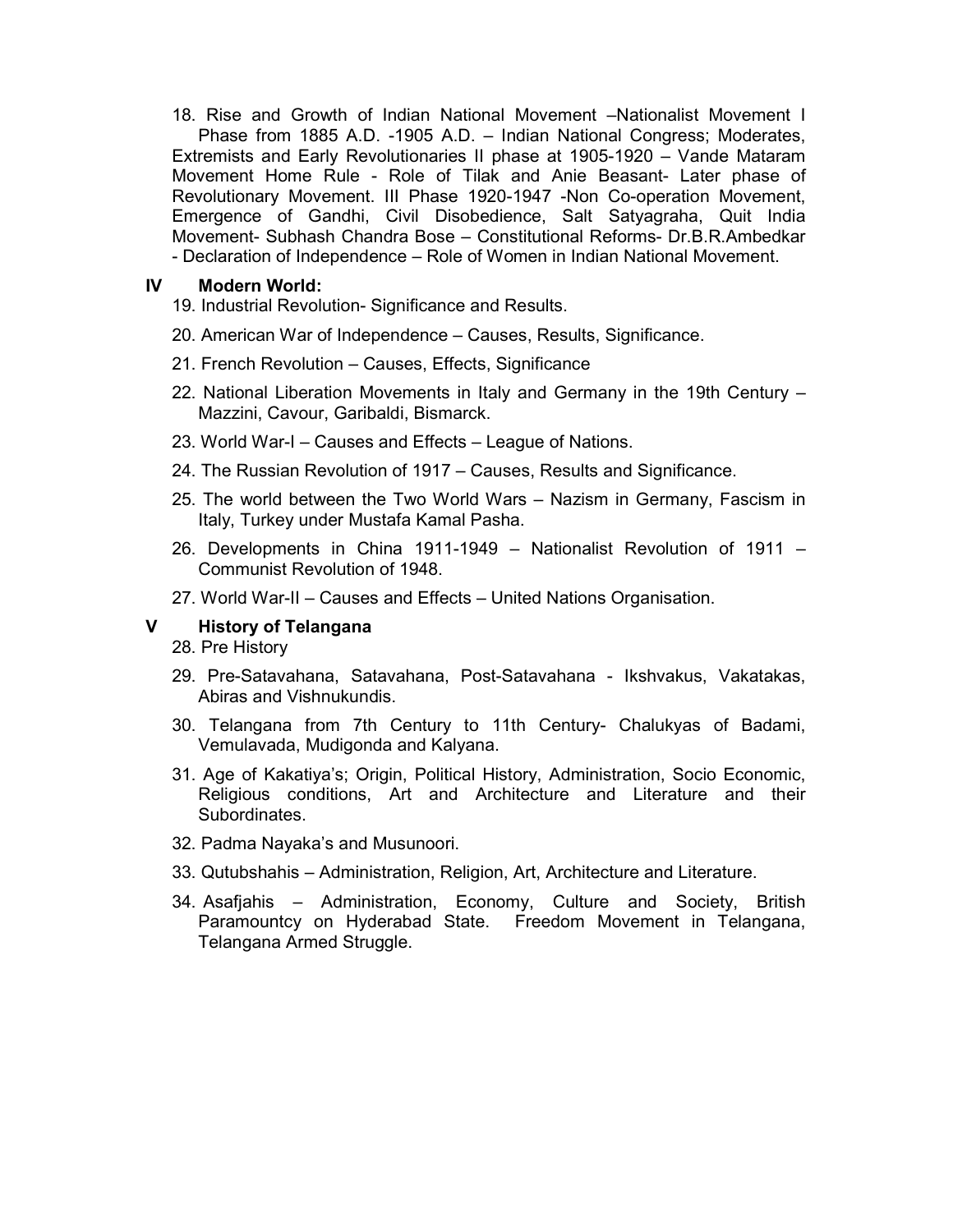# **Paper – II: Economics**

### I. Micro Economics

1. Demand Analysis

 Definitions, Nature and Scope of Economics – Micro and Macro Economic Analyses – Concepts of Demand and Law of Demand – Determinants and Types of Demand – Demand Function – Concepts of Supply and Law of Supply – Market Equilibrium – Elasticity of Demand : Concept and Types – Measurement Methods of Price Elasticity of Demand

2. Utility Analysis

 Cardinal and Ordinal Utility Approaches – Law of Diminishing Marginal Utility – Law of Equi-Marginal Utility – Consumer Surplus – Indifference Curve Analysis: Consumer's Equilibrium –Derivation of Demand Curve with the help of Indifference Curves – Price, Income and Substitution Effects – Revealed Preference Theory

3. Production Analysis

 Production, Production Function and Factors of Production – Law of Variable Proportions – Isoquant, Isocost Curves and Producer's Equilibrium – Laws of Returns to Scale – Economies of Scale – Cost Analysis: Cost Curves in Short Run and Long Run – Revenue Analysis – Relationship among Average Revenue, Marginal Revenue and Elasticity of Demand

4. Market Structure Analysis

 Concepts of Firm, Industry and Market – Classification of Markets – Objectives of the Firm – Equilibrium of a Firm – Shut-Down Point – Perfect Competition: Concept, Characteristics, Equilibrium of Firm and Industry – Optimum Firm – Monopoly: Concept, Types, Characteristics and Equilibrium of the Firm – Price Discrimination – Monopolistic Competition: Concept, Characteristics and Equilibrium of the Firm

5. Oligopoly, Duopoly and Factor Pricing Analysis

 Oligopoly: Concept, Characteristics and Price Rigidity – Kinky Demand Curve – Duopoly: Concept and Characteristics – Cournot Model – Marginal Productivity Theory of Distribution – Distribution Theories of Rent, Wages, Profit and Interest

### **II. Macro Economics**

1. National Income Analysis

 Concept, Nature & Scope and Importance of Macro Economics – Concept of Circular Flow of Incomes – National Income Analysis: Concepts and Components – Methods of Measurement of National Income – Importance of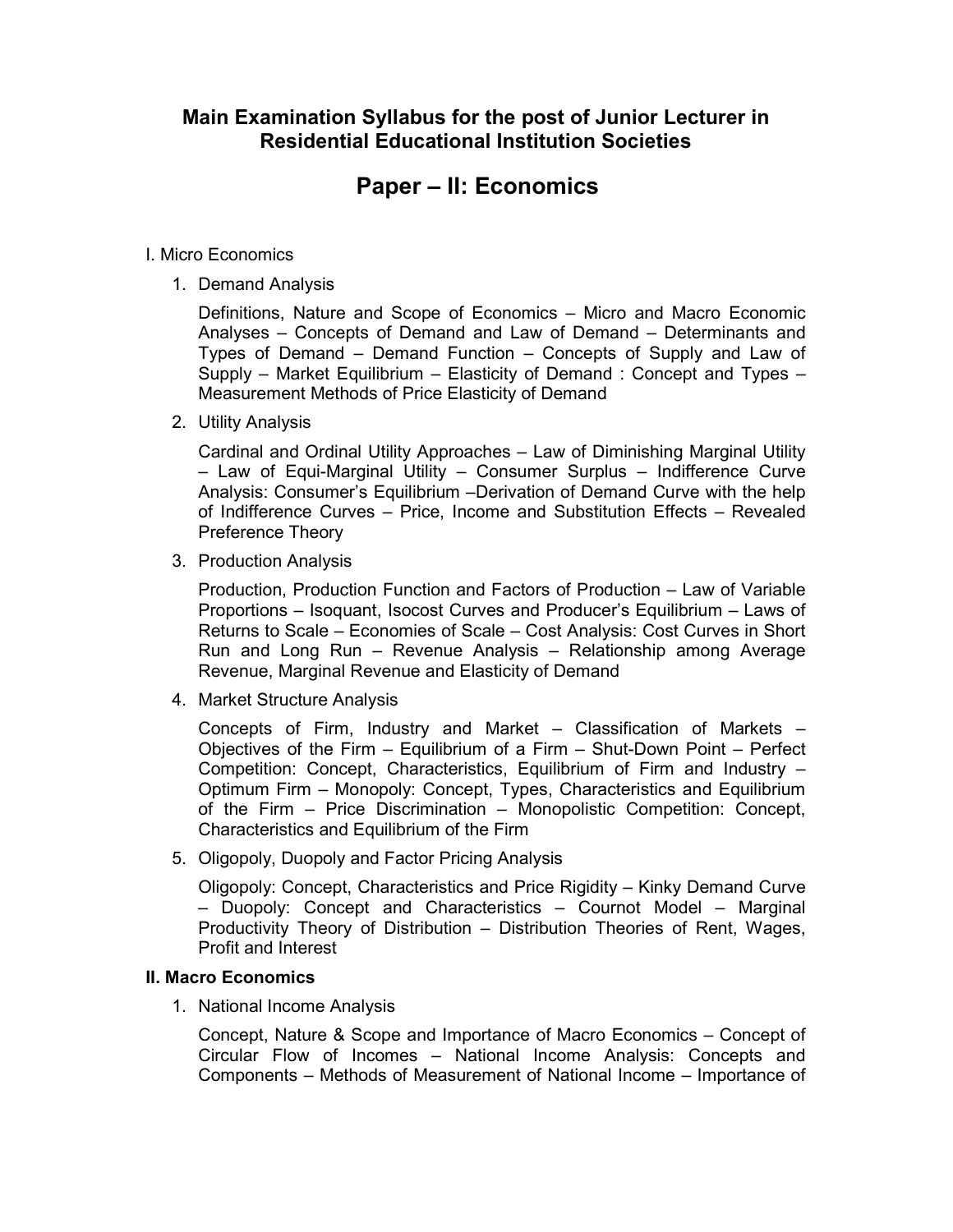and Difficulties in the Estimation of National Income – Limitations of National Income as a Measure of Welfare

2. Theories of Income and Employment

 Classical Theory of Employment: Say's Law of Markets and Pigou's Wage Cut Policy – Keynesian Theory of Income and Employment: Effective Demand, Aggregate Demand Function and Aggregate Supply Function – Consumption Function – Factors Determining Consumption Function – Savings Function – Concepts of Multiplier, Accelerator and Super-Multiplier

3. Theories of Investment and Interest Rate

 Capital and Investment – Types and Determinants of Investment – Marginal Efficiency of Capital – Classical, Neo-Classical and Keynesian Theories of Interest – Simultaneous Determination of Interest and Real Income through IS-LM Framework

4. Supply of Money and Demand for Money

 Meaning, Functions and Classification of Money – Meaning and Measures of Money Supply – Demand for Money – Classical Theories of Money: Fisher's and Cambridge Versions of Quantity Theory of Money – Keynesian and Milton Friedman Approaches to Demand for Money

5. Inflation and Trade Cycles

 Inflation: Concept, Types, Causes and Measurements – Effects of Inflation – Measures to Control Inflation – Phillips Curve, Deflation and Stagflation – Trade Cycles: Concept, Nature and Causes – Phases and Remedial Measures of Trade Cycles

### **III. Public Finance**

1. Introduction to Public Finance

 Role of State in Economic Activities, Planning and Development – Nature, Scope and Evolution of Public Finance – Public, Private and Merit Goods – Multiple Theory of Public Household – Principle of Maximum Social Advantage

2. Public Revenue and Taxation

 Public Revenue: Sources and Classification – Direct and Indirect Taxes – Progressive, Proportional and Regressive Taxes – Canons of Taxation – Characteristics of a Good Tax System – Impact and Incidence of Taxation – Effects of Taxation

3. Public Expenditure and Public Debt

 Public Expenditure: Classification and Principles – Determinants of Public Expenditure – Theories of Public Expenditure: Wagner and Peacock-Wiseman – Effects of Public Expenditure – Public Debt: Nature, Sources and Classification – Effects and Redemption of Public Debt – Debt Trap

4. Fiscal Policy and Federal Finance

 Fiscal Policy: Concept, Objectives and Tools – Fiscal Policy and Monetary Policy – Federal Finance: Concept and Features – Centre-State Financial Relations – Transfer of Resources from Centre to State and Local Bodies –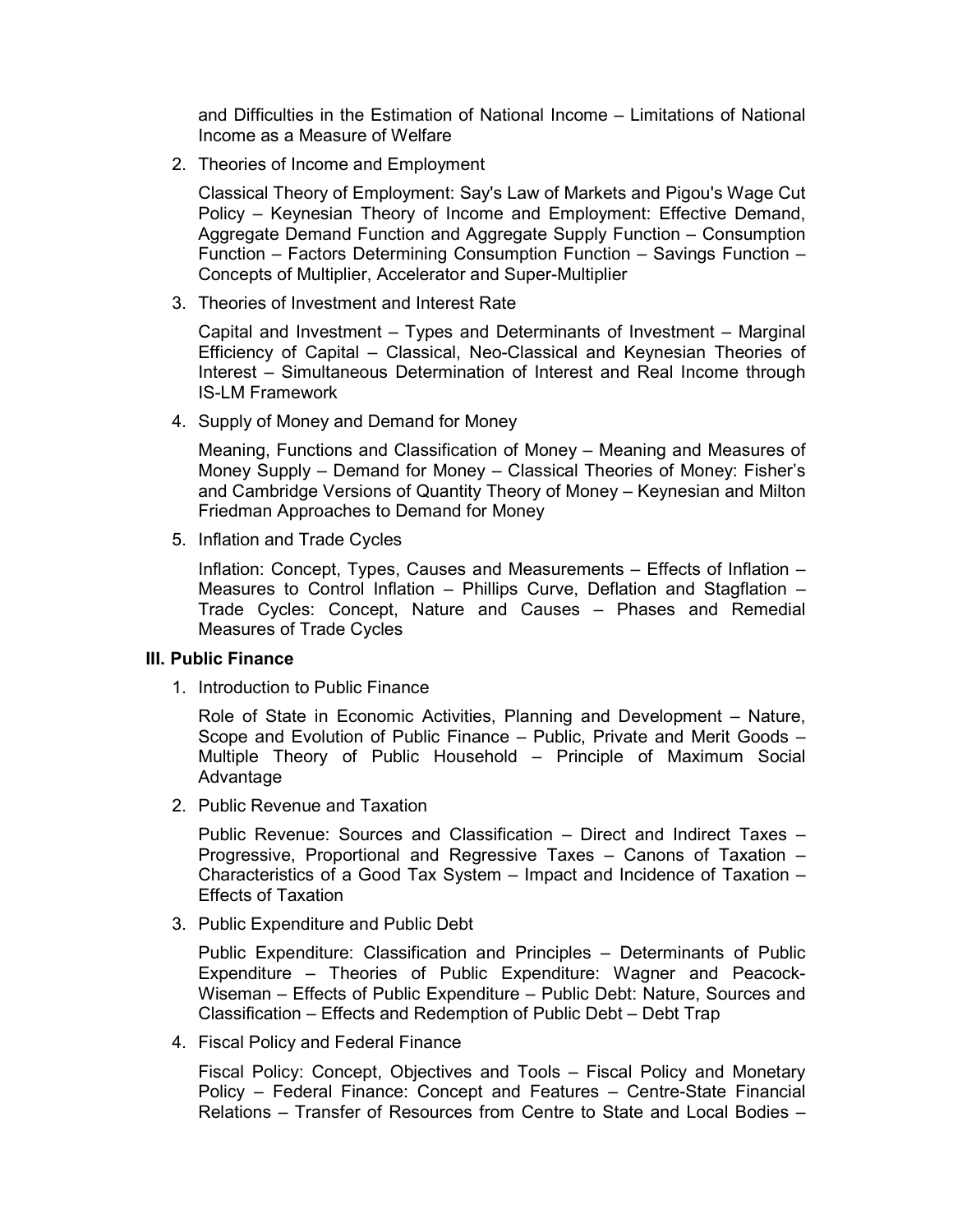Functions of Finance Commission – Current Finance Commission's Recommendations

5. Budget

 Budget: Concepts, Classification and Types – Revenue Account and Capital Account –Budget Deficits: Concepts, Types and Implications – Fiscal Responsibility and Budget Management (FRBM) –Budgeting in India

#### **IV. International Economics**

1. Theories of International Trade

 International Trade, Inter-Regional Trade and Inter-Industry Trade – Gains from Trade – Trade as an Engine of Economic Growth – Role of International Trade in Economic Development – Classical and Neo-Classical Theories of International Trade –Heckscher-Ohlin Theory of International Trade

2. Terms of Trade and Barriers to Trade

 Concepts of Terms of Trade – Factors Affecting Terms of Trade – Uses and Limitations of Terms of Trade – Secular Deterioration Hypothesis of Terms of Trade: Singer and Prebish – Tariffs, Quotas and Subsidies: Their Effects – Impact of Tariffs on Partial and General Equilibrium Analyses – Political Economy of Non-Tariff Barriers and Their Implications

3. Balance of Payments

 Concepts of Balance of Trade and Balance of Payments – Factors Affecting Balance of Trade – Differences Between Balance of Trade and Balance of Payments – Components of Balance of Payments –Equilibrium and Disequilibrium in Balance of Payments – Types of Disequilibrium – Causes and Consequences of Disequilibrium in Balance of Payments – Remedial Measures for Correcting Disequilibrium in Balance of Payments – Recent Trends in India's Balance of Payments

4. Exchange Rates

 Foreign Exchange Market – Exchange Rates: Concept and Types – Relative Merits and Demerits of Fixed and Flexible Exchange Rates – Theories of Exchange Rates Determination: Mint Parity and Purchasing Power Parity (PPP) – An Overview of Different Methods of Exchange Rate Determination in India

5. International Monetary System and International Finance

 Lending Operations of International Financial Institutions: IMF, World Bank (IBRD), IDA, IFC, ADB and BRICS – Euro-Dollar and Euro-Currency Markets – International Trade Institutions: GATT and WTO – Impact of WTO on Indian Economy

#### **V. Economics of Development and Growth**

1. Socio-Economic and Institutional Aspects of Economic Development

 Concepts of Economic Growth, Development and Underdevelopment – Distinction Between Growth and Development – Objectives of Economic Development – Sustainable Development and Inclusive Growth – Indicators of Economic Development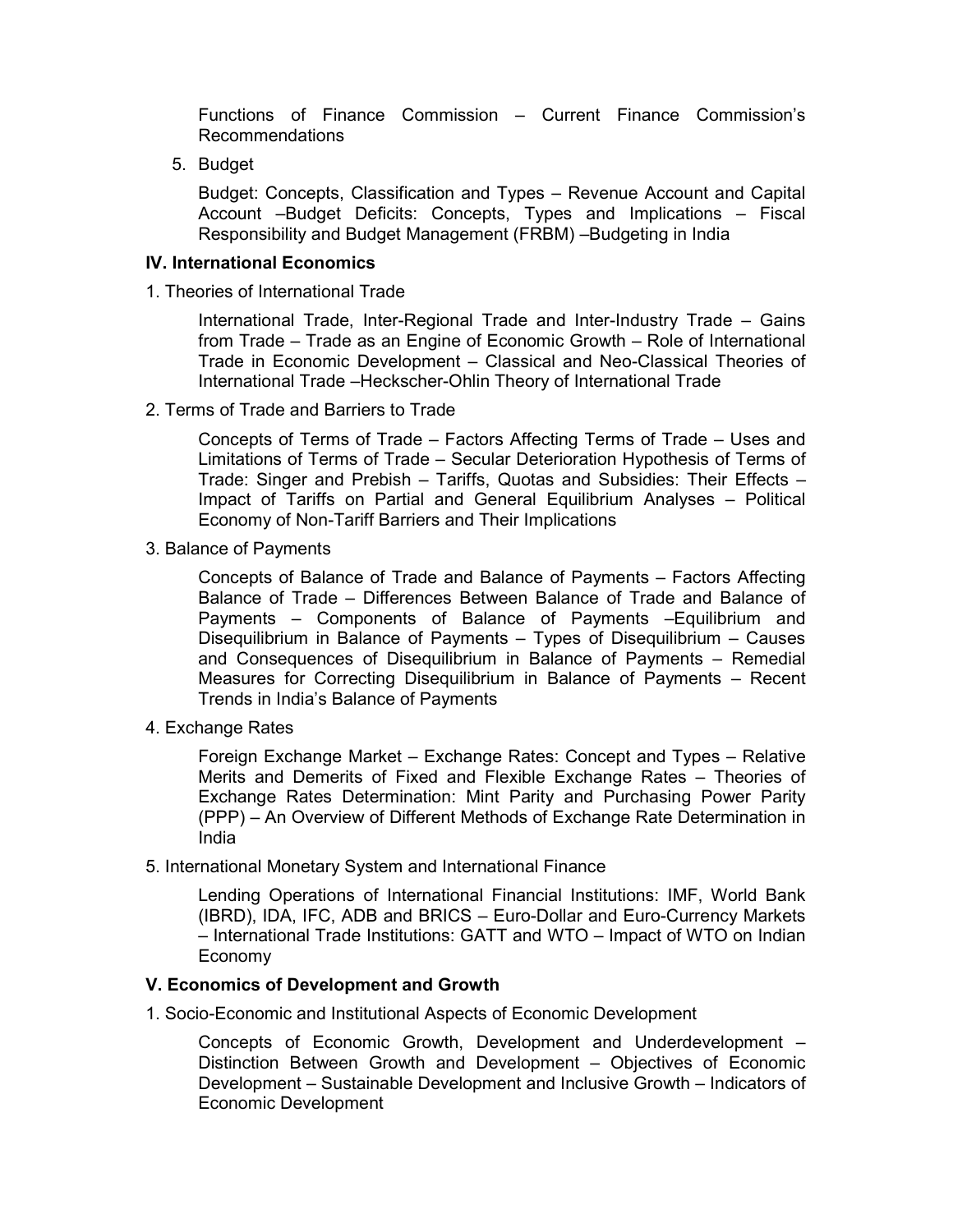2. Factors of Economic Development

 Factors Hindering Economic Development – Factors Promoting Economic Development – Population and Economic Development – Population Explosion – Theories of Demographic Transition – Malthusian Population Theory – Optimum Theory of Population – Natural Resources and Economic Development

3. Theories of Growth and Development

 Classical Theories of Economic Growth: Adam Smith, Ricardo and J. S. Mill – Karl Marx Theory of Economic Development – Schumpeter's Theory of Economic Development – Rostow's Theory of Economic Growth

4. Strategies of Economic Development and Growth

Big Push Theory – Balanced Growth Strategies of Rodan, Nurkse and Lewis

– Unbalanced Growth Strategy of Hirschman – Critical Minimum Effort Thesis – Low Level Equilibrium Trap – Theories of Social and Technological Dualism

5. Growth Models Harrod-Domar Growth Model – Kaldor's Growth Model – Joan Robinson's Growth Model – Gunnar Myrdal's Model – Choice of Techniques: AK Sen – Technical Progress: Hick and Harrod

#### **VI. Indian Economy**

1. Basic Structure and Demographic Features of Indian Economy

 Basic Features of Indian Economy: Growth, Trends and Structural Changes in Indian Economy – Demographic Features of Indian Population – Size, Growth and Composition of Population and Their Implications on Indian Economy – Sectoral and Occupational Distribution of Population in India – Population Policy of India – Human Resource Development: Education and Health – Human Development Index

2. National Income, Income Inequalities, Poverty and Unemployment

 Estimation of National Income in India – Trends and Composition of National Income in India – Income Inequalities in India: Magnitude, Causes, Consequences and Remedial Measures – Poverty in India: Concept, Types, Trends, Causes and Consequences – Unemployment in India: Concept, Types, Trends, Causes and Consequences – Poverty Alleviation and Employment Generation Programmes in India

3. Planning and Public Policy

 Concept, Types and Importance of Planning – Major Objectives of Five Year Plans in India – Review of Five Year Plans : Achievements and Failures – Current Five Year Plan – NITI Aayog – Economic Reforms: Liberalisation, Privatisation and Globalisation – A Critical Evaluation of Economic Reforms

- Regional Imbalances Rural-Urban Disparities: Migration
- 4. Agricultural Sector

 Nature and Importance of Agriculture in Indian Economic Development – Trends in Agricultural Production and Productivity – Agricultural System in India and Land Reforms – Green Revolution – Cropping Pattern – Agricultural Finance and Rural Indebtedness – Agricultural Marketing – Agricultural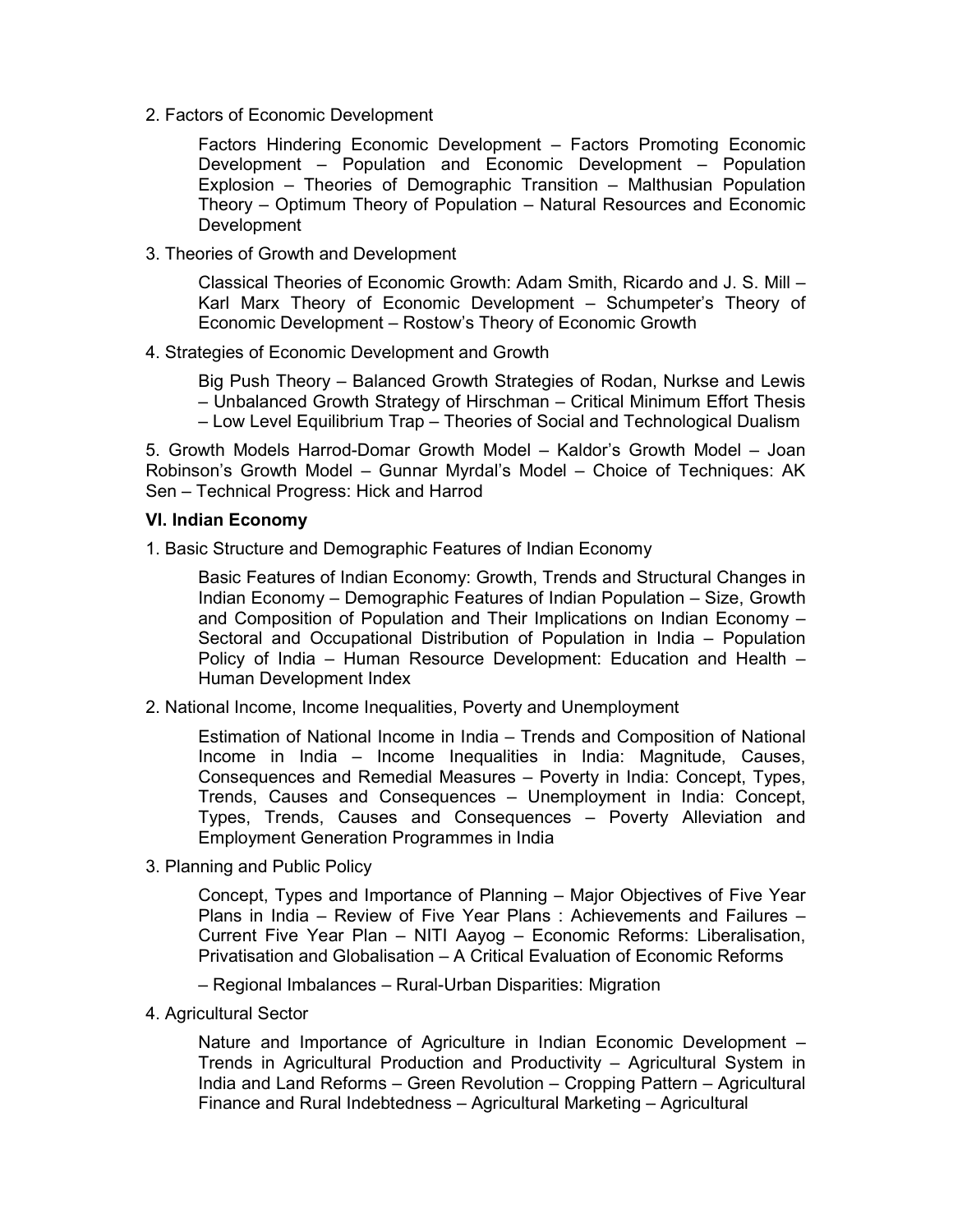Pricing – Food Security in India

5. Industrial and Service Sectors

 Structure, Growth, Trends and Importance of Indian Industry – Problems of Indian Industry – Medium, Small Scale and Micro Enterprises (MSME) : Growth, Role and Problems (Including Sickness Problem) – Industrial Policies of 1948 and 1991 – FEMA and Competition Commission of India – Disinvestment Policy – Foreign Direct Investment – Concept and Components of Service Sector – Infrastructural Development: Transport, Energy, Communication and Information and Technology

#### **VII. Telangana Economy**

1. Telangana Economy: Human Resources

 Economic History of Telangana – Economic Features of Telangana – Demographic Features of Telangana – Occupational Distribution of Population in Telangana – Sectoral Distribution of Population – Human Resource Development: Education and Health

2. Gross State Domestic Product, Poverty and Unemployment

 Growth and Trends in Gross State Domestic Product and Per Capita Income in Telangana: District wise Analysis – Sectoral Contribution to Gross State Domestic Product – Inequalities in the Distribution of Income and Wealth – Poverty in Telangana: Trends, Causes and Consequences – Unemployment in Telangana: Trends, Causes and Consequences – Poverty Alleviation and Employment Generation Programmes in Telangana – Other Welfare Programmes in Telangana State

3. Agricultural Sector

 Growth of Agriculture in Telangana Economy – Trends in Agricultural Production and Productivity – Determinants of Agricultural Productivity – Cropping Pattern – Agrarian Structure and Land Reforms – Irrigation: Sources and Trends – Mission Kakatiya – Agricultural Credit and Rural Indebtedness – Agricultural Marketing

4. Industrial Sector

 Structure of Telangana Industry – Growth and Pattern of Industrial Development in Telangana – Industrial Policy of Telangana State – Special Economic Zones (SEZ) – Role of Small Scale Industries in Telangana Economy – Problems & Remedial Measures of Small Scale Industries: Issue of Sickness – Industrial Finance in Telangana

5. Service and Infrastructural Sectors

 Growth and Trends in Tertiary Sector in Telangana – Growth and Pattern of Development of Service Sector in Telangana – Infrastructural Development in Telangana: Transport, Energy, Communications, Information Technology and Tourism

## **VIII. Quantitative Methods for Economic Analysis**

1. Mathematical Foundations of Economic Analysis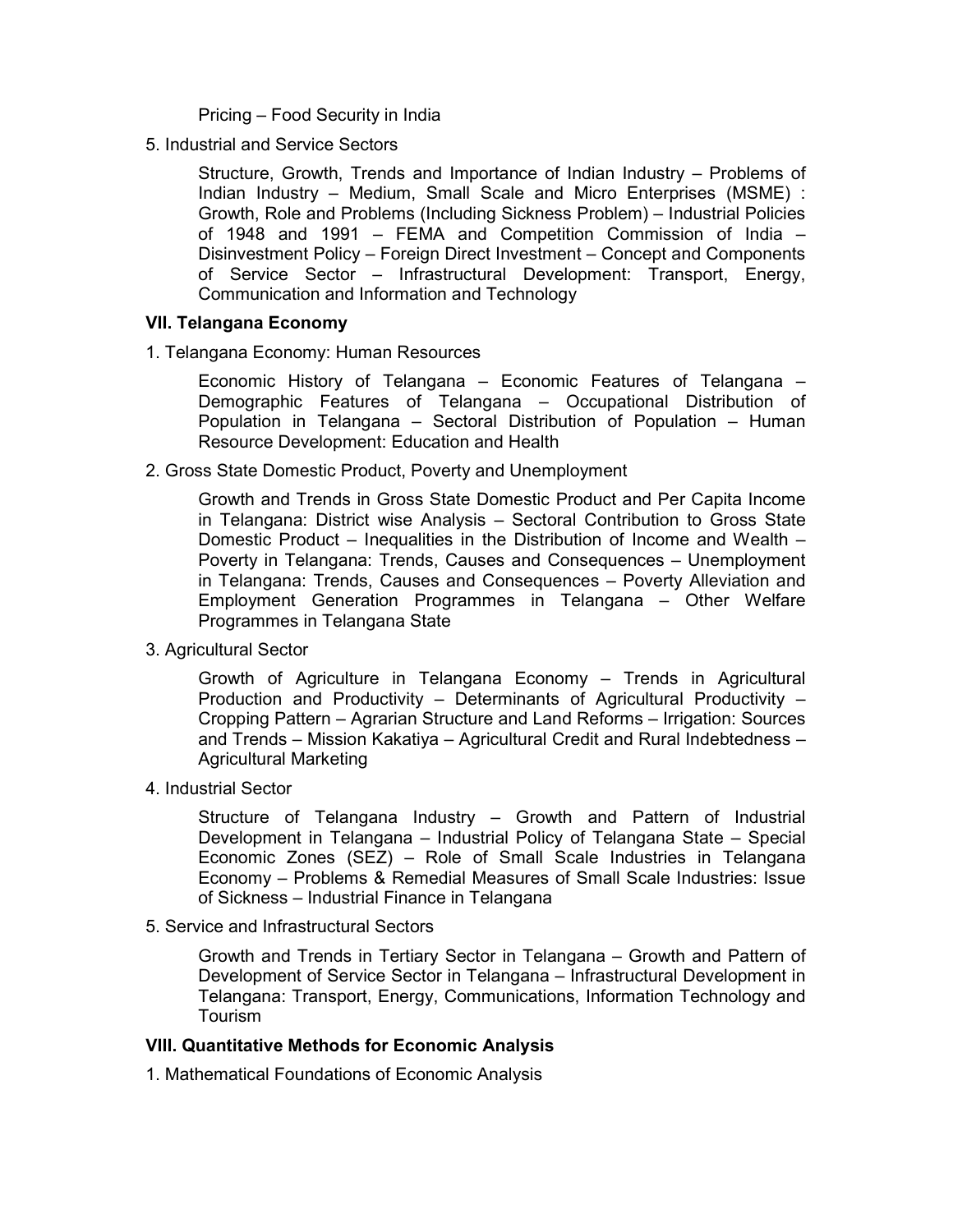Need and Importance of Quantitative Methods in Economics – Meaning and Basic Concepts of Mathematics: Constants and Variables – Functions: Linear, Non-Linear Functions – Equations and Graphs of Linear, Quadratic and Cubic Functions – Concept of Derivative – Rules of Differentiation with respect to Cost, Revenue, Price and Demand Functions –Application of Maxima and Minima in Economic Analysis

2. Introduction to Statistics

 Meaning, Basic Concepts and Uses of Statistics – Population and Sample – Frequency Distribution, Cumulative Frequency – Graphic and Diagrammatic Representation of Data – Types of Data: Primary and Secondary Data – Methods of Data Collection: Census and Sampling Methods (Random and Non-Random Sampling Methods)

3. Measures of Central Tendency and Dispersion

 Measures of Central Tendency: Mean, Median, Mode, Geometric Mean and Harmonic Mean – Properties of Good Average – Comparison of Different Averages – Measures of Dispersion – Absolute and Relative Measures of Dispersion: Range, Quartile Deviation, Mean Deviation, Standard Deviation, Coefficient of Variation and Variance

4. Correlation and Regression

 Correlation: Meaning and Types – Karl Pearson's Correlation Co-efficient – Spearmen's Rank Correlation – Regression: Meaning and Uses of Regression – Estimation and Interpretation of Regression Line

5. Index Numbers and Time Series Analysis

 Index Numbers: Meaning and Uses – Types of Index Numbers – Methods of Index Numbers: Laspayer, Paasche and Fisher – Analysis of Time-Series: Meaning and Uses – Components of Time Series Analysis: Secular, Seasonal, Cyclical and Irregular Variations – Methods of Measurement of Secular Trends: Graphic, Semi-Averages, Moving Averages and Least Squares Methods

### **IX. Banking and Economics of Infrastructure**

1. Commercial and Central Banking

 Commercial Banks: Concept and Types – Functions and Principles of Commercial Banks – Balance Sheet of Commercial Banks – Process of Credit Creation – Social Responsibility, Importance and Growth of Commercial Banks in India – Central Banking – Functions of Reserve Bank of India – Concept and Objectives of the Monetary Policy – Instruments of Monetary Policy – Financial Sector Reforms in India

2. Financial and Investment Banking

 Concept, Types, Functions and Growth of Non-Banking Financial Intermediaries – Their Impact on Indian Economy – Measures Taken to Control Their Operations – Development Bank: Concept, Functions and Importance – Functioning of Different Development Banks – Investment Banking – Merchant Banking

3. Money Market and Capital Market (Financial Markets)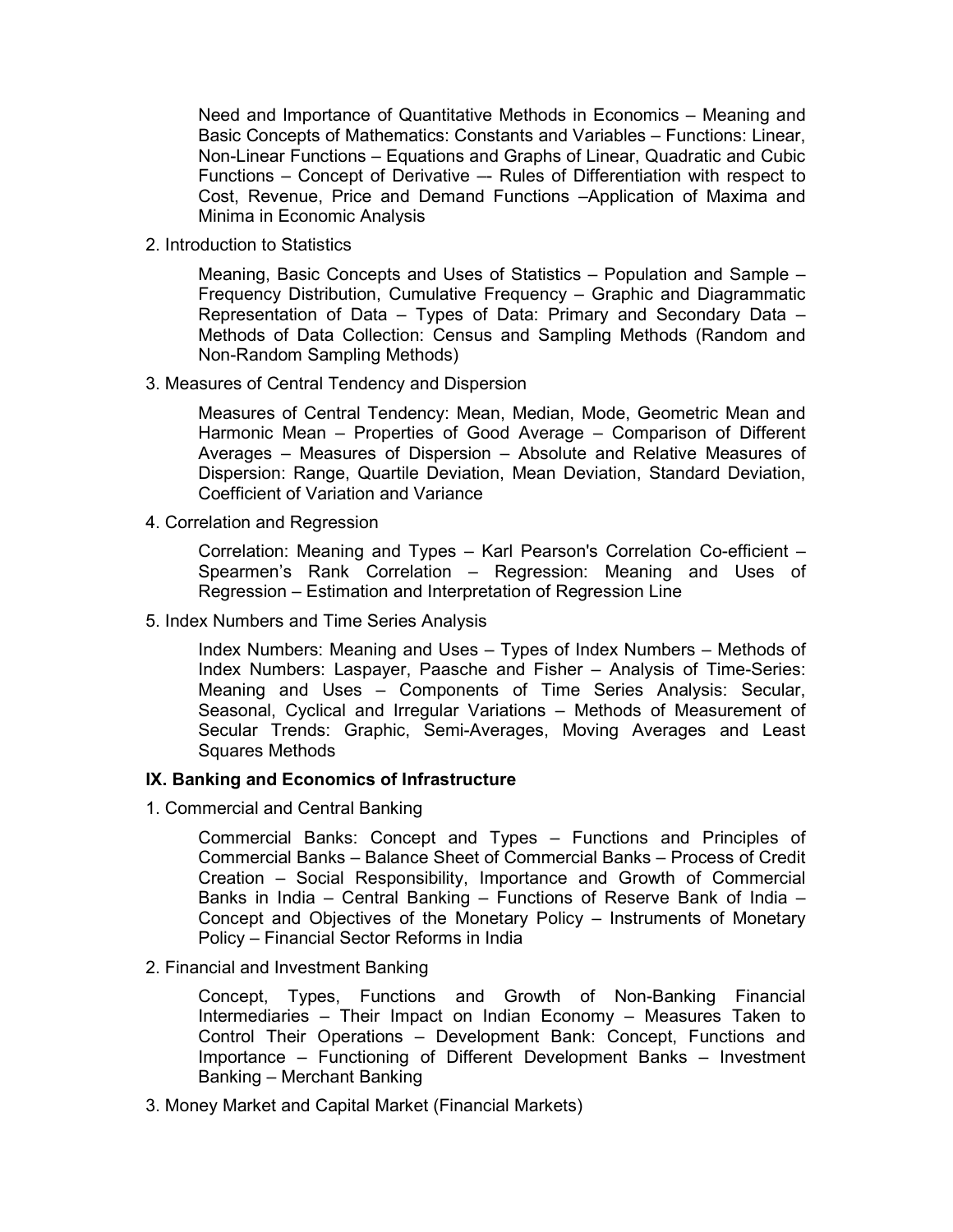Money Market: Concept and Characteristics – Components and Sub-Markets of Money Market – Functions of Money Market – Recent Trends and Importance of Money Market in India – Capital Market: Concept, Functions and Importance – Components of Capital Market: Primary and Secondary Markets – Stock Exchange: Concept and Functions – SEBI and Its Functions

4. Infrastructure and Economic Development

 Concept of Infrastructure – Infrastructure as a Public Good – Special Characteristics of Public Utilities – Importance of Infrastructure in Economic Development – Trends in the Growth of Infrastructure in India – Classification of Infrastructure: Social and Physical Infrastructure – Social Infrastructure: Education, Health and Hygiene – Human Resource Development: Concept, Scope and Importance – Education in India: Planning, Policies and Financing – Trends in the Growth of Education in India – Health in India: Planning, Programmes and Importance

5. Physical Infrastructure

 Types of Physical Infrastructure – Concept of Energy – Sources of Energy: Renewable & Non- Renewable and Conventional & Non-Conventional Energy – Sources of Commercial Energy: Coal, Oil & Gas and Electric Power – Transport – Modes / Categories of Transport: Roadways, Railways, Airways and Waterways – Role of Transportation in Economic Development – Information and Communication Technology (ICT): Concept, Growth, Trends and Importance

#### **X. Economics of Environment**

1. Introduction to Environmental Economics

 Concepts of Ecology and Environment – Interaction Among Ecology, Environment and Economy – Micro Economic Theory of Environment – The Pricing of the Environ-mental Variables – Pareto Optimality and Market Failure in the Presence of Externalities – Bio-Diversity: Meaning, Uses, Effects and Conservation

2. Resource Allocation

 Natural Resources: Meaning, Features, Classification and Importance – Economics of Exhaustible, Non-Exhaustible Resources – Problems of Resource Allocation – Natural Resources Depletion: Optimal Rate of Depletion – Common Property Resources: Problems – Conservation of Resources – Implications of Ecological Imbalances

3. Environmental Valuation

 Valuation of Non-Market Goods and Services: Measurement Methods – Environmental Degradation: Concept and Causes – Valuation of Environmental Degradation – Direct and Indirect Methods – Degradation of Land (Soil), Forest and Natural Resources: Causes and Effects – Cost-Benefit Analysis of Environmental Policies and Regulations

4. Sustainable Development

 Impact of Environment on GNP – Limits to Growth – Sustainable Development: Concept and Rules – Modern and Neo-Classical Views on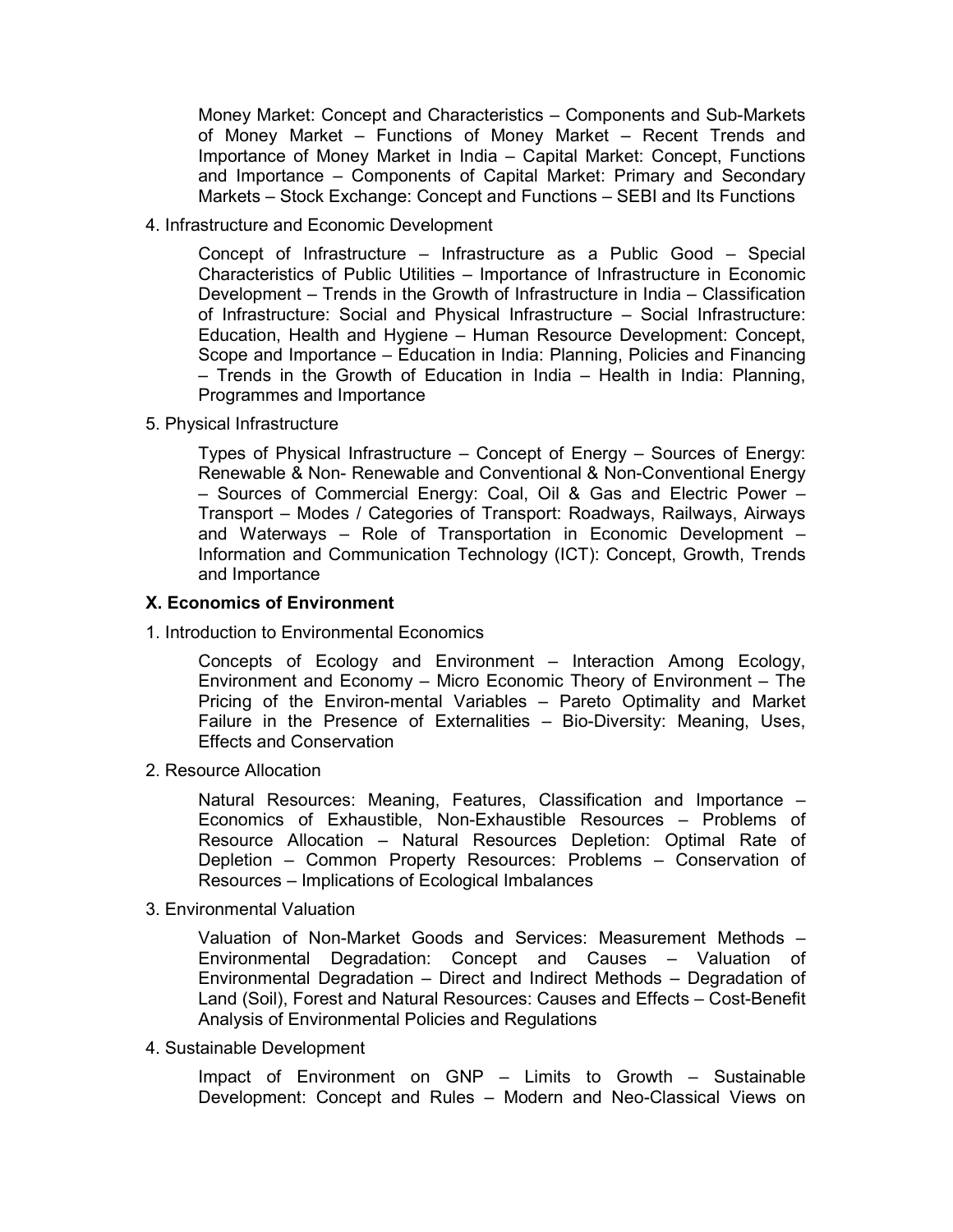Sustainable Development – Peoples Movement for Sustainable Development – Development vs Sustainable Development

## 5. Environmental Pollution and Policies

 Environment and Economy Interaction – Industrial and Agricultural Technology: Its Impact on Environment – Different Types of Pollution: Their Causes and Effects – Environmental Policy and Conservation and Protection of Eco-System – Implementation of Environmental Policies in India – Global Environmental Issues.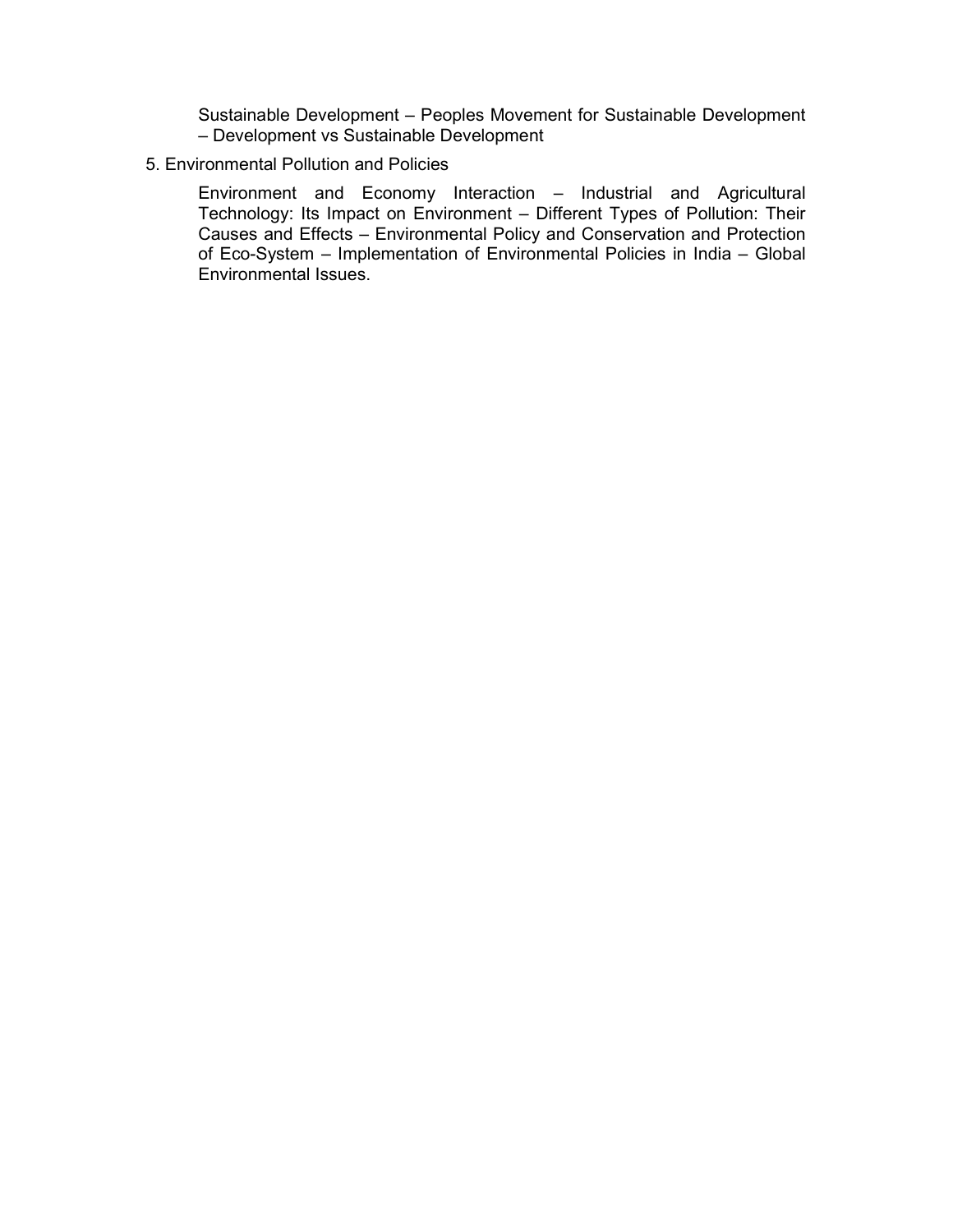## **Paper – II: Civics**

## **I. Public Policy**

- a) Introduction to Public Policy : Nature, Scope and Importance of Public Policy, Public Policy as a Policy Science
- b) Theories: Systems, Structural-Functional, Incremental, Elite, Group Theory
- c) Public Policy Making: Role of Legislature, Executive, Judiciary, Bureaucracy, Political Parties, Pressure Groups, Mass Media
- d) Policy Impact and Policy Evaluation: Land Reforms, Irrigation, Education, Health, Food Security and Social Security Policies

## **II. Research Methodology**

- a) Social Science Research : Importance and Objectivity in Social Science Research – Scientific Method
- b) Research Methods Historical, Analytical, Descriptive, Exploratory, Case Study Method
- c) Research Design : Selection of Research Problem and Hypotheses
- d) Data Collection : Primary and Secondary Sources
- e) Data Analysis, Interpretation and Report Writing

## **III.Public Administration**

- a) Introduction : Meaning, Nature, Scope and Importance of Public Administration
- b) Evolution of Public Administration : Classical, Human Relations, Behavioural, Ecological , Socio-Psychological Approach, New Public Management
- c) Principles of Organisation Hierarchy, Span of Control, Unity of Command, Centralisation Decentralisation – Bases of Departmental Organisation – Line Agencies and Staff Agencies, Leadership
- d) Union Government : Parliament, President, Prime Minister, Council of Ministers, Cabinet, Cabinet Secretariat, Prime Minister's Office (PMO)
- e) State Government : State Legislature, Governor, Chief Minister and Council of Ministers, Secretariat and Directorates
- f) District Administration : District Collector, Special Agencies District Rural Development Agency, Integrated Tribal Development Agency
- g) Local Government: Rural Panchayati Raj Institutions Gram Panchayat, Mandal Parishad, Zilla Parishad. Urban - Municipal Corporation, Municipalities, Urban Development Authorities, District Planning Committee
- h) Constitutional Bodies : Comptroller & Auditor General, Finance Commission, Election Commission, Commissions for SC, ST, BCs, Women and Minorities
- **IV. Political Science**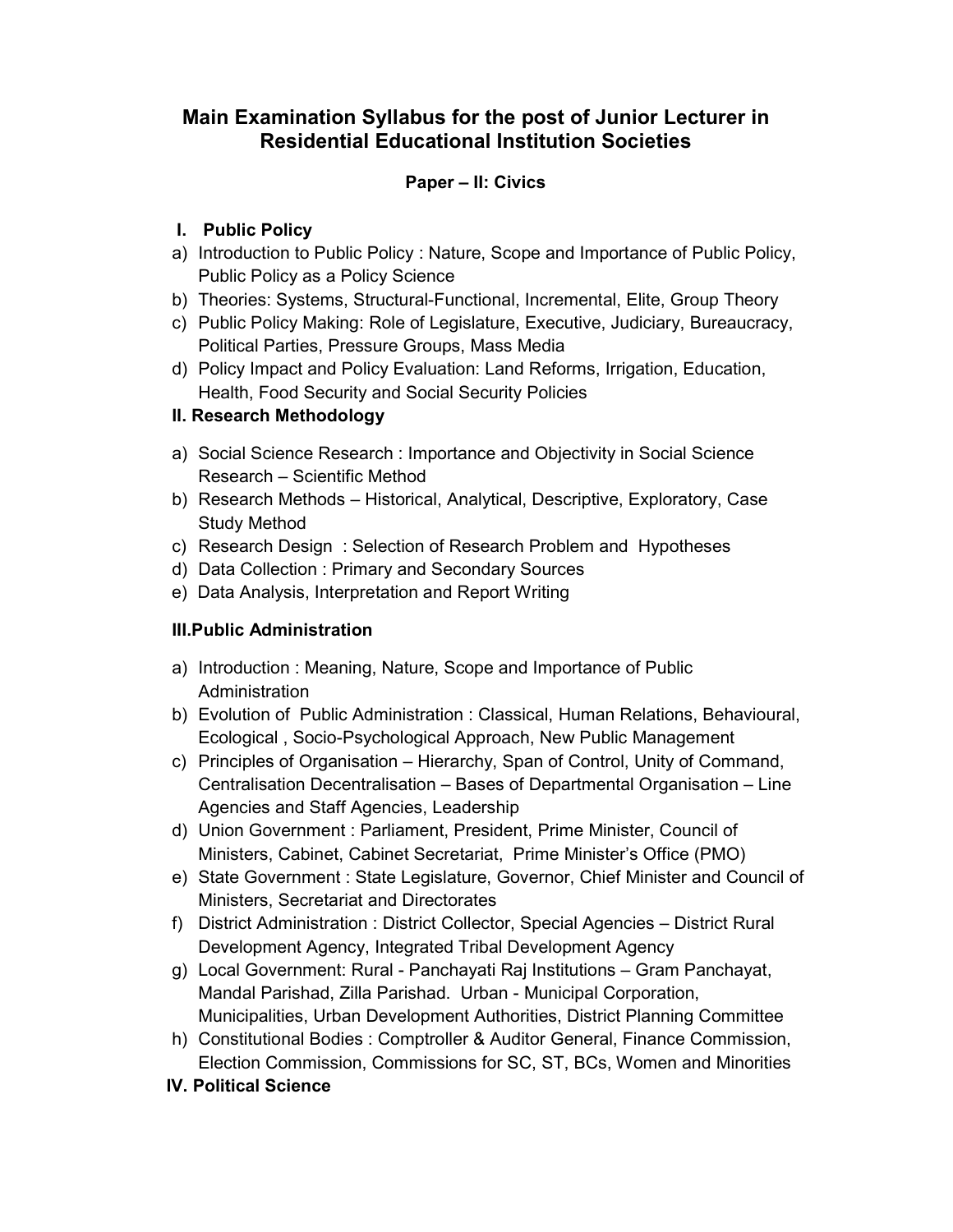- (a) Introduction : Definition, Meaning, Nature, Scope and Importance of Political **Science**
- (b) State : Essential Elements Sovereignty and Theories of Sovereignty : Monistic and Pluralistic Theories of Sovereignty - Theories of Origins of State : Divine Origin, Social Contract, Historical and Evolutionary – Sphere of State Acitivity : Laissez Faire, Anarchist, Fascist, Socialist, Marxist, Welfare State
- (c) Basic concepts : Law, Liberty, Equality, Rights and Justice
- (d) Governments : Classification of Governments Traditional and Modern - Forms Governments : Unitary, Federal, Presidential and Parliamentary
- (e) Democracy: Direct Democracy and Indirect Democracy Direct Democratic Devices
- (f) Theory of Separation of Powers Legislature, Executive and Judiciary and their functions
- (g) Social and Political Movements : Separate Telangana Statehood Movement Dalit and Tribal Movements, Women's Movement and Environmental **Struggles**
- **V. India's Foreign Policy:** Determinants and Features, Non-Alingment and U.N.O.